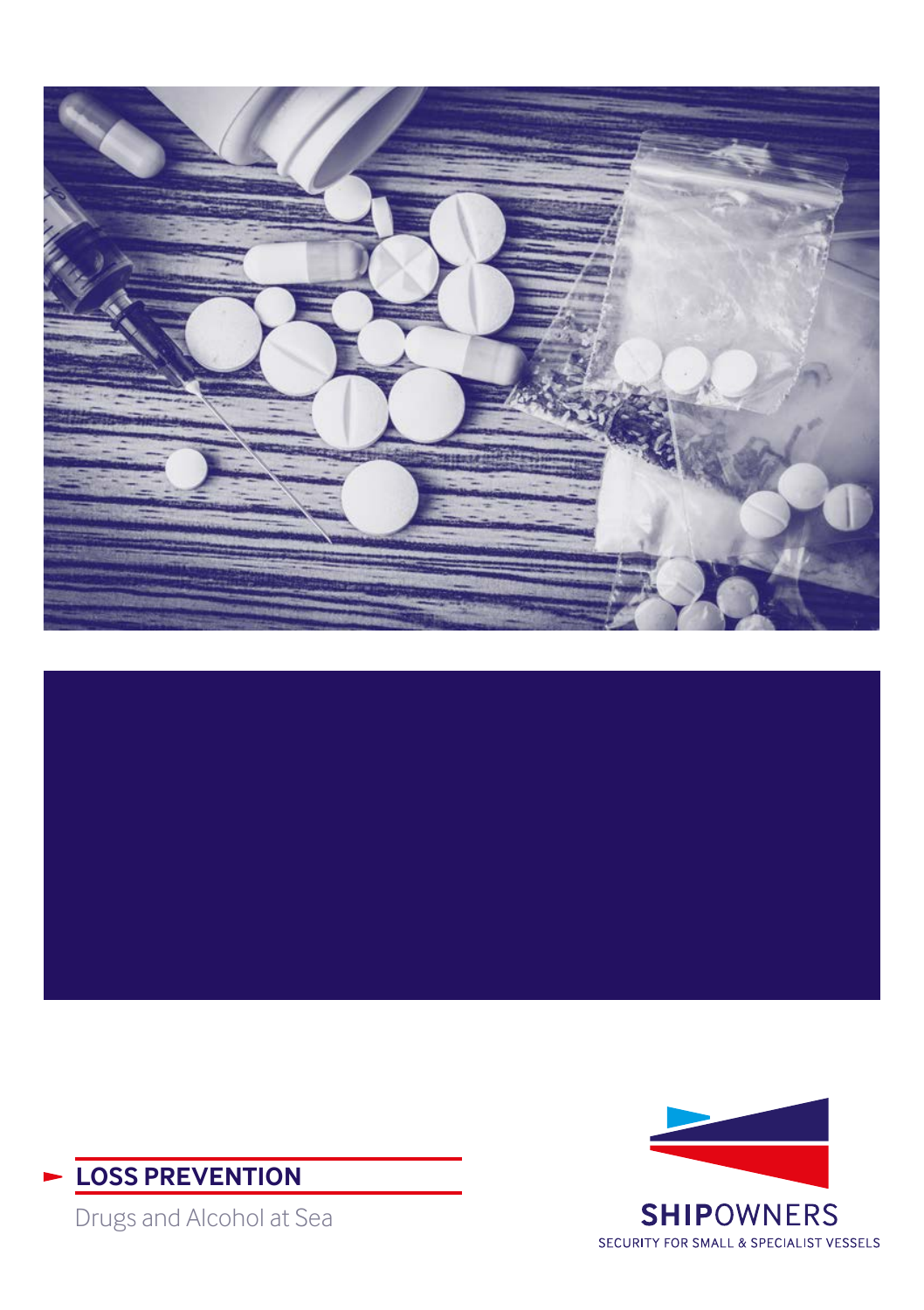Published October 2018

### **Acknowledgements**

With thanks to:

The Nautical Institute for extracts from the book 'Illegal Drugs by Sea'.

The recovery position illustration (page 24), taken from the FRANK website, is Crown copyright and reproduced with the permission of the Controller of Her Majesty's Stationery Office.

### **Copyright**

Copyright © The Shipowners' Club, 2018

The information and recommendations in this booklet are given in good faith and are meant to highlight best practices, good seamanship and common sense to reduce incidents that result in related claims. However, Members must take into consideration the guidance and regulatory requirements given by flag States and other governing authorities when formulating policies in line with the contents of this publication.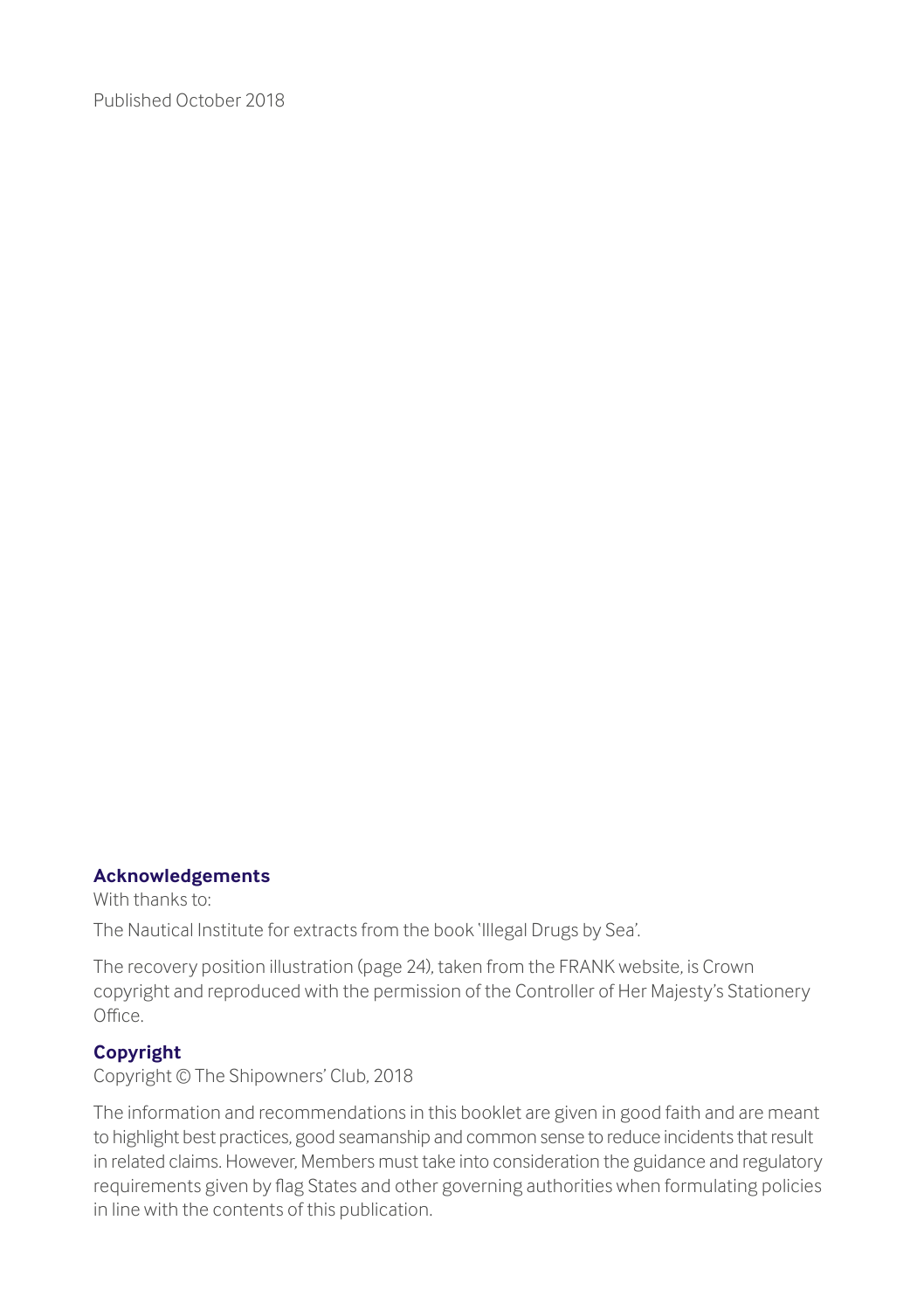## ► Contents

| <b>Introduction</b>                                        | 3  |
|------------------------------------------------------------|----|
| <b>Drug abuse</b>                                          | 4  |
| How can I tell if there is a drugs problem on board?       | 5  |
| The safety implications                                    | 6  |
| The legal implications                                     | 7  |
| <b>Drug and Alcohol Policy</b>                             | 8  |
| <b>Crew contracts</b>                                      | 10 |
| Dealing with and preventing the use of drugs on board      | 11 |
| <b>Education</b>                                           | 12 |
| Control of medical supplies on board                       | 14 |
| How do I implement a drug screening and testing programme? | 15 |
| The legal considerations for drug screening and testing    | 16 |
| What form should drug screening and testing take?          | 17 |
| When should drug screening and testing be conducted?       | 18 |
| <b>Drug clearance times</b>                                | 21 |
| What to do if a drug test proves positive?                 | 22 |
| What to do in an emergency?                                | 23 |
| <b>Appendix:</b>                                           | 26 |
| Physical addiction                                         | 26 |
| Psychological addiction                                    | 26 |
| Environmental addiction                                    | 26 |
| Bodily tolerance                                           | 26 |
| Speed                                                      | 27 |
| Cannabis                                                   | 29 |
| Cocaine                                                    | 31 |
| MDMA (ecstacy)                                             | 33 |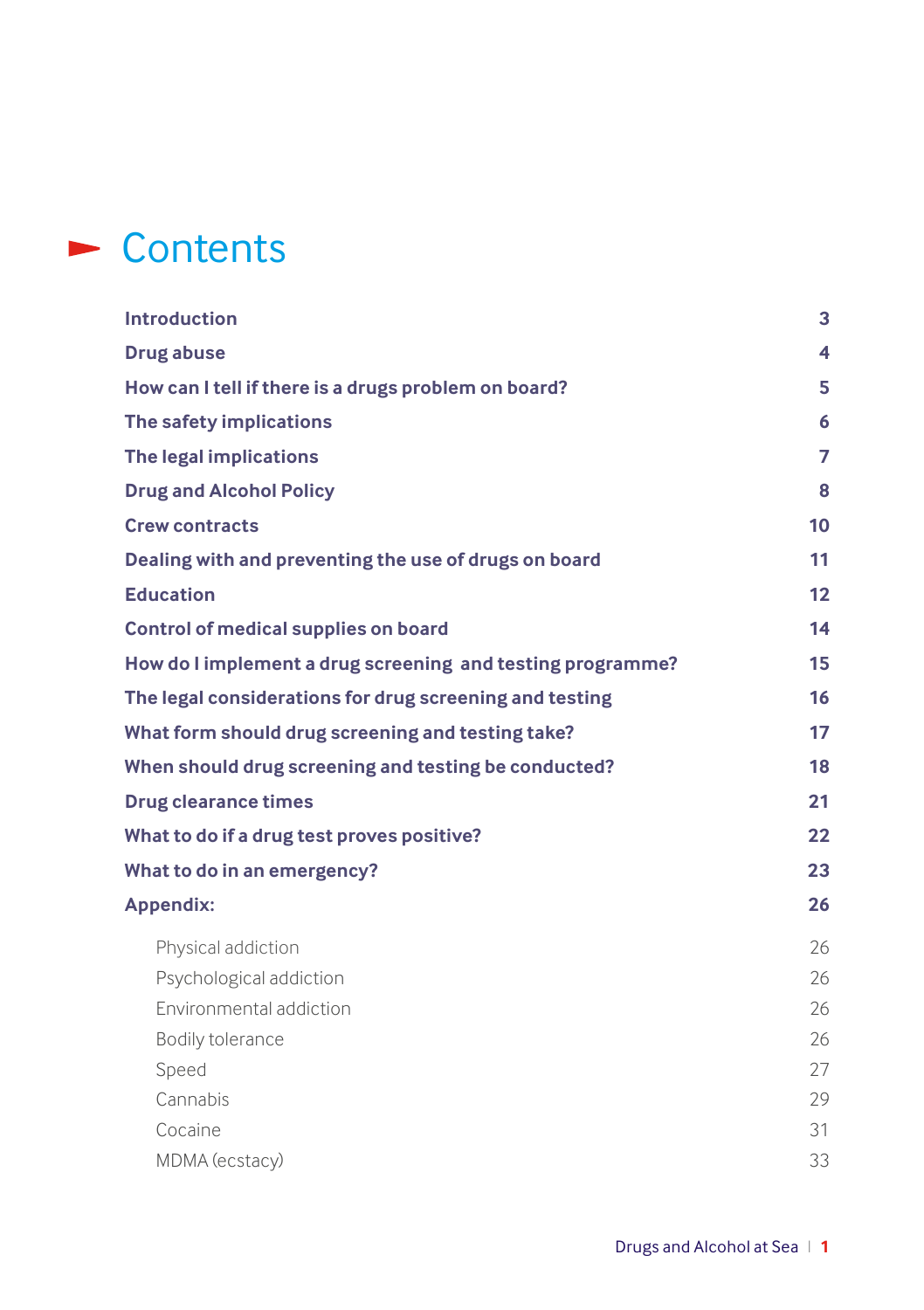| Gases, glues and aerosols (solvents)                                          | 35 |
|-------------------------------------------------------------------------------|----|
| GHB                                                                           | 37 |
| Heroin (opiods)                                                               | 38 |
| Ketamine (special K, vitamin K, K)                                            | 40 |
| LSD (acid)                                                                    | 42 |
| Methadone (linctus, physeptone)                                               | 44 |
| New psychoactive substances (legal highs, plant food, MDAT, bath salts, etc.) | 46 |
| Sedatives (tranguillisers and sleeping tablets)                               | 47 |
| Prescription and over-the-counter medication                                  | 48 |
| Alcohol (wines, spirits, beers)                                               | 49 |
| Educational links and advice                                                  | 51 |
|                                                                               |    |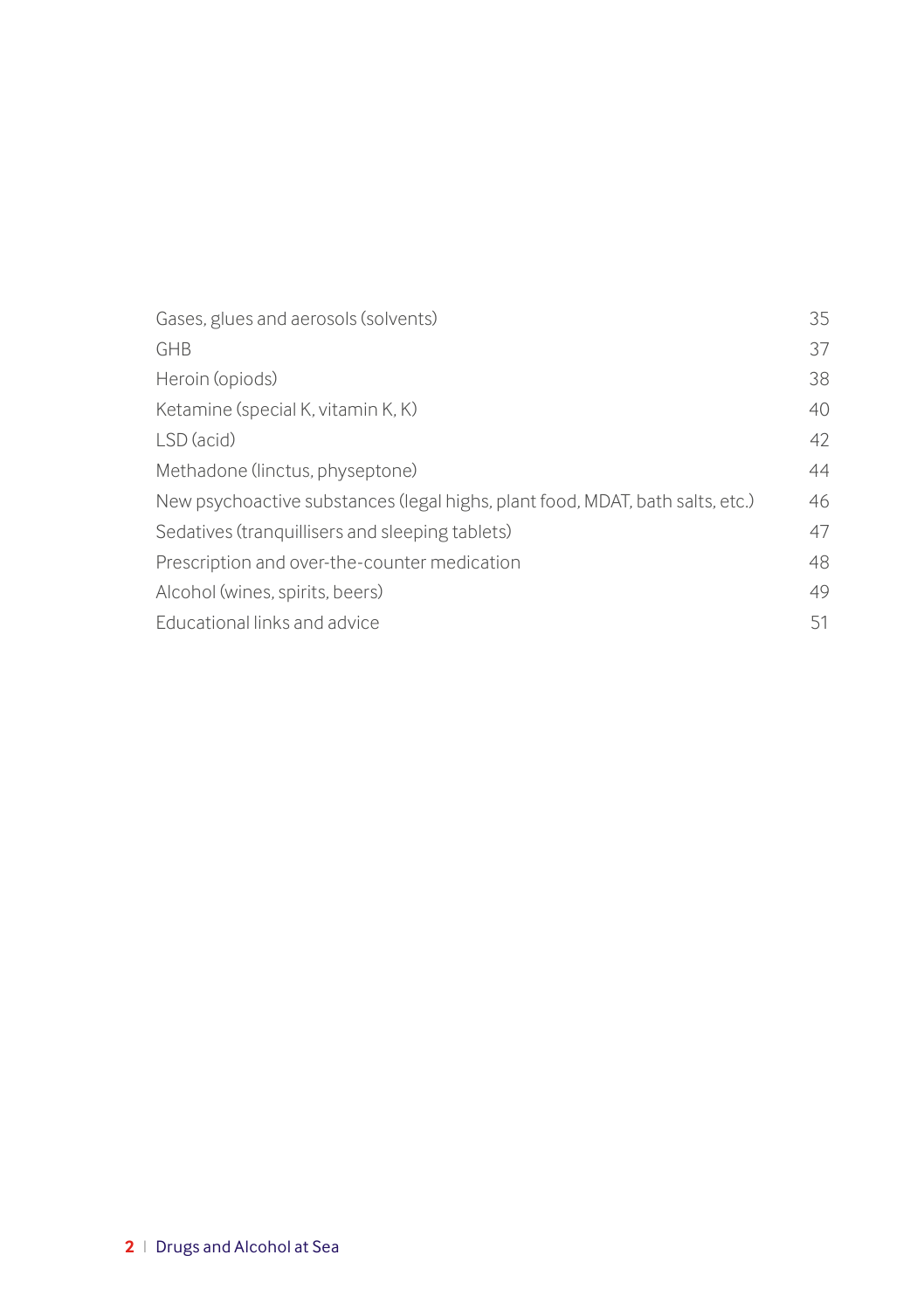### <span id="page-4-0"></span> $\blacktriangleright$  Introduction

The Club has produced this publication to provide guidance for Members with the aim of preventing incidents which may arise as a result of drug and/or alcohol use. The pattern of life at sea for many seafarers involves periods cut off from ordinary life and entertainment. In some cases, seafarers sign off vessels with large sums of money either from their wages, or in the case of a fishing vessel, from their share of the catch. This combination of liquid assets and a desire to enjoy oneself following periods of what might have been isolation and repetitiveness, may entice a seafarer to consume excessive amounts of alcohol and/or drugs. This is made easier by how readily accessible drugs are in most towns and cities around the world.

Although it may be argued that the use of drugs whilst at home or on leave does not encroach on the zero tolerance policy of the ship owner, operator or employer, this argument has no weighting. It has been proven that most drugs have effects which continue long after drug taking has ceased. It may also only be a matter of time before the seafarer develops an addiction, leading to illegal substances being taken on board.

In most countries the law imposes a duty on the ship owner, operator or employer to provide a safe place for their employees to work. This includes providing crew members who are fit and capable of carrying out their duties safely. Seafarers who are under the influence of drugs clearly present a safety hazard for which an employer may find themself both civilly and criminally liable.

The symptoms and effects of alcohol are widely known throughout the marine industry. Drug abuse is not so well known, nor is its affect on work performance, attitude and behaviour. The purpose of this booklet is to assist owners, operators and employers of seafarers by raising awareness of the risks and the effects of drugs to aid prevention, and to help with the identification of substances.

This booklet has been produced to aid the implementation of drug and alcohol policies and to assist with education of drug related problems. This document has not been compiled by medical or legal experts and where further guidance in these matters is required, the relevant experts should be consulted.

The information and recommendations in this guidance are given in good faith and are meant to highlight best practices, good seamanship and common sense to reduce incidents that result in related claims. However, Members must take into consideration the guidance and regulatory requirements given by flag States and other governing authorities when formulating policies in line with the contents of this publication.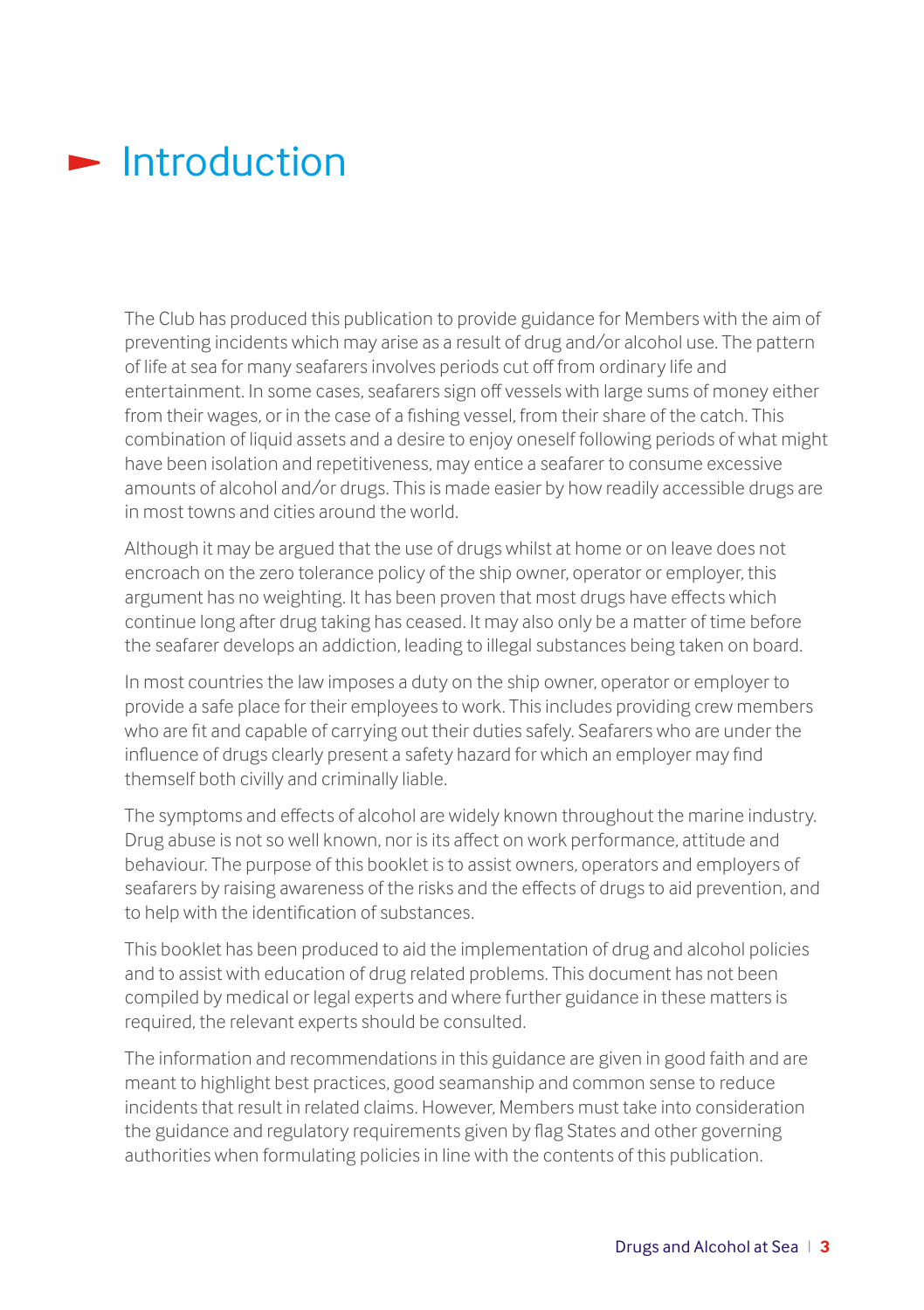### <span id="page-5-0"></span> $\blacktriangleright$  Drug abuse

### **What is a drug?**

A drug is any substance that alters the function of the mind or body.

### **What is drug abuse?**

Abuse is the inappropriate taking of illegal, prescription or over the counter drugs whether deliberate or unintentional. Unintentional abuse may be characterised as a dependency that has developed from the consumption of medication, which has been prescribed by a medical professional.

### **What are the effects of drug abuse?**

Drug abuse is a serious problem, which not only affects the abuser but also the safety of their crewmates and the vessel itself.

When taken in excess the chemicals contained in drugs can cause both physical and mental harm to the abuser. Most drugs adversely affect physical co-ordination, making the abuser a danger to those around them whilst they remain under the influence of the drug. Drug abuse alters the way a person thinks, perceives and feels, leading to impaired memory, judgement and concentration which can cause harm both to the abuser and to other people. Abuse may be accompanied by neglect in personal health and wellbeing and work performance usually suffers. Simultaneous use of drugs and alcohol is particularly dangerous and other consequences may include the contraction of HIV, AIDS and hepatitis through the use of contaminated needles.

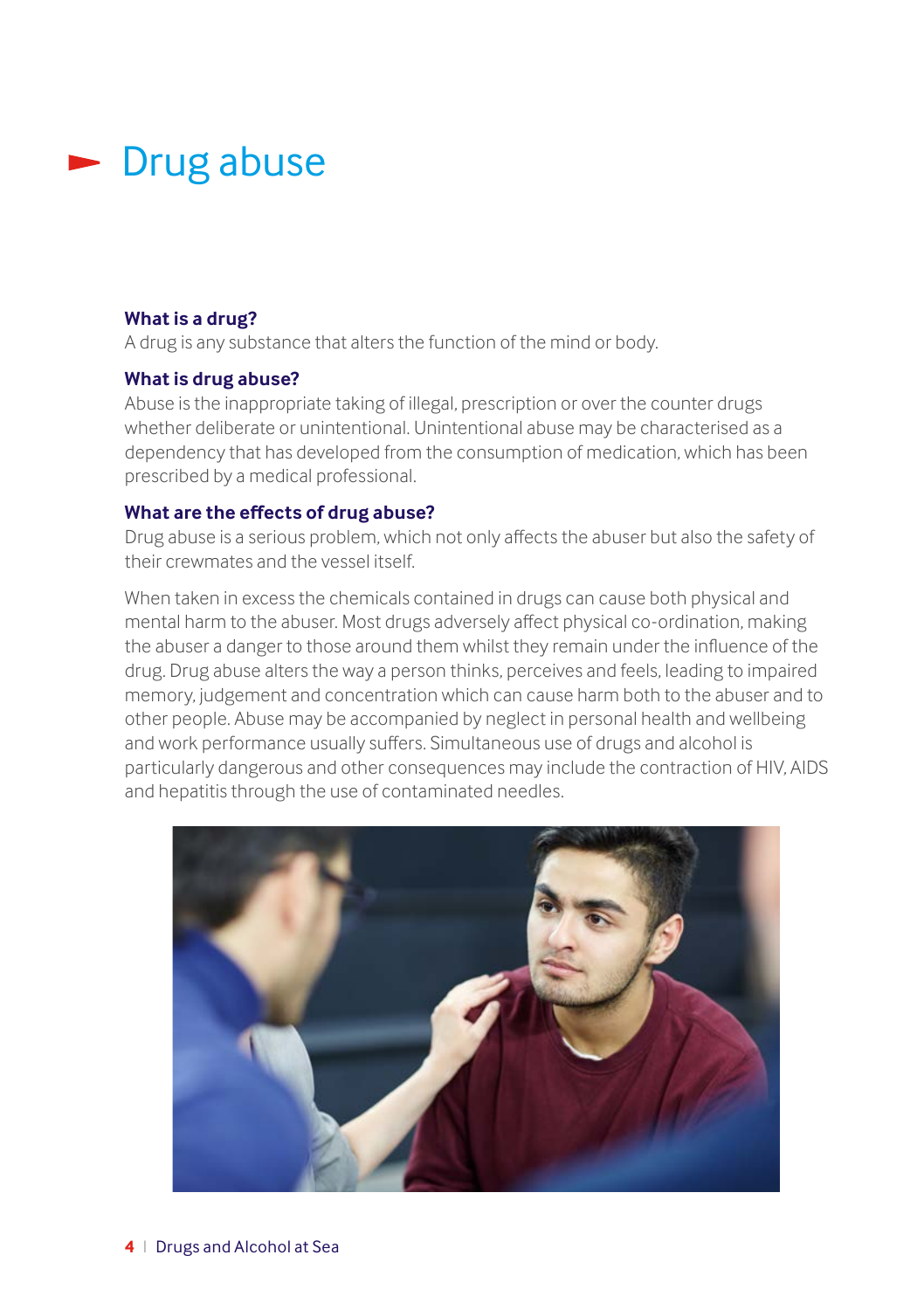# $\blacktriangleright$  How can I tell if there is a drugs problem on board?

There are no social or class divisions of drug users. They may be found in all walks of life and at all social levels. The physical characteristics of drug addicts depend on the type of drug used and the time that has elapsed since the last dose. The drug user generally develops an ability to lie about their habit and keep it secret. Crew members may not notice a drug user among their colleagues. In a closed community such as a ship's crew there may be a strong bond of group loyalty, which may result in an unwillingness to believe the worst about a colleague. Crew members should be encouraged to report suspicious behaviour or if indeed they are aware of the presence of drug taking on board so that it can be investigated.

The only way of establishing with any degree of certainty whether there is a drugs problem on board your vessel is to embark on a drug testing programme. However there are a number of other indicators, which might help identify those with a drug problem.

These are:

- Sudden unexplained mood changes
- **Unusual irritability and aggression**
- **Tendency to become confused**
- **Abnormal changes in concentration**
- **Poor job performance**
- Poor timekeeping
- **Loss of short term memory**
- **Loss of interest in job**
- **Deterioration of relationships with fellow crew**
- Dishonesty and theft from the vessel or fellow crew
- **Unexplained changes in financial circumstances**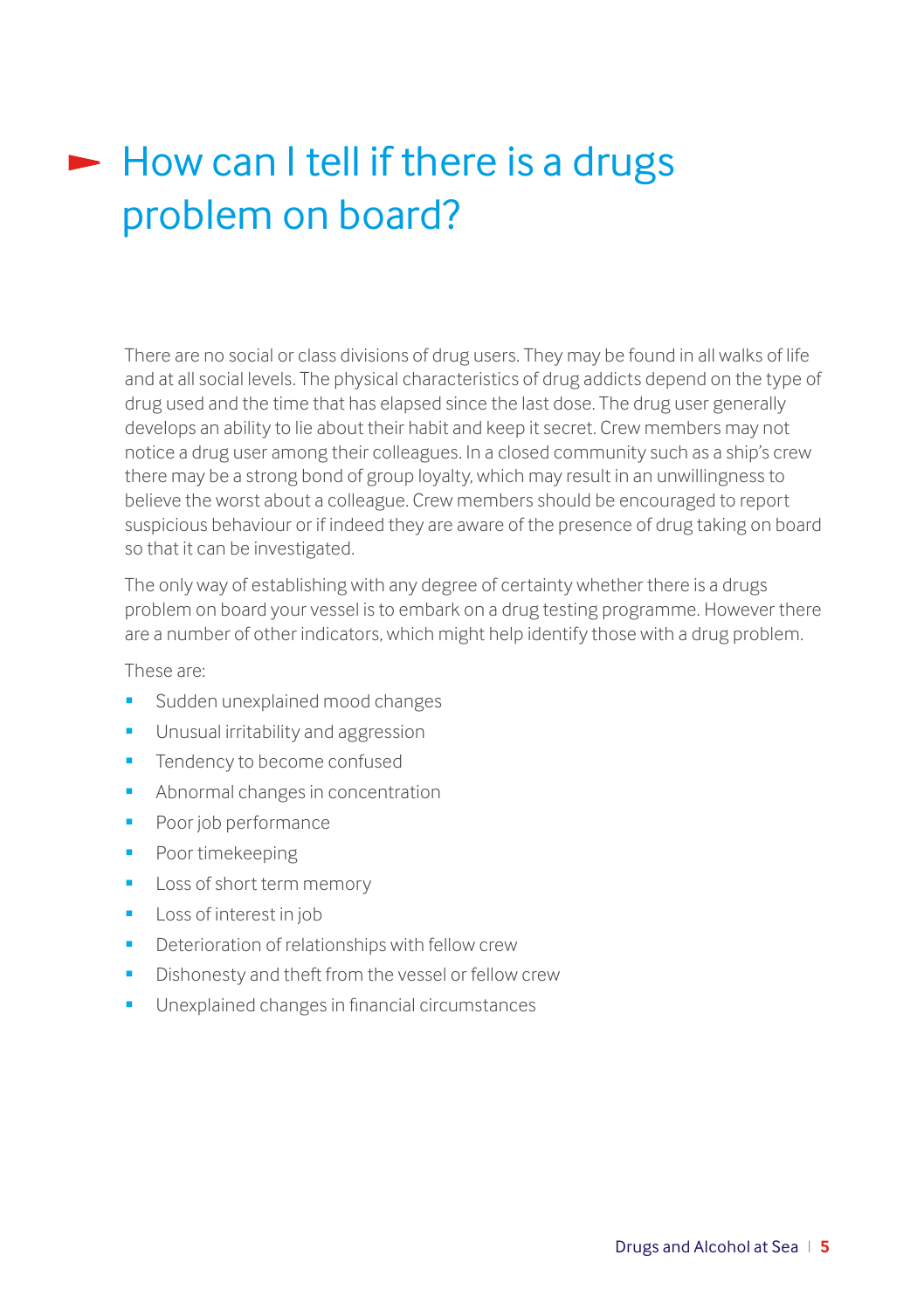# $\blacktriangleright$  The safety implications

Safe working practices are of paramount importance on an efficient and well-run ship. All drugs, including alcohol, over the counter and prescribed drugs, may have side effects which increase the risk of accidents on board.

The effects of a drug may not be limited to the time immediately after it is taken. Even in moderate doses some drugs remain in the body and affect the user for the following hours or days. Slow reaction times, poor co-ordination and loss of memory caused by drugs can turn everyday tasks into dangerous situations for the affected person and seriously increase the risk of on board hazards, not only for the drug abuser but for everyone else involved in vessel operations.

Perfectly legal drugs can adversely affect crew performance and can be potentially just as dangerous as illegal drugs. Whilst respecting and individuals statutory privacy rights, companies should encourage crew members to discolse any medication they are taking that has been prescribed by their doctor. This is particularly important because certain prescribed drugs may also give a positive result in a drugs test. Company requirements can be laid out in a Drug and Alcohol Policy (D&A Policy), which communicates to seafarers the company rules.

At sea everyone is responsible, not only for their own safety, but the safety of others. It is in everyone's interest that drug abuse is eliminated from the marine industry.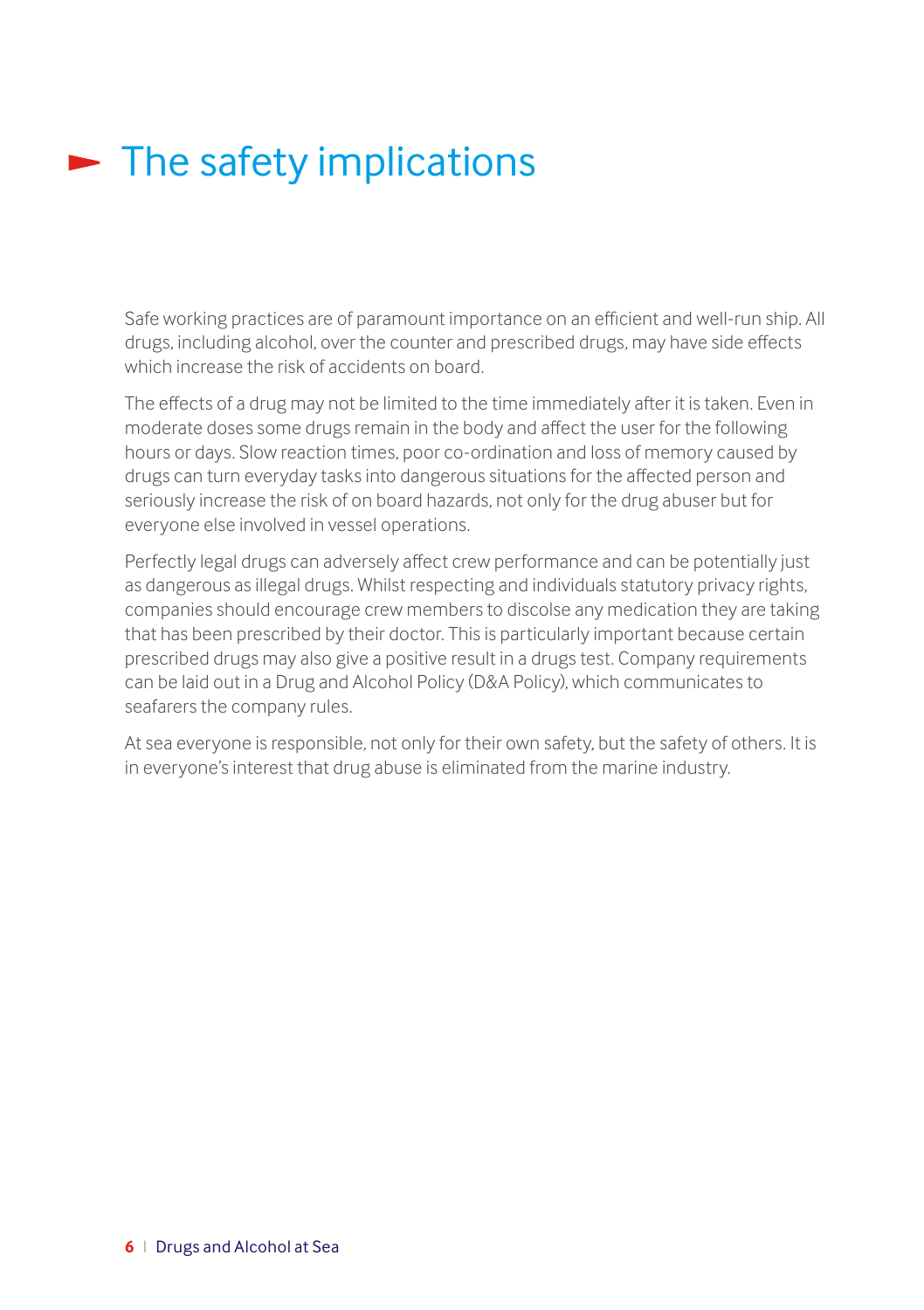# <span id="page-8-0"></span> $\blacktriangleright$  The legal implications

Whether your company has a zero tolerance policy or not the possession of some drugs is illegal, exposing the user to the risk of criminal charges as well as causing harm to their psychological and physical health.

If you knowingly permit the possession, trafficking or use of illegal substances to take place on board your ship, or allow an employee under the influence of drugs to continue working, you may be committing a criminal offence and could be prosecuted.

Furthermore, if you allow an employee under the influence of drugs to continue working and that employee causes an accident, you may be liable for any damage or injury which results.

The discovery of illegal drugs on board a vessel by customs officers can result in the vessel being detained and the owners or operators being fined. In extreme cases the vessel itself may be confiscated. Depending on the country in which drugs are found on board the penalties for individuals found with illegal substances can vary from fines to imprisonment or even the death penalty.

The measures taken by ship owners to prevent the use and presence of drugs on board vessels should not be limited to employees but also extend to third parties. Any contractors or visitors should be made aware that they must also comply with the policy during their time on board.

The development of a drug and alcohol policy may require the expertise of legal, occupational health and human resource professionals.

Drug users are more likely to be tempted into becoming involved in smuggling operations as a means of financing their expensive habit. Smuggling activities clearly increase the risk of a ship owner or operator being fined or having their vessel confiscated.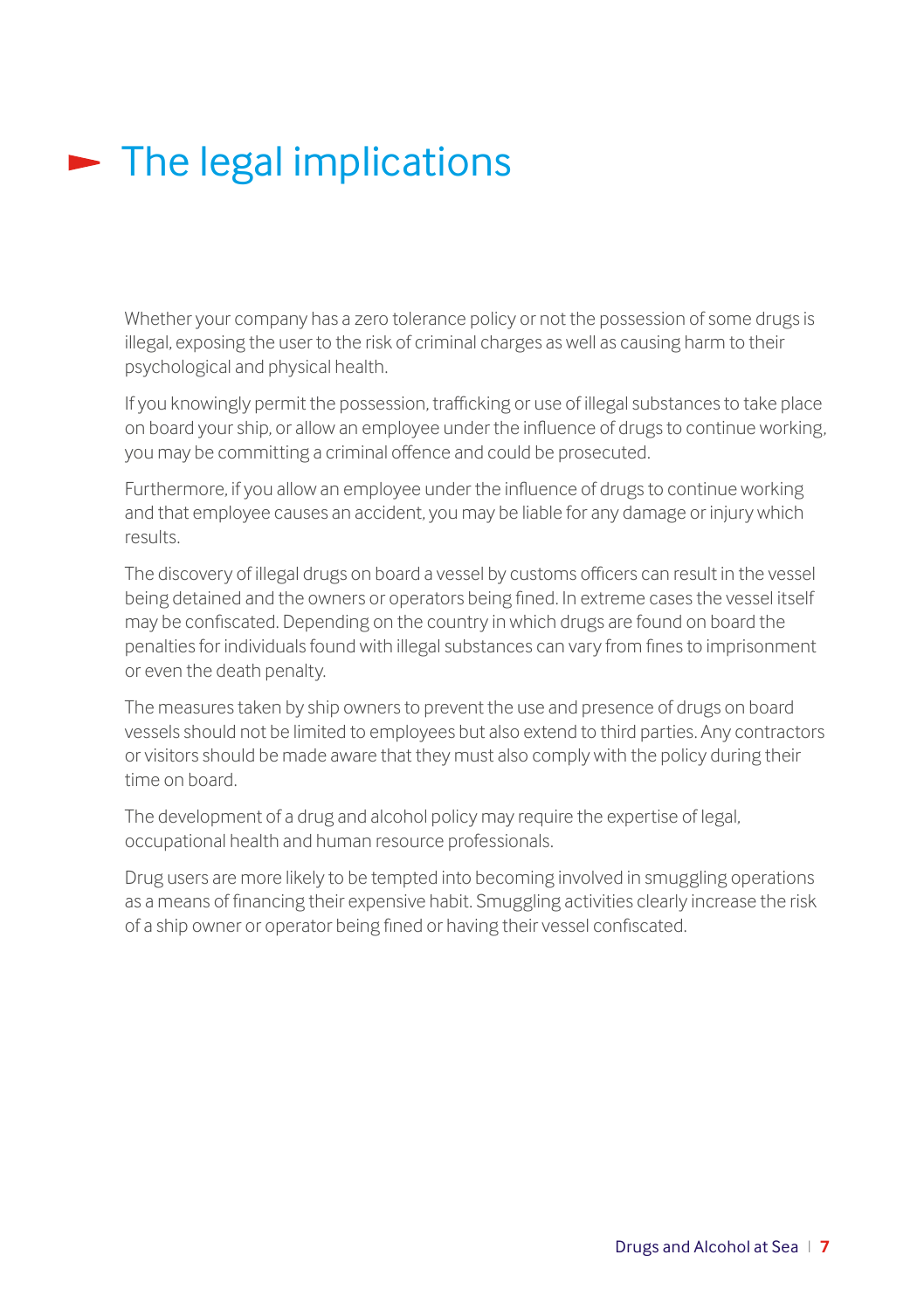## <span id="page-9-0"></span>**Drug and alcohol policy**

Drug Policies are often combined with the company's Alcohol Policy and are known as the Drug and Alcohol Policy (D&A Policy). It is important to stress the paramount importance of safety at sea. A drug free ship provides a safer working environment.

What are the advantages of a Drug and Alcohol Policy?

- It helps to protect the welfare of employees, shipboard safety and the environment.
- It will reduce the risk and cost of accidents caused by impaired judgement.
- It can reduce the cost of absenteeism or poor work performance.
- It can save on the cost and inconvenience of recruiting and training replacement crew when drug abusers become unreliable.
- **It reduces the possibility of fines and vessel detentions.**
- **It can improve crew morale.**

The D&A policy statement should make it clear that failure to comply with the policy will be considered a gross misconduct and may lead to the seafarer losing employment.

The D&A policy should clearly include:

- **Its purpose and aims.**
- An explanation that the carriage and use of drugs and alcohol on board as a safety issue and those suspected to be under the influence will be restricted from carrying out any work duties.
- **The company's position that the use or possession of any unauthorised drug or** alcohol on board any of their vessels is unacceptable.
- Acceptable alcohol limits where a zero tolerance policy is not adopted.
- What is prohibited (including any stipulated prescription drugs, over the counter drugs and 'legal highs').
- **When and where the policy applies.**
- To who the policy applies.
- When drug and alcohol testing may be carried out.
- The consequences of refusing to supply a sample for analysis.
- The disciplinary procedure when the policy is not complied with.
- Who is responsible for enforcing the policy.
- Advise of the level of misconduct when drug samples test positive and the subsequent consequences.

#### **8** I Drugs and Alcohol at Sea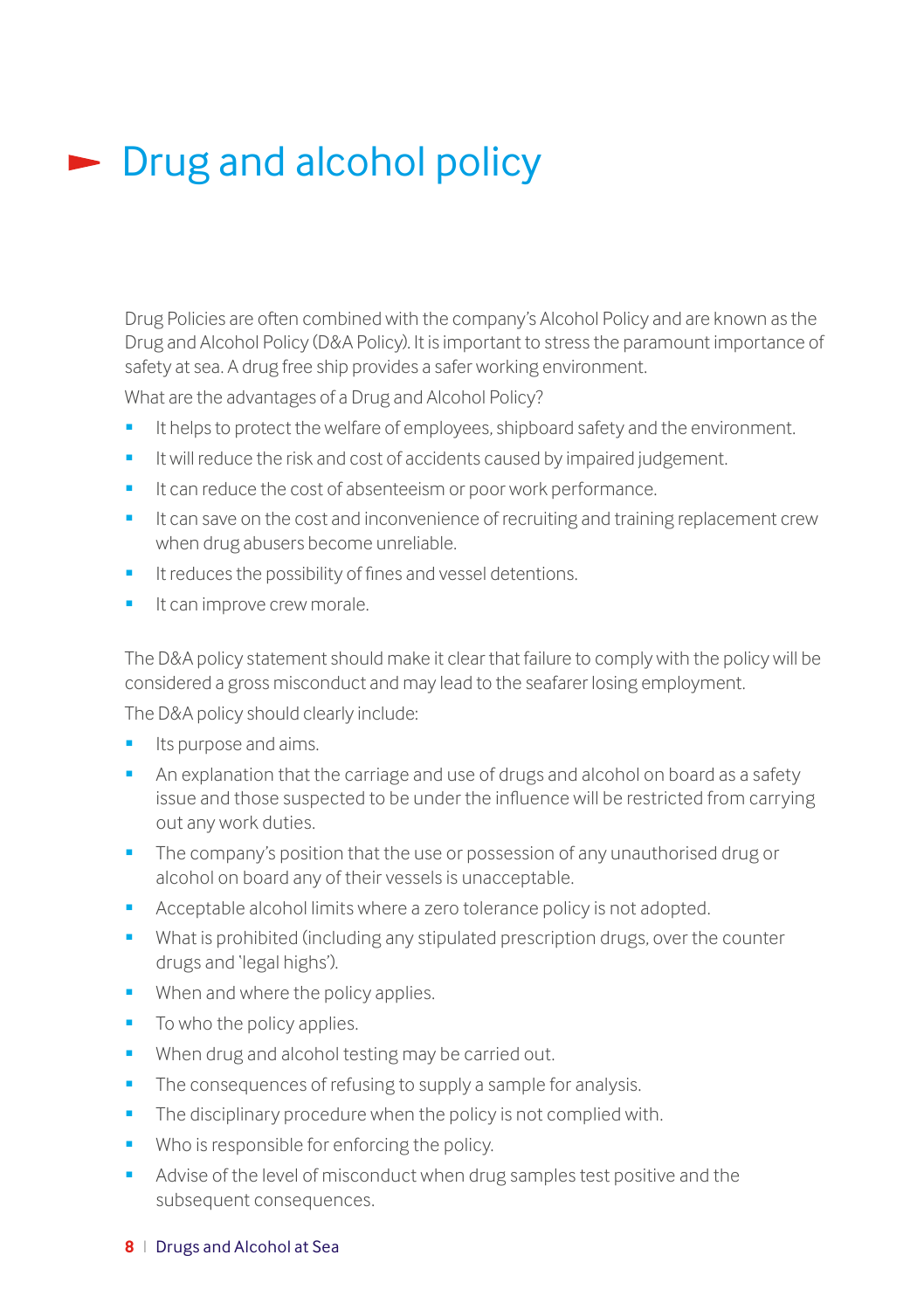- <span id="page-10-0"></span>Declaration that the company will cooperate with local country authorities, where necessary.
- The necessity of maintaining records.
- **The requirement to declare to the Master any medications being taken (prescribed or** over the counter).
- Action to be taken by those who do not understand or cannot comply with the requirements of the drug and alcohol policy.
- Reference to the Safety Management System (SMS), if applicable, where more detailed advice should be incorporated.

Reference is made to the *IMCA Guidance on Drug and Alcohol Policies and Testing 1* regarding prohibition of substances:

'The company could prohibit the use, possession, sale, manufacture, distribution, concealment or transportation of any prohibited substances, illegal drug equipment or paraphernalia. The use of the term 'any prohibited substance' gives the opportunity to be specific as to what exactly is prohibited. In general the term includes illegal drugs and alcohol but it could also include prescription drugs or over the counter medication that may cause impairment.'

1 Guidance On Drug & Alcohol Policies and Testing, IMCA SEL 040. (2016). International Marine Contractors Association (IMCA), p.4.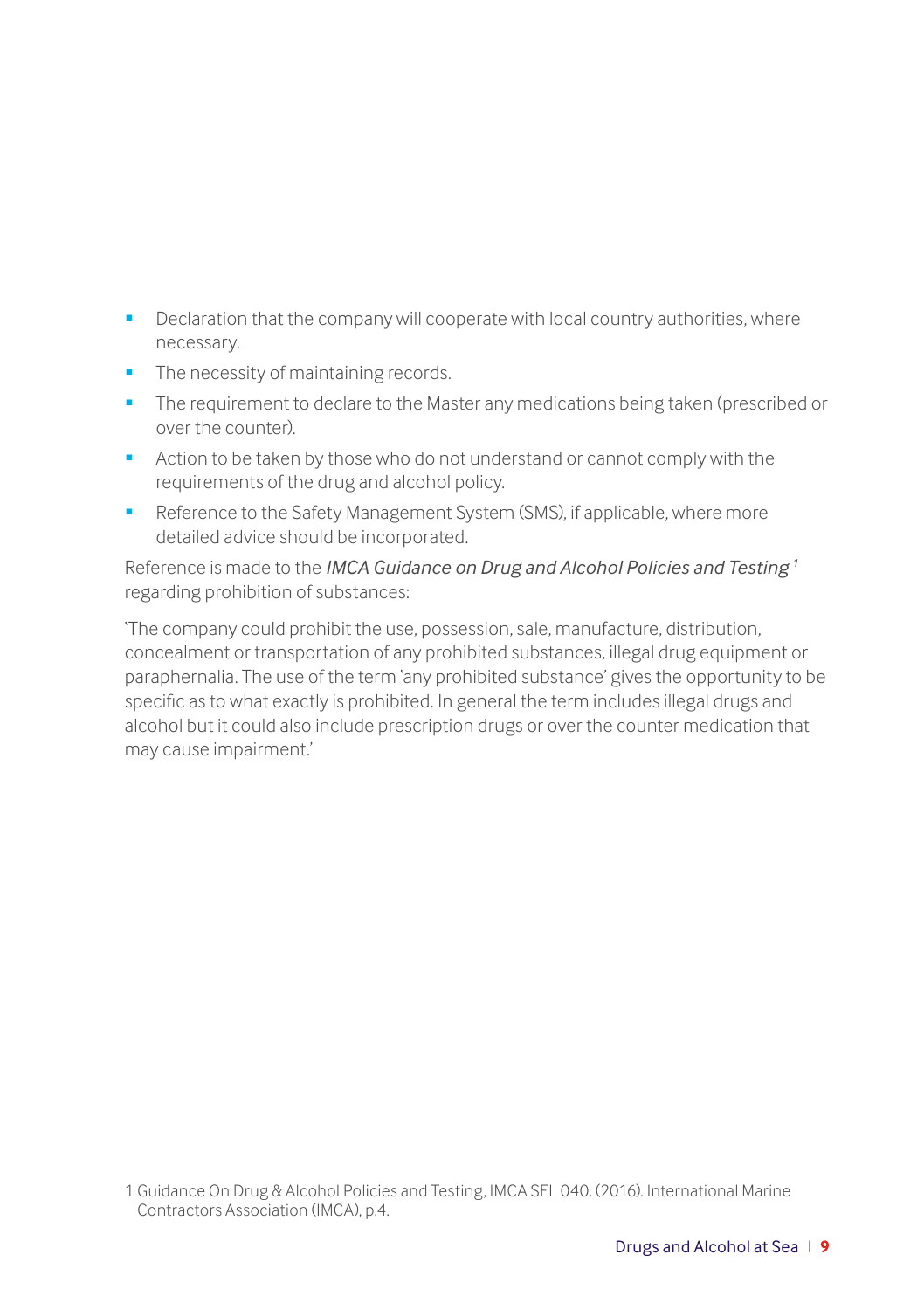### $\blacktriangleright$  Crew contracts

The inclusion of a drugs and alcohol clause within a seafarer's employment agreement ('the contract') clarifies the responsibilities and obligations of both parties, irrespective of whether the seafarer has a joint venture (such as a share fisherman) is temporary agency personnel or a direct employee of the company.

If the seafarer is a direct employee, national law may dictate that a D&A policy is required and the Club recommends that where necessary, when drafting a drug and alcohol clause thought should be given to the prevailing law of the contract and the nationality of the seafarer; it may be appropriate to take professional (legal/human resources) advice.

It is particularly important that crew members understand that by signing the contract, they give their consent to submit to the company's drug testing programme and authorise the company to receive the results of those tests. We would recommend that such a clause should:

- Reiterate that the company's D&A policy is of prime importance.
- Stress that no person shall take on board or be in possession of any unauthorised drug.
- **•** Define an unauthorised drug as a drug which has not been prescribed by a fully qualified medical practitioner for use by the particular crew member.
- Stress that crew members shall disclose to the Master details of any prescribed or over the counter drugs which they are carrying/using.
- State that they specifically consent to provide samples for testing on request and that refusal to provide samples when requested to do so will in itself be considered serious misconduct.
- Explain that being in possession or under the influence of any unauthorised drug on board the vessel or reporting for duty under the influence of any unauthorised drug is serious misconduct which will result in immediate suspension and further disciplinary action.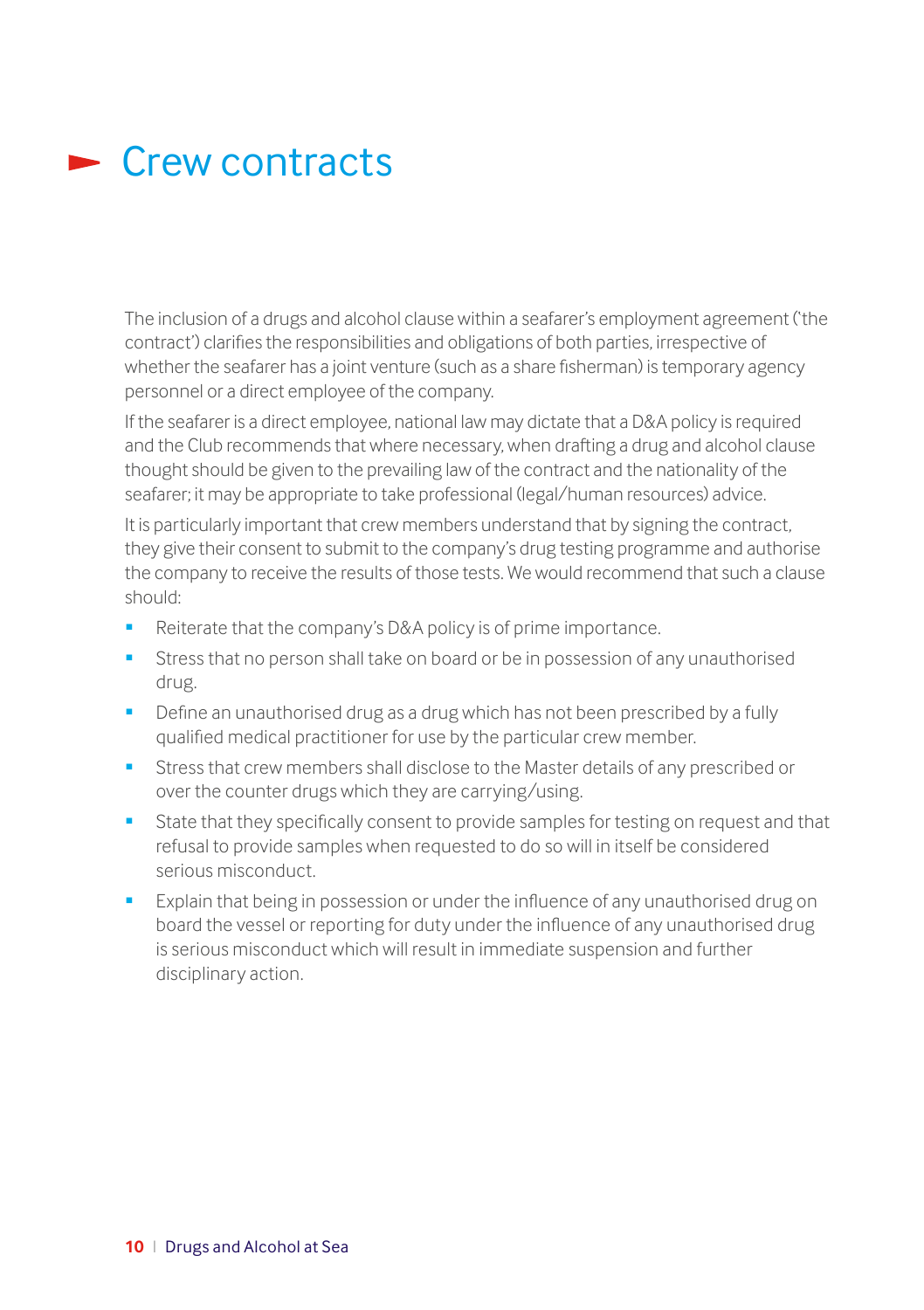# Dealing with and preventing the use of drugs on board

To try and mitigate against the use of drugs on board you should:

- Devise and implement a written policy on drugs.
- Implement a prevention and education programme to provide the seafarer with clear factual information about the nature of drugs, the short and long term effects of their use and the implications for the seafarer and their personal safety on board ship.
- Introduce a drugs and alcohol clause to your seafarer's contract of employment.
- Implement a drug screening /testing programme.
- Reiterate your zero tolerance on drug use, if applicable.
- Facilitate social interaction on board by means of interactive group recreational facilities.
- Promote a positive attitude and interest towards personal health and fitness by providing a varied, healthy and interesting diet and so far as practicable, fitness equipment for physical health. The Club's Seafarer Health Information Programme, produced in partnership with the International Seafarers' Welfare and Assistance Network, provides further guidance on seafarer health and wellbeing [\(www.shipownersclub.com/loss-prevention/ship\)](http://www.shipownersclub.com/loss-prevention/ship)

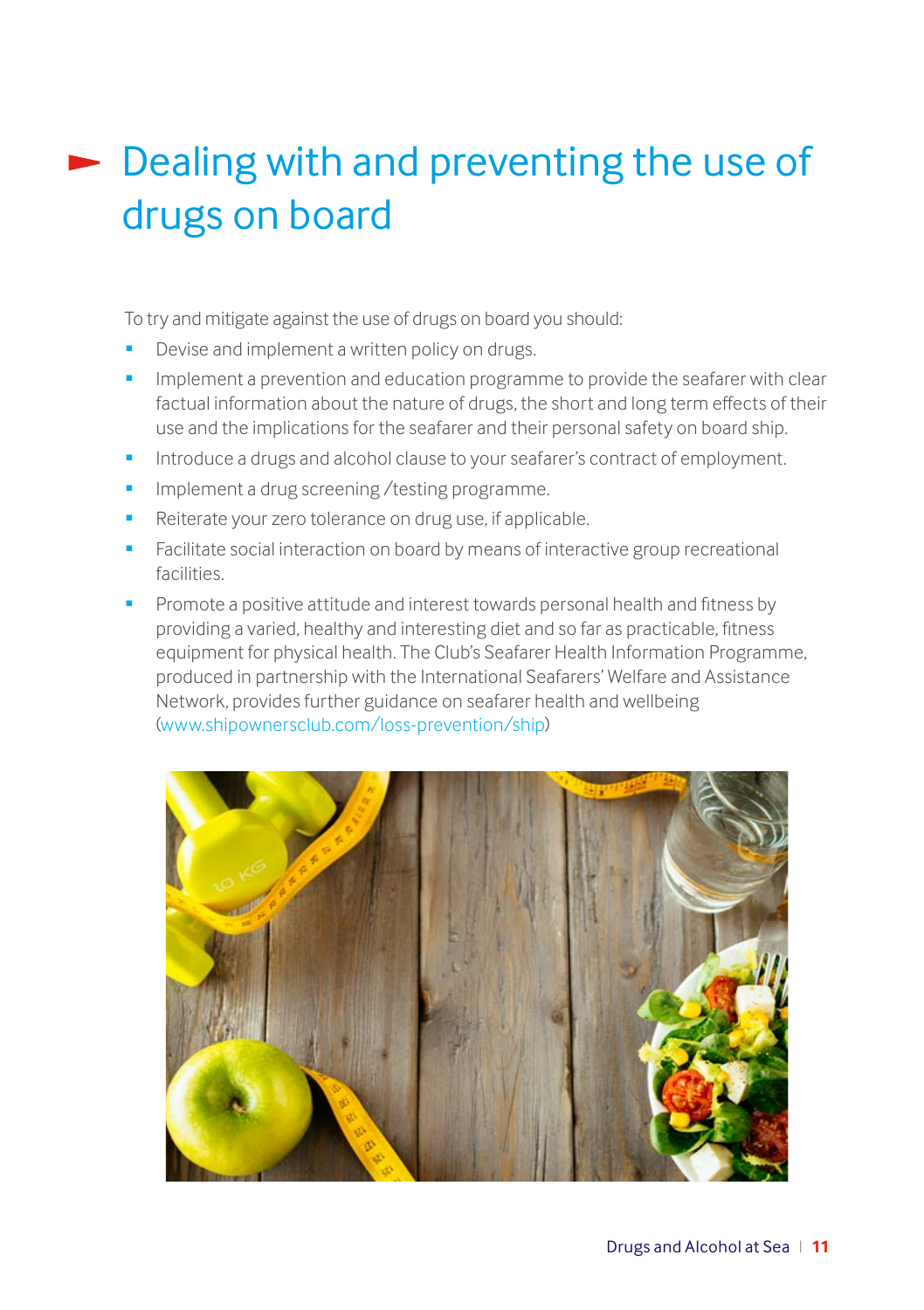### <span id="page-13-0"></span> $\blacktriangleright$  Education

The second line of defence against drugs is through training and education. There is a considerable amount of inaccurate information and misconceptions in relation to drugs and their use. The first priority must be to provide clear factual information about the nature of drugs, the short and long term effects of their use and the implications and consequences for the seafarer and safety on board.

There are many sources of information freely available on the internet to assist with educating personnel but owners and managers are advised to ensure that educational content chosen is appropriately sourced from recognised and specialist organisations prior to distributing.

The World Drug Report 2017<sup>2</sup> summarised that while there has been a slight decline in the use of some drugs such as cocaine, there has been an increase in the consumption of cannabis and opioids (pain killers), and that the overall use of drugs worldwide has remained at the same levels as a result. Data collected during this United Nations Office on Drugs and Crime (UNODC) study demonstrates that cannabis is the most widely used drug, with a correlated increase in the number of people undergoing treatment for cannabis related long term health side effects.

A popular myth concerning cannabis is that because it is 'naturally' derived, it is harmless. Research has proven that this is a fallacy and that cannabis smokers are far more likely to develop lung, neck and head cancer than cigarette smokers. The UK government organisation 'Talk to FRANK'<sup>3</sup> points out that cannabis can cause paranoia manifesting as anxiety, panic or suspicion and negatively affects brain development in addition to inducing memory loss.

The prevalent drug type differs across the various regions of the world. Whilst cannabis is predominant in Europe and North America, cocaine remains widely used in South American countries. Since 2009, there has been a dramatic rise in the development and distribution of synthetic drugs. These new psychoactive substances have risen in popularity with methamphetamine remaining the most used. Many countries have now introduced national legislation criminalising the distribution of psychoactive substances, also known as 'legal highs' with other jurisdictions following suit.

Drugs administered via injection carry additional hazards, particularly where users share or reuse paraphernalia. There is an identified connection between drug abuse delivered

2 United Nations Office on Drugs and Crime, World Drug Report 2017 (ISBN: 978-92-1-148291-1, eISBN: 978-92-1-060623-3, United Nations publication, Sales No. E.17.XI.6). 3 Talktofrank.com. (n.d.). FRANK. [online] Available at: http://www.talktofrank.com/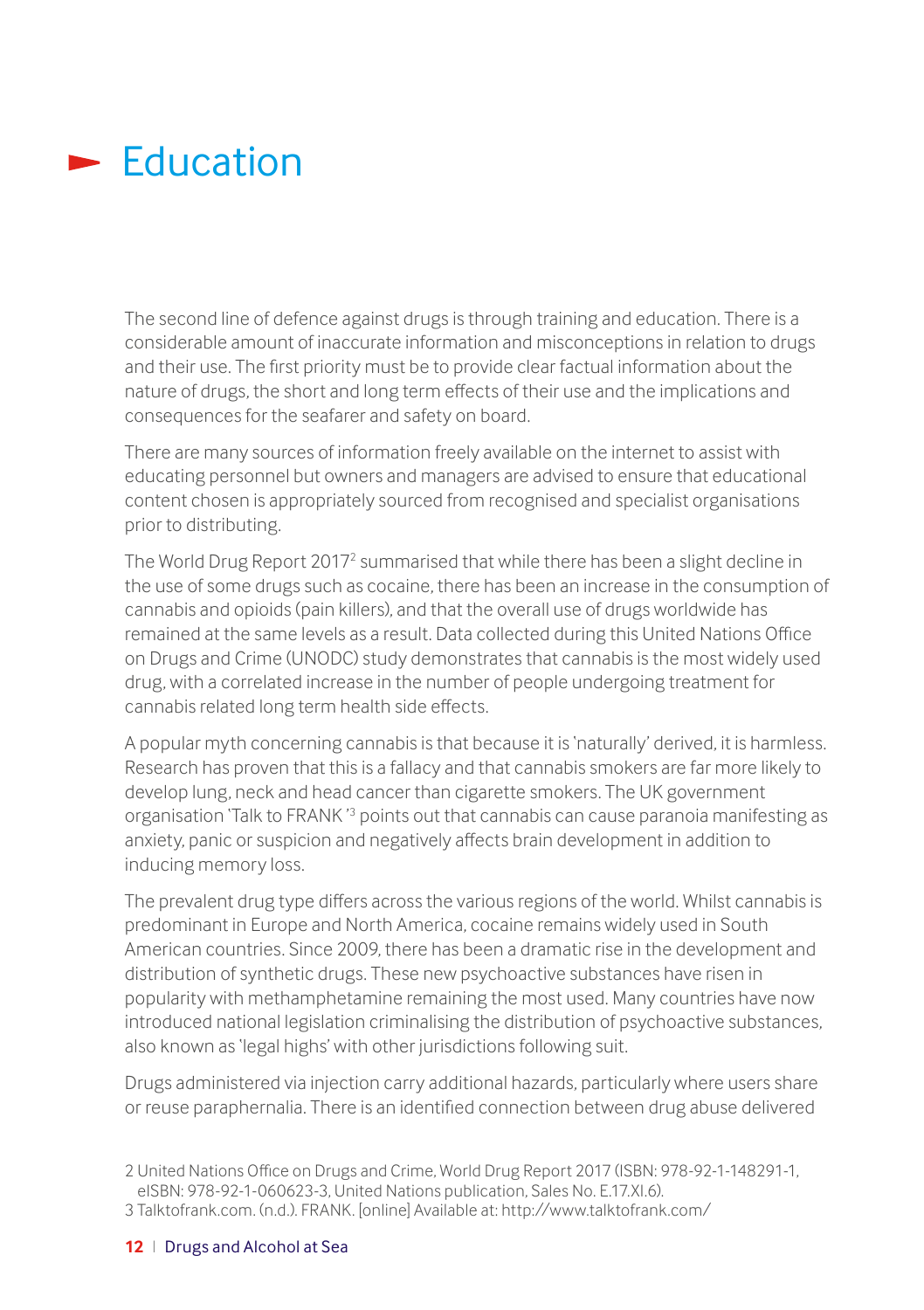<span id="page-14-0"></span>by means of injection and the contraction of HIV and AIDS. Those using drugs taken using injections also run a higher risk of dying from an overdose.

The illegal trafficking of drugs is more frequently carried out on land. However, due to the amounts that can be transported by sea, maritime seizures account for 59%<sup>4</sup> of drug confiscations, by quantity.

4 United Nations Office on Drugs and Crime, World Drug Report 2015. United Nations Office on Drugs and Crime (UNODC).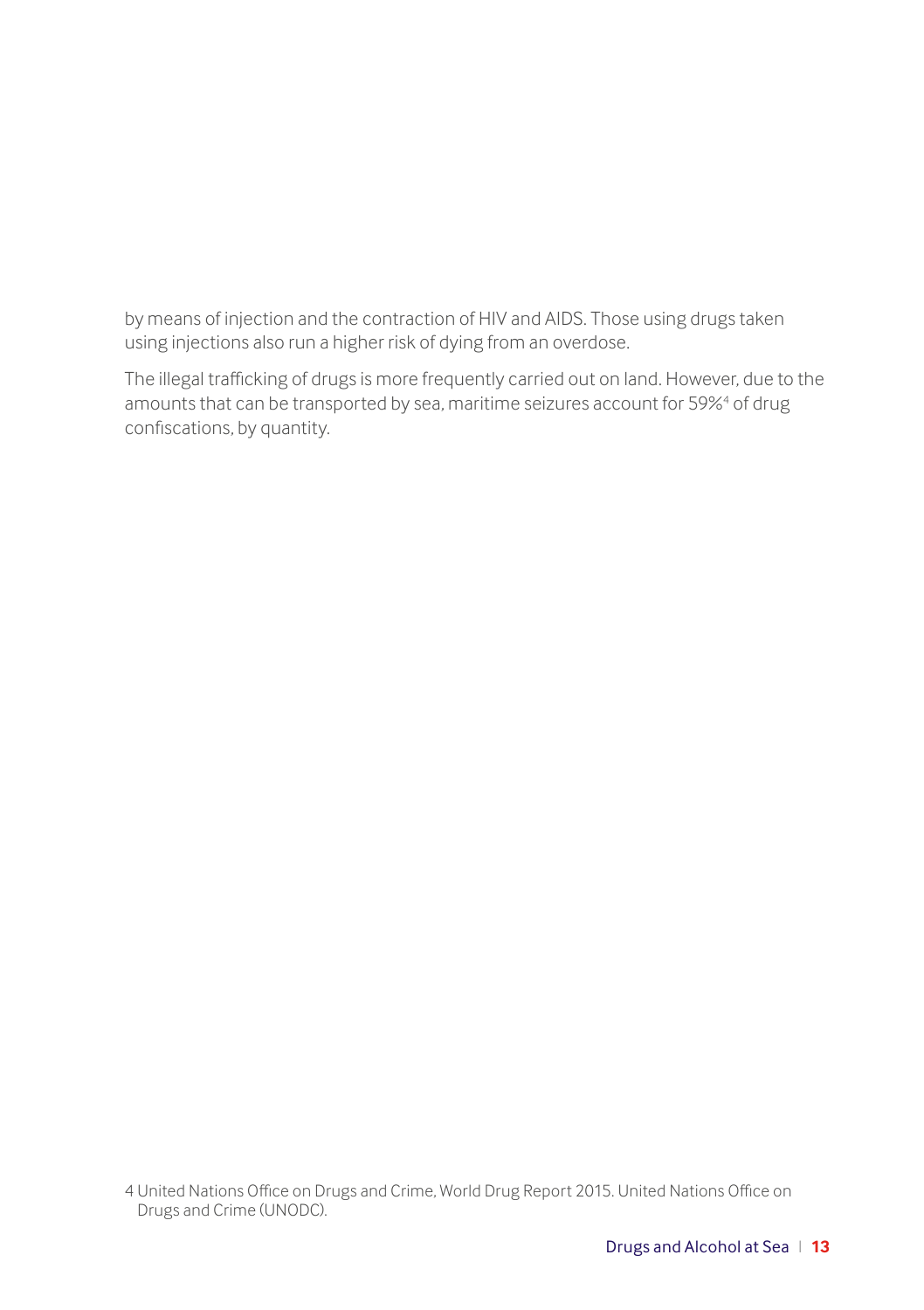## <span id="page-15-0"></span>**EX Control of medical supplies on board**

Security of and access to medical supplies carried on board should be appropriately restricted. One officer should be designated to be in charge of monitoring, replenishing and inventorying the supplies with the necessary record keeping. Where required, controlled drugs shall be locked in a cabinet and the vessel should also be provided with a secure refrigerator.

A log of medicines issued to crew for treating ailments should be maintained. Upon joining a vessel, crew should be prompted to notify the master of any medication they might be carrying/consuming whilst employed on board, with records made in the appropriate logbook. Further guidance can be obtained from the vessel's flag State including their specific statutory requirements.

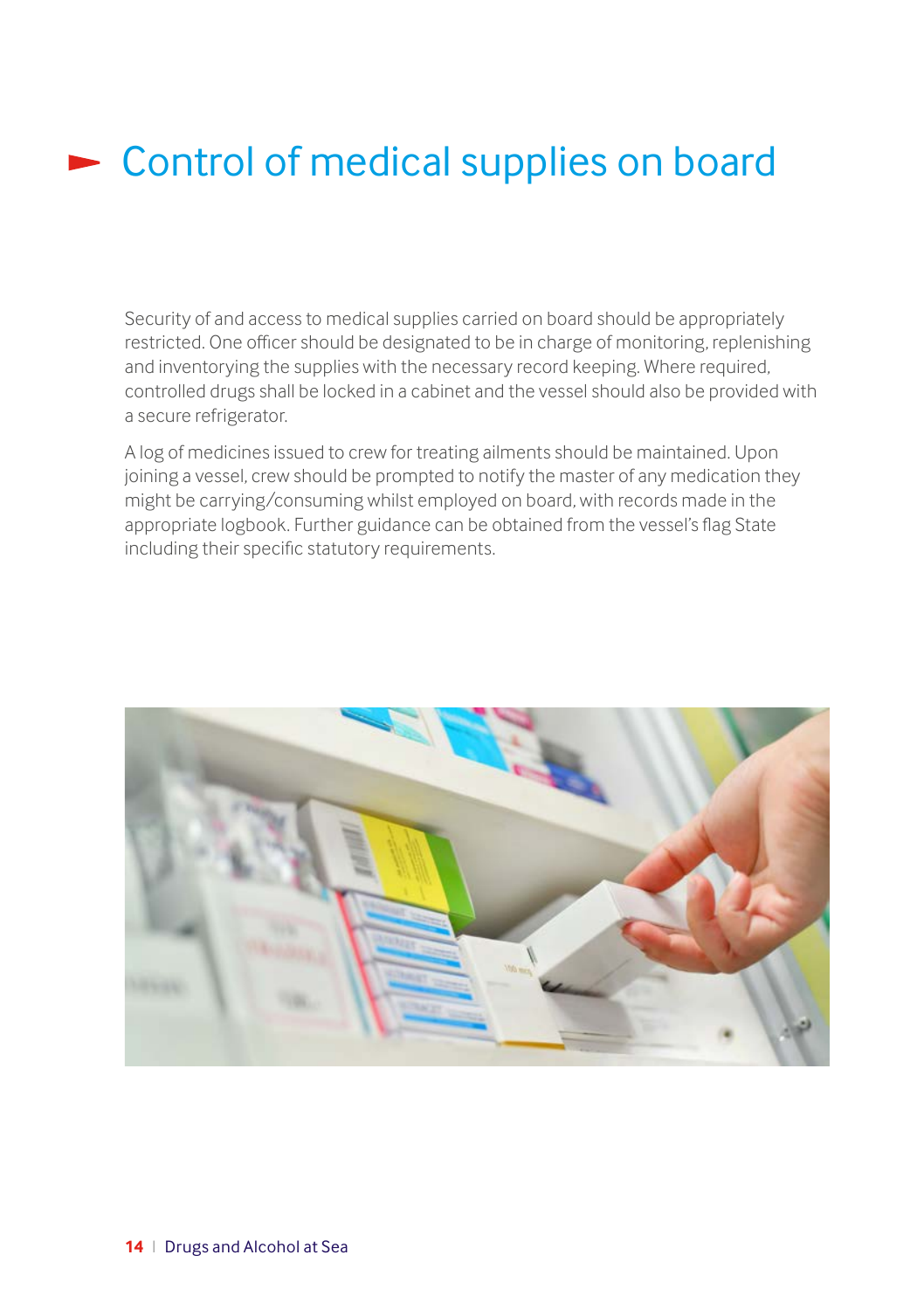# <span id="page-16-0"></span>How do I implement a drug screening and testing programme?

Ship owners/employers should aim to work effectively with their employees to promote the concept of drug testing as an integral part of their health and safety at sea policy. Screening will then be viewed as acceptable by seafarers as a means to prevent unnecessary risks to abusers and their colleagues in the workplace.

To successfully implement a drug screening and testing procedure you must first explain to crew members the importance and benefits of having such a policy. Ship owners/ employers should consult with providers of testing equipment to identify the most suitable means of testing for their vessel(s), to meet their particular needs. These needs may vary depending on whether there is an existing drug abuse problem on board, the operating area of the vessel or perhaps any statutory requirements.

Drug testing by its nature is personal and must therefore be undertaken tactfully with appropriate concern for the rights of the individual crew member. It should be borne in mind that every test has the potential to have a profound effect on an individual's future and should therefore be carried out with care using internationally accepted procedures.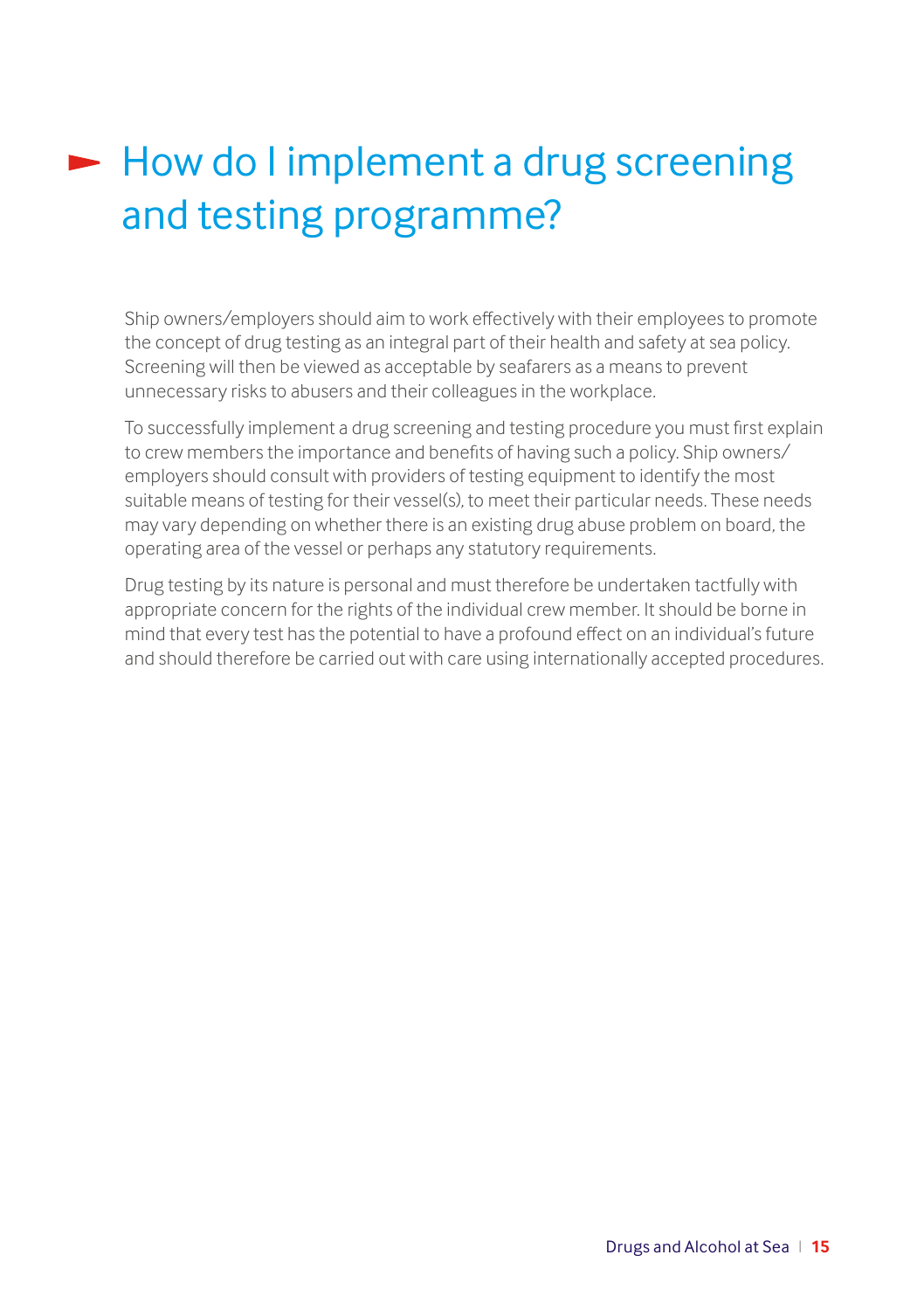# <span id="page-17-0"></span>**Legal considerations for drug screening** and testing

The legal requirements, methods and leniency for the screening of drug and alcohol abuse vary between countries. In any event, the rights of an individual being screened/tested must be observed in line with *STCW, section B-VIII/I Guidance regarding fitness for duty*  and any relevant national legislation, in order to avoid an accusation or the results of tests or the methods with which samples were obtained being contested and therefore exposing the ship owner to legal disputes.

Although most countries support the concept of removing drugs from the workplace there may be restrictions on the steps that the ship owner or employer may take to ensure their vessels remain drug free.

The extent of any restrictions varies considerably from one country to another. For example some countries only limit an employer's right to carry out drug screening tests as part of the interviewing and recruitment process. In others an employer's ability to carry out random testing of existing employees may be limited.

However, problems are not simply confined to the testing process. Human rights and employment laws can limit the courses of action open to an employer when evidence of drug abuse is discovered.

We recommend that employers obtain detailed advice about their position from lawyers specialising in employment law. The advice should encompass the law not only in the flag State but also in any other country connected with the seafarer, including their country of residence, the country in which they were recruited, and the country of domicile of any crewing or manning agent.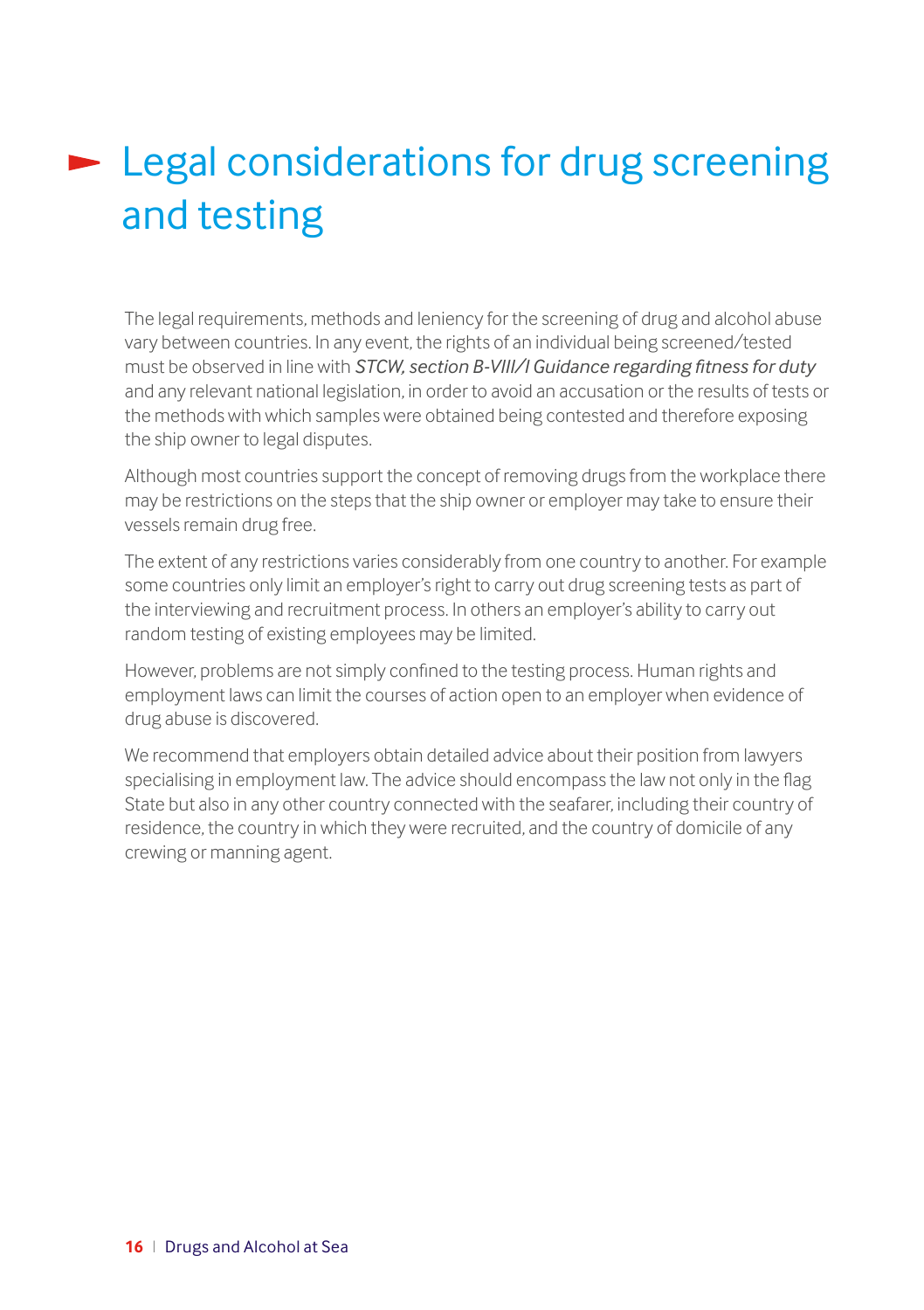# <span id="page-18-0"></span>► What form should drug screening and testing take?

Drugs can be detected in urine, breath, blood, saliva, hair and sweat. Urine and breath screening are the most popular methods used at sea, being relatively simple and capable of being administered by shipboard personnel.

There are a number of ways of testing samples, ranging from do-it-yourself kits through to detailed laboratory analysis. The kits currently available on the market provide a simple, quick and relatively cheap screening test. The drawback is that they may not be accurate enough to constitute a definitive result and evidence of gross misconduct. It can however be used as a tool to indicate that a drug test by a medical professional is required. Where a more accurate result is required a full analysis by an independent laboratory working to international standards should be carried out, as per the established company procedure.

The Club recommends that where disciplinary action is contemplated a full laboratory test should be conducted. The resulting evidence and expert opinion also provides clarity when deliberating the decision as to the continued employment of personnel who have tested positive for drugs/alcohol, in contravention of the company's policy.

Whichever system you adopt it is important to ensure that the procedures are properly defined and followed. For example, sample collection procedures should make sure that there is no opportunity for the individual to dilute or substitute or otherwise alter the sample. Any sample sent to a laboratory must be sent in a tamper-proof container with a unique identifier linking to the individual, the sample and the chain of custody of documentation. This is essential as in a legal dispute, it may be necessary for the company to prove that the samples could not have been tampered with. It is also important that the administrator of any on board screening is suitably trained and qualified in the use of such equipment.

.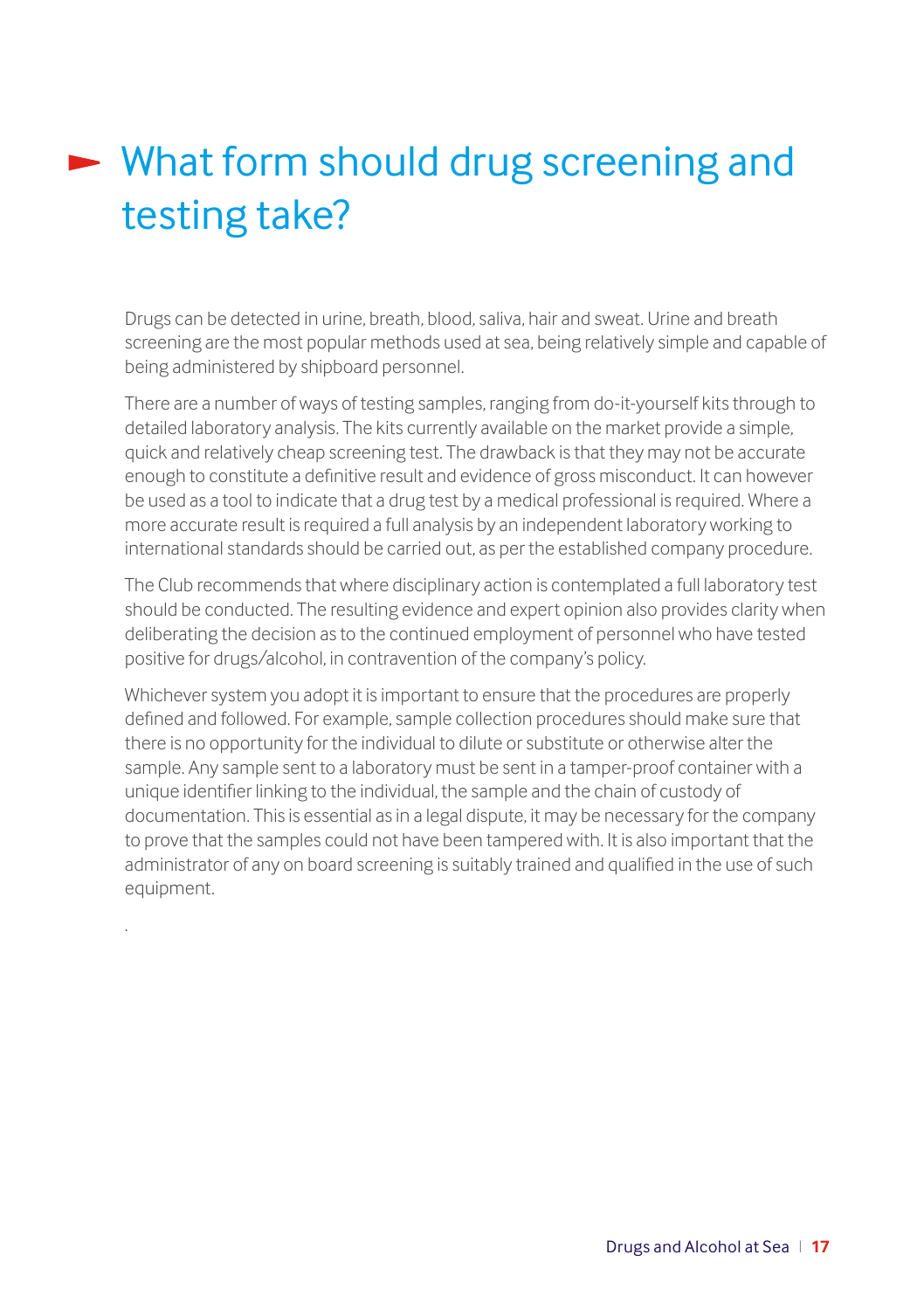# <span id="page-19-0"></span>When should drug screening and testing be conducted?

The effectiveness of a drug screening and testing programme depends entirely upon its deterrent value. In other words it depends on whether the crew members believe that drug users will be detected or whether they believe that the system can be beaten. For example if seafarers feel that once a ship has been tested they are safe for six months, its effectiveness is greatly diminished.

There are a number of different methods of drug and alcohol testing. These include:

- Pre-employment
- Routine medicals
- Periodic
- Reasonable cause
- Random
- Post incident
- Random

Each has advantages and disadvantages, as highlighted in the following table. We recommend that more than one method of testing is utilised and that every programme should, if possible, include random testing.

Pre-employment testing may take place when the company first employs an employee. It can also be carried out when an employee is promoted, especially where the new position is considered to be safety critical. Employers may wish to carry out testing on an employee who, for one reason or another, was on a leave of absence during the implementation of a drug and alcohol policy.

Routine testing may be carried out on an annual or six monthly basis. In some cases, an employer may wish to implement breathalysing of crew members upon their return from a shore visit.

Employers may choose to implement periodic testing by a medical physician; this may be incorporated into the medical fitness test required by most flag States.

It may be necessary to carry out testing should there be reasonable cause for concern where an individual is suspected of being under the influence of drugs or alcohol, in contravention of the company policy.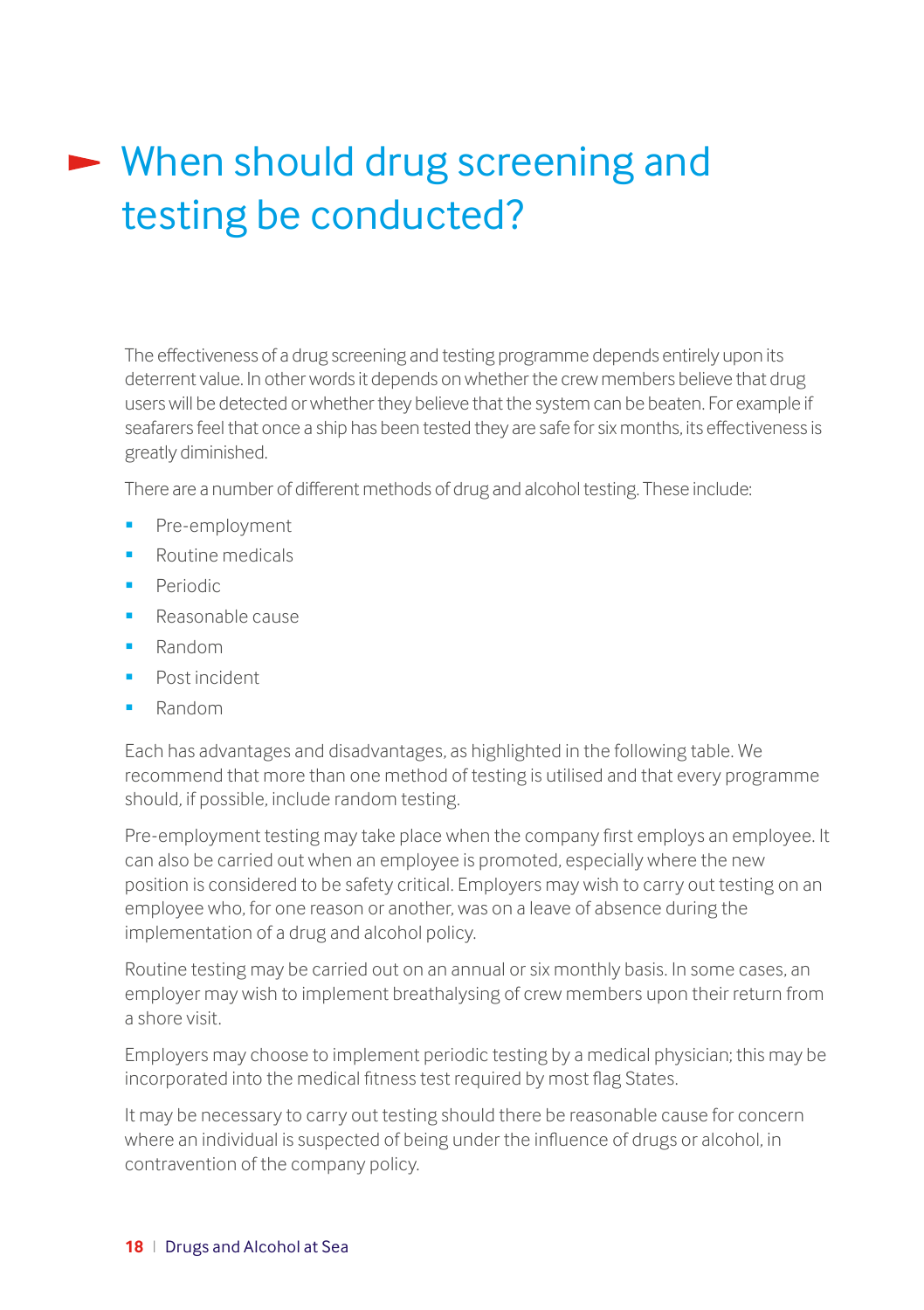Random testing is a good option, which ensures that employees do not become complaisant to the company policy, as they would generally not be aware of when the tests would be conducted.

It may be necessary and is considered good practise to carry out drug and alcohol testing should an incident occur on board. This can help to protect the ship owner/operator and seafarer should the sobriety of an individual be called into question.

| <b>Type</b>                                           | <b>Advantages</b>                                                                                                               | <b>Disadvantages</b>                                                                             |
|-------------------------------------------------------|---------------------------------------------------------------------------------------------------------------------------------|--------------------------------------------------------------------------------------------------|
| Pre-employment                                        | Establishes company's<br>attitude to drugs and alcohol.                                                                         | Needs record-keeping to avoid<br>people re-applying for the                                      |
|                                                       | Deters drug users joining the                                                                                                   | same job.                                                                                        |
|                                                       | company. Does not require<br>changes to terms and                                                                               | Result is only valid for the day<br>of the test.                                                 |
|                                                       | conditions of employment.<br>Helps to introduce the                                                                             | No deterrent factor for future<br>use.                                                           |
|                                                       | concept of testing to other<br>employees.                                                                                       | May be prohibited by local<br>employment law.                                                    |
|                                                       | May create a 'blacklist' of<br>applicants in some sectors.                                                                      |                                                                                                  |
| Routine medicals<br>and periodic                      | Easy to administer.                                                                                                             | Advance notice of dates means<br>alcohol/illegal drug use can be<br>adjusted to avoid detection. |
| 'Reasonable cause'.<br>i.e. behavioural<br>indicators | May confirm suspicion of<br>drug/alcohol consumption<br>contributing to impairment<br>and/or deteriorating work<br>performance. | Perception of victimisation.                                                                     |
|                                                       | If negative, may direct<br>attention to some medical<br>condition or other cause.                                               |                                                                                                  |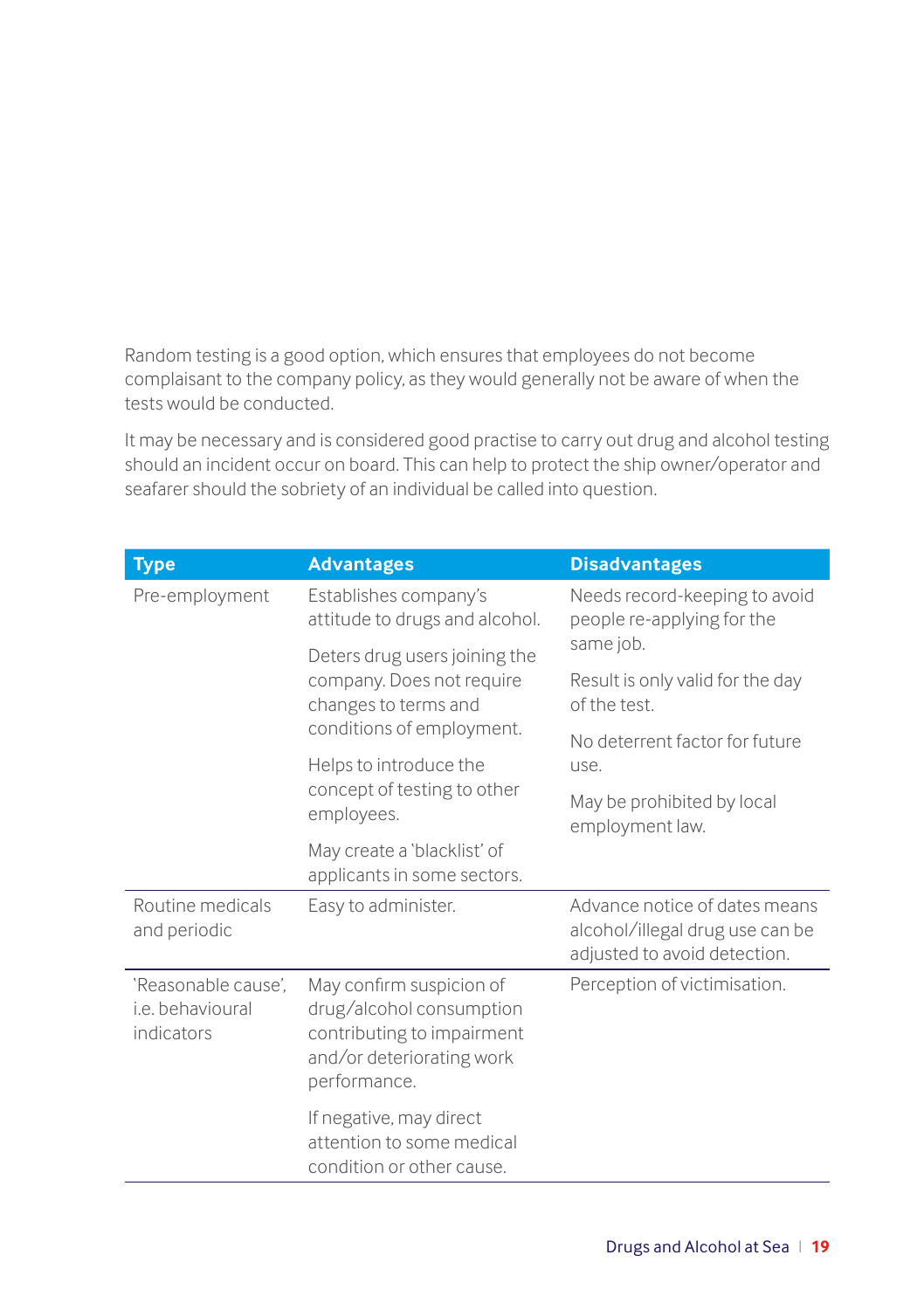| <b>Type</b>                                                                                   | <b>Advantages</b>                                                                                                | <b>Disadvantages</b>                                                                            |
|-----------------------------------------------------------------------------------------------|------------------------------------------------------------------------------------------------------------------|-------------------------------------------------------------------------------------------------|
| Random.                                                                                       | Unpredictable.                                                                                                   | Need to closely define                                                                          |
| unannounced                                                                                   | Constant possibility of<br>selection means constant<br>threat of detection.                                      | and monitor reasons for<br>'unavailability' for test.                                           |
|                                                                                               | An impartial selection method<br>can be audited by crew<br>representatives.                                      |                                                                                                 |
|                                                                                               | Demonstrates company's<br>pro-active approach to safety.                                                         |                                                                                                 |
|                                                                                               | Deterrent effect encourages<br>people to recognise problem<br>use at an earlier stage.                           |                                                                                                 |
|                                                                                               | Nil or below average positive<br>rate is positive image for<br>company.                                          |                                                                                                 |
| Post incident<br>Indicates whether drugs or<br>alcohol might have contributed<br>to incident. |                                                                                                                  | If drugs/alcohol are found this<br>may mean that other<br>contributory factors are              |
|                                                                                               | Demonstrates that drugs/<br>alcohol did not contribute to<br>incident which brings public<br>relations benefits. | ignored.<br>If drug or alcohol related this is<br>identified after the event. i.e.<br>too late. |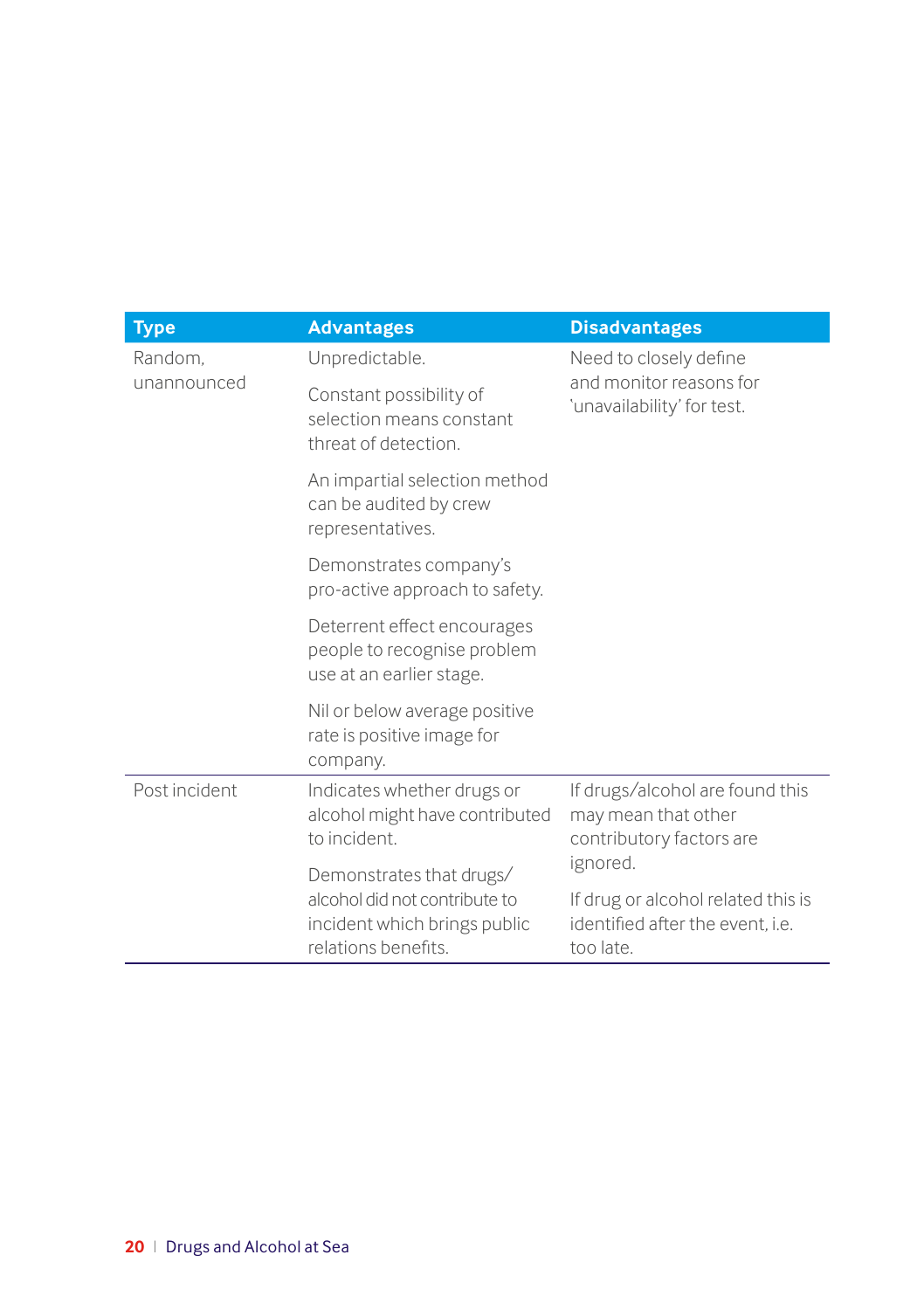## <span id="page-22-0"></span>**Drug clearance times**

The times shown below are based on a person of average stature and no established tolerance to the drug taken, with the exception of cannabis, in a moderate dose. The clearance times shown are minimum periods necessary to reduce the amount of drug remaining in the body to internationally accepted levels. Traces of drugs may remain in the body for much longer. These times may increase depending upon individual metabolism, drug purity and quantity involved.

| <b>Drug</b>                               | <b>Time</b><br>Urine/<br>saliva/blood) | <b>Time</b><br>(Hair) |
|-------------------------------------------|----------------------------------------|-----------------------|
| Amphetamines                              | $1-5$ days                             | 90 days               |
| Opiates                                   | $1-5$ days                             | 90 days               |
| Ecstasy                                   | $1-5$ days                             | 90 days               |
| Methadone                                 | $1-10$ days                            | 90 days               |
| Heroin                                    | 2 days                                 | 2 days                |
| Cocaine                                   | 2-3 days                               | 90 days               |
| <b>LSD</b>                                | 3-5 days                               | 90 days               |
| Ketamine                                  | 7 days                                 | 90 days               |
| Cannabis - Heavy User (3+ Times per Week) | $4-28$ days                            | 90 days               |
| Cannabis - Chronic (Longer Than 3 Months) | $4-77$ days                            | 90 days               |

### **Table 2 - Drug clearance times**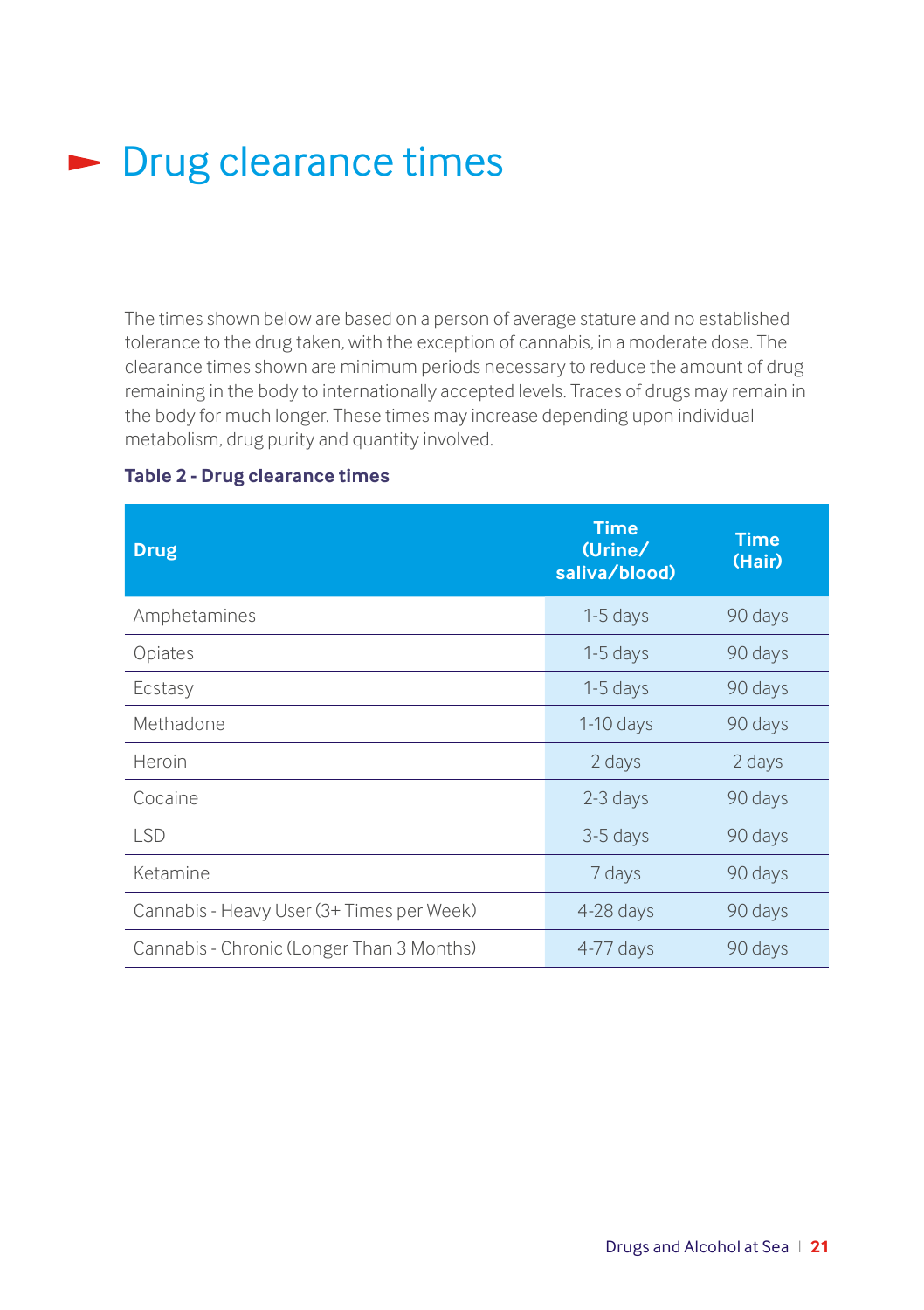## <span id="page-23-0"></span>What to do if a drugs test proves positive?

A positive screening test should result in the immediate suspension of the seafarer from seagoing duties/employment pending confirmation of the result from an independent testing laboratory or medical professional.

Further disciplinary action should only be taken after full and fair investigation in which the crew member has the opportunity to challenge the results. If it becomes clear that drugs have been abused then disciplinary action should follow in accordance with the provisions of the crew contract and national law.

In some jurisdictions, employers may be obliged to support personnel who are suffering from drug abuse. Drug abuse is categorised as an illness in some countries and as such this may necessitate the continued employment of a drug user until they have completed a rehabilitation program and had the opportunity to recover. During this rehabilitation period, the individual in question should not be employed in a role where there is a risk that their presence may jeopardise safety on board.

In any event a drug user should be made aware of the dangers drugs pose to themselves and others at sea and should be encouraged to seek assistance from their doctor and other specialised agencies.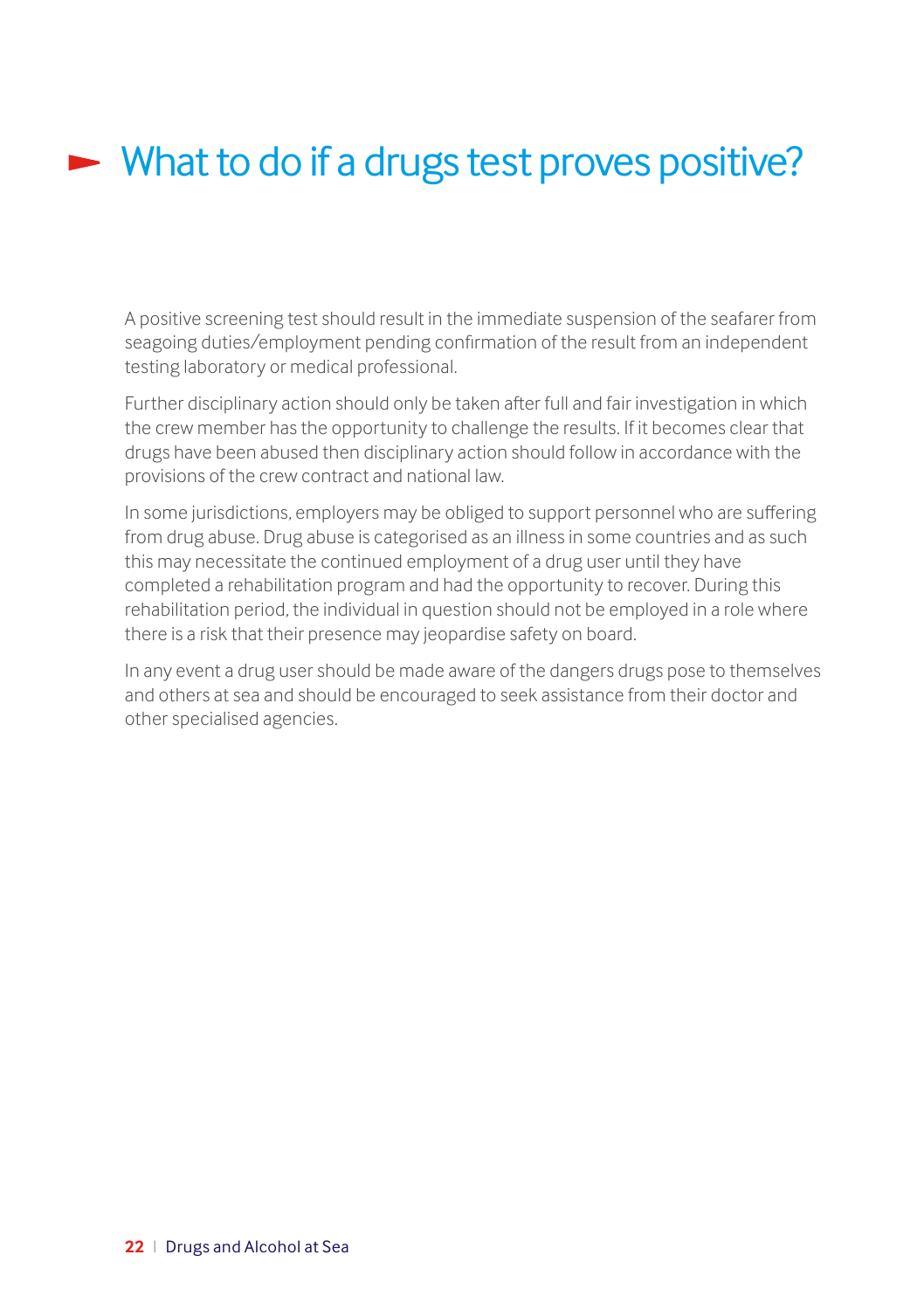## <span id="page-24-0"></span>► What to do in an emergency?

You may find yourself in a situation where you need to perform emergency first aid, if a person has taken drugs or consumed an excessive amount of alcohol. Below are two possible options giving guidance on how these situations can be dealt with.

### **Guidance from the Ship Captain's Medical Guide**

Alcohol abuse, drunkenness:

People who are drunk but conscious should be encouraged to drink a pint of water to prevent a hangover caused by alcoholic dehydration and to go to bed. If they are seriously drunk they should not eat anything until they have recovered. It is advisable that someone stays with a person who is seriously drunk because they may inhale their vomit whilst asleep.

If in port, a person unconscious from alcohol should be sent to hospital. If the patient has to be kept on board, they should be put to bed and managed as in the routine for unconscious patients. Remember that they should never be left alone in case they move out of the unconscious position and die from inhaling vomit.

Alcohol abuse, delirium tremens (DTs):

The patient should be confined and nursed as described for the mentally ill. There should be subdued lighting by day and by night to reduce as far as possible the imaginary visions they are likely to see. They should be encouraged to drink plenty of sweetened fluid and, if they will eat, should be given food. The attack may end with the patient sleeping for up to 24 hours.

Under the influence of drugs individuals may feel tense and panicky or sometimes drowsy depending on what they have taken. If this happens:

- Calm the person and be reassuring. Try not to panic. Speak in a normal voice and if you feel scared or worried, try not to let them see it.
- Do not frighten or startle them, or let them exert themselves.
- **Explain that the feelings will pass.**
- **Encourage them to settle in a quiet, dimly lit room.**
- **If they start breathing very quickly calm them down and tell them to take long, slow** breaths.
- **Never** give them coffee to rouse them.
- **If symptoms persist, place them in the recovery position.**
- **Obtain medical advice by radio.**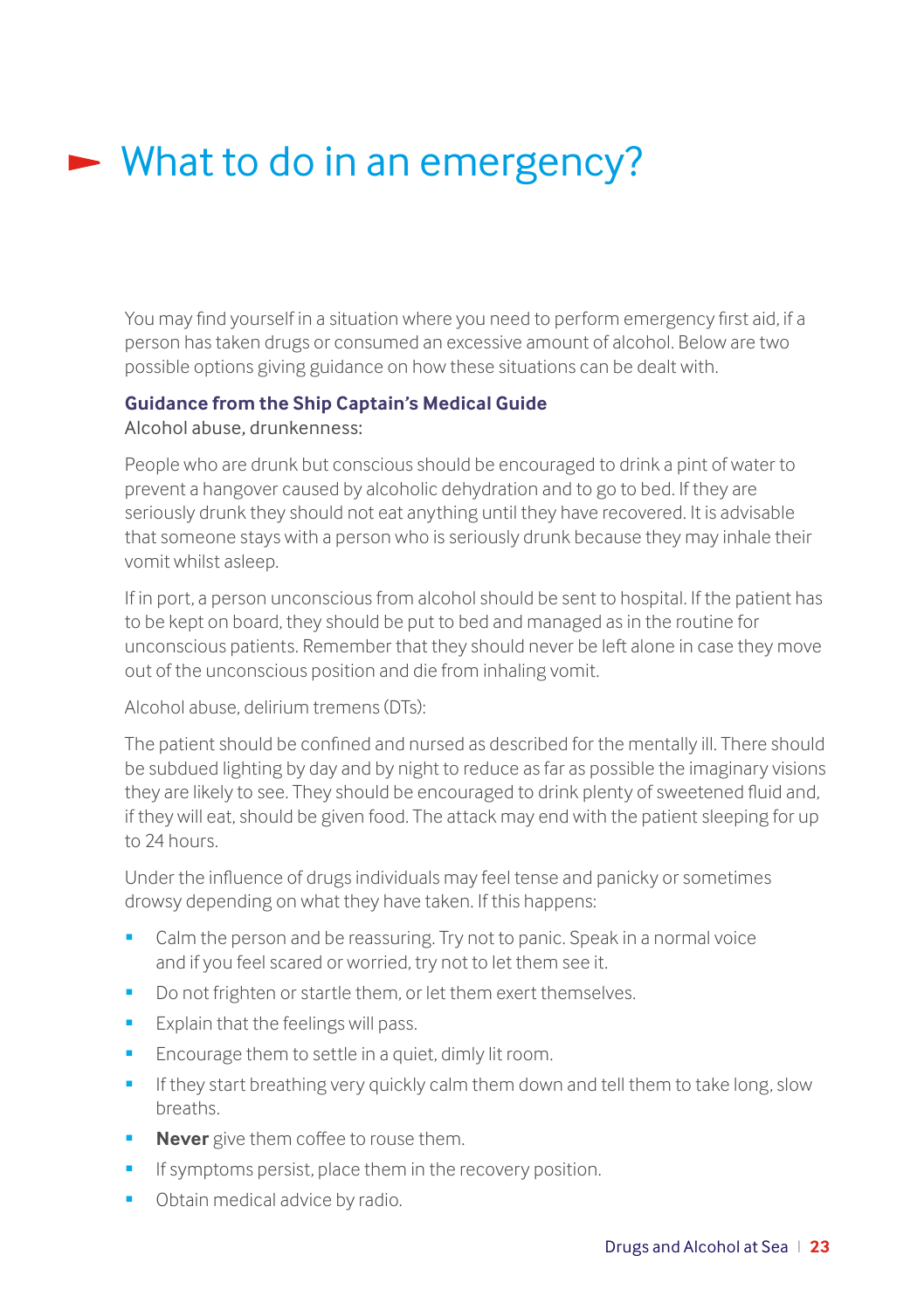Remove any drugs from the patient and try to identify them and their source. If in any doubt about the diagnosis obtain **radio medical advice**. If the patient is unconscious, give the appropriate treatment. If the symptoms are those of mental disturbance, read page 158 of The Ship Captain's Medical Guide.

**NOTE:** Police and Customs take a very strong interest in certain drugs and how they come to be on your ship. Any confiscated drugs should be clearly labelled and locked away in a secure place and entered in the Official Logbook. Presence of drugs on board should be properly reported to the appropriate States (flag State/State of next port of call) according to the necessary requirements.

An overdose of most drugs will cause unconsciousness. If this happens:

- Place the person in a recovery position so they will not choke if they vomit.
- Check breathing and be prepared to do mouth-to-mouth resuscitation.
- Keep them warm, but not too hot. However if someone has taken ecstasy and you think they may have overheated, make sure they have plenty of cool, fresh air and remove any excess clothing such as a hat, gloves, etc.
- Stay with them at all times.
- **Call for medical assistance by radio. If the casualty is evacuated send any drugs found** in their possession with the casualty.

The recovery position:

- Pull up the leg and the arm on the side to which the head is facing, pull up the chin;
- Position the other arm with hand placed under the head as pictured in Figure 1.



*Figure 1: Recovery position (Source: Talk to FRANK, emergency help)*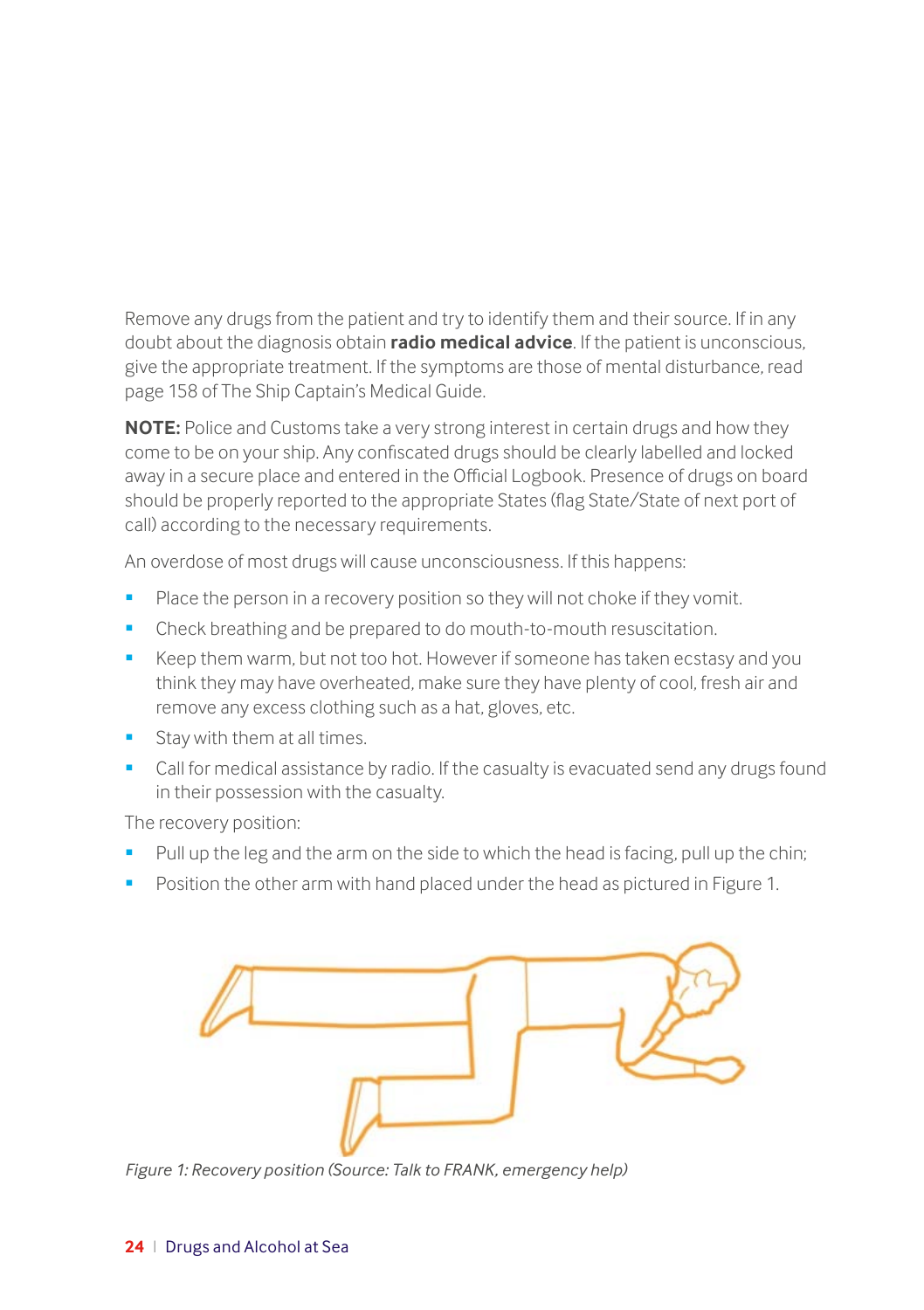### <span id="page-26-0"></span>**Guidance from Talk to Frank**

The first things you should do are:

- **Stay calm.**
- Calm them and be reassuring. Don't scare them or chase after them.
- **Try to find out what they've taken.**
- **Stay with them.**

If they are anxious, tense or panicky you should:

- Sit them in a quiet and calm room.
- Keep them away from crowds, bright lights and loud noises.
- **Tell them to take slow deep breaths.**
- **Stay with them.**

If they are really drowsy you should:

- Sit them in a quiet place and keep them awake.
- **If they don't respond or become unconscious call an ambulance immediately and** place them in the recovery position.
- Don't scare them, shout at them or shock them.
- Don't give them coffee to wake them up.
- Don't put them in a cold bath to "wake them up" this wastes time and there's a risk of drowning.

If they are unconcious or having difficulty breathing you should:

- **Immediately seek radio medical advice.**
- Place them into the recovery position.
- **If alongside in port, stay with them until the ambulance arrives.**
- **If you know what drug they've taken tell the ambulance crew, this can help make sure** that your friend gets the right treatment straight away.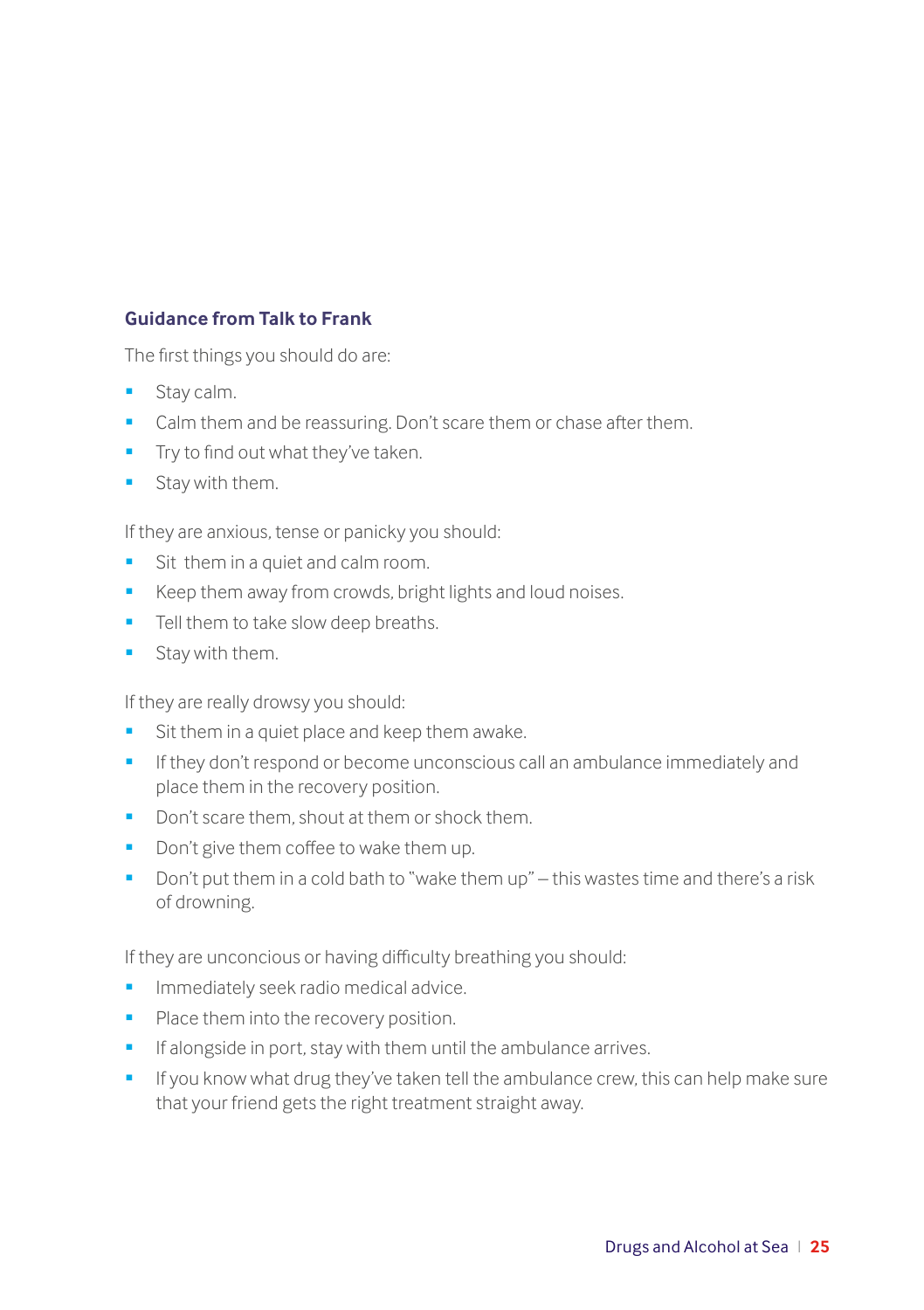## <span id="page-27-0"></span>**-** Appendix

This Appendix contains details of commonly encountered drugs with descriptions and details as can be found on the FRANK website ([www.talktofrank.com](http://www.talktofrank.com)).

Drug dependence can take various forms such as:

### **Physical addiction**

In the case of physical addiction the body develops a craving for the drug, withdrawal symptoms occur when the drug is withheld and levels of the substance deplete. Some of the symptoms are physically visible in the form of excessive sweating, a constant desire for liquids, scratching, twitching of muscles, irritability, diarrhoea, muscle spasms and in extreme cases, coma and death.

### **Psychological addiction**

Where there is a psychological addiction, the mind develops a dependence on the drug although there may be no physical dependence. Withdrawal symptoms are not as pronounced as in physical addiction but there may still be irritability, fits of anger, fixation on taking a further dosage, irrational behaviour, feelings of victimisation etc.

### **Environmental addiction**

This can occur when the addict becomes accustomed to a particular lifestyle, social meetings or meeting places. It is not just possible for opium or cannabis users, all drug users may be conducive to environmental addiction and this provides opportunities for both addicts and drug dealers. If drugs circulate in particular places the addict has a permanent source and the dealer a constant market.

### **Bodily tolerance**

When physical addiction occurs the body requires progressively larger doses of the drug to achieve the same level of intoxication or 'high'. The quicker this increase is noted the higher the body tolerance is said to be.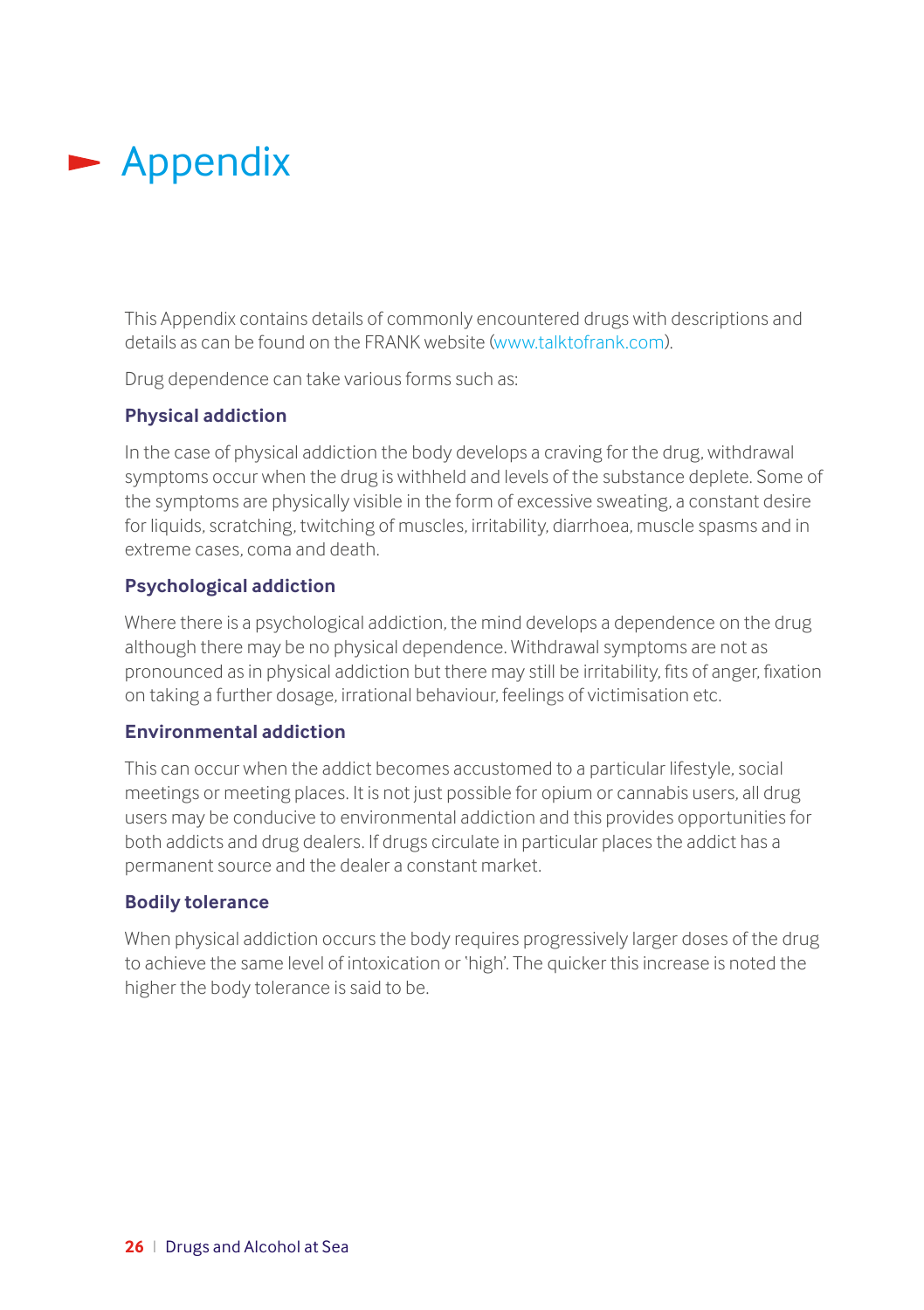### **Speed**



### **Description**

Speed is a street name for amphetamine sulphate and may also be used to refer to other types of amphetamines. This substance is a stimulant and is often used to keep users awake, energised and alert.

Users of this drug might be described as excited and/or chatty. People can become overactive, agitated and in some cases acutely psychotic, experiencing delusions. The high is normally followed by a long, slow comedown during which users can experience depression and may feel irritable this can lead to taking more of the drug to try to avoid the comedown. Those with high blood pressure or pre-existing heart conditions are particularly susceptible to heart attacks. There is also the added risk of dangerous infections being spread such as HIV and hepatitis B or C if injecting equipment is shared. Many users become physically run down, leaving them susceptible to a wide range of infections.

### **Appearance**

Products vary in colour from off-white to a pinkish powder and can sometimes look like small cyrstals. They are often damp and may feel like putty.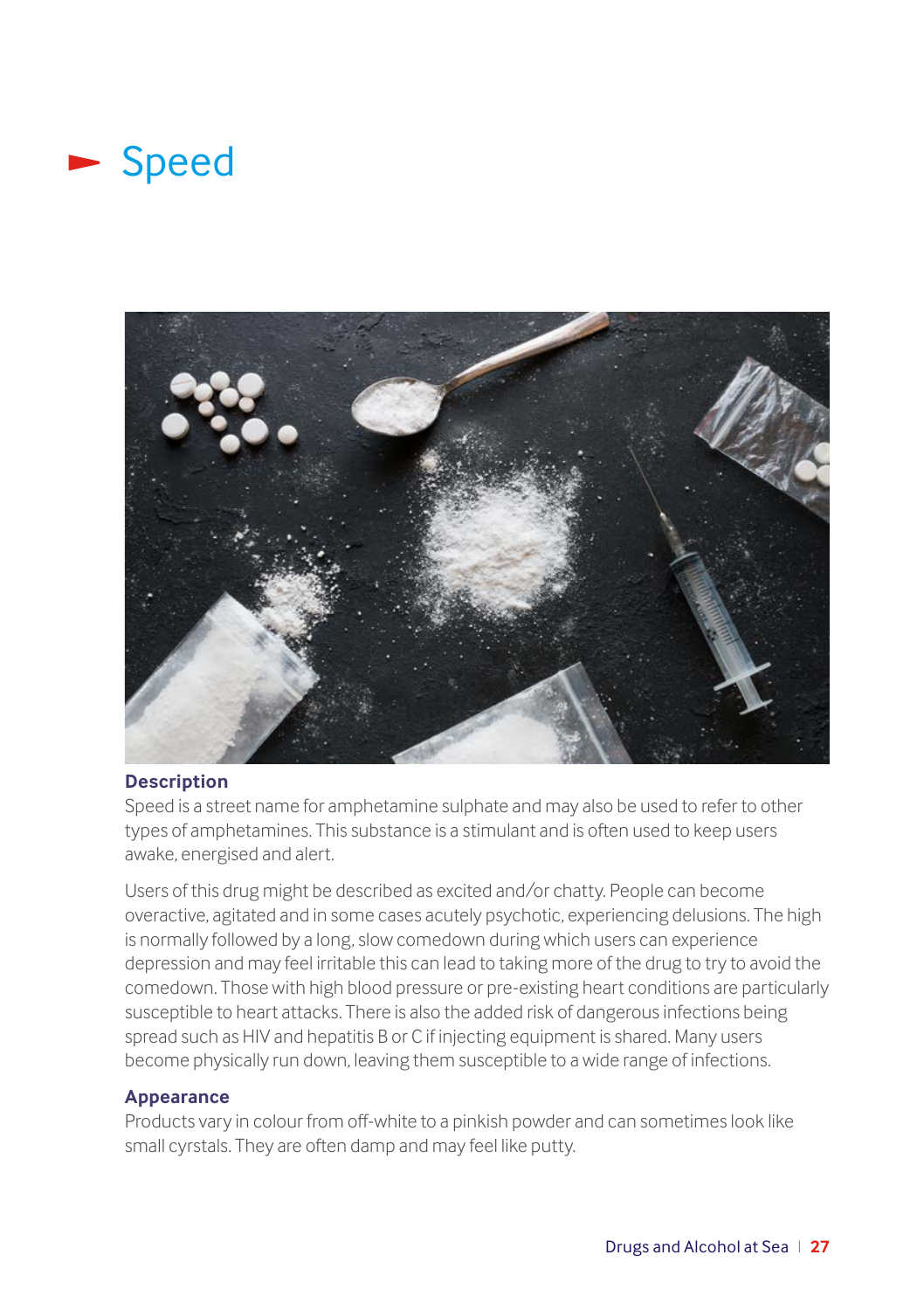### <span id="page-29-0"></span>**Smell**

No significant scent.

### **Administration**

Pills are usually taken orally or as a powder can be sniffed or rubbed on to the gums. Sometimes it is rolled up in a cigarette paper and swallowed (known as bombing), added to drinks or dissolved in water and injected.

### **Associated Equipment**

Empty wrappers, occasionally hypodermic syringes and needles.

| <b>Popular Myths</b>                                  |                                                                                                                     |
|-------------------------------------------------------|---------------------------------------------------------------------------------------------------------------------|
| <b>Fiction</b>                                        | Fact                                                                                                                |
| They are harmless. They just pep<br>you up.           | Instances of renal failure have been reported and<br>these substances are known to affect other<br>internal organs. |
| They can be combined with<br>alcohol and other drugs. | Combining Speed with other substances increases<br>the chances of adverse effects on the body.                      |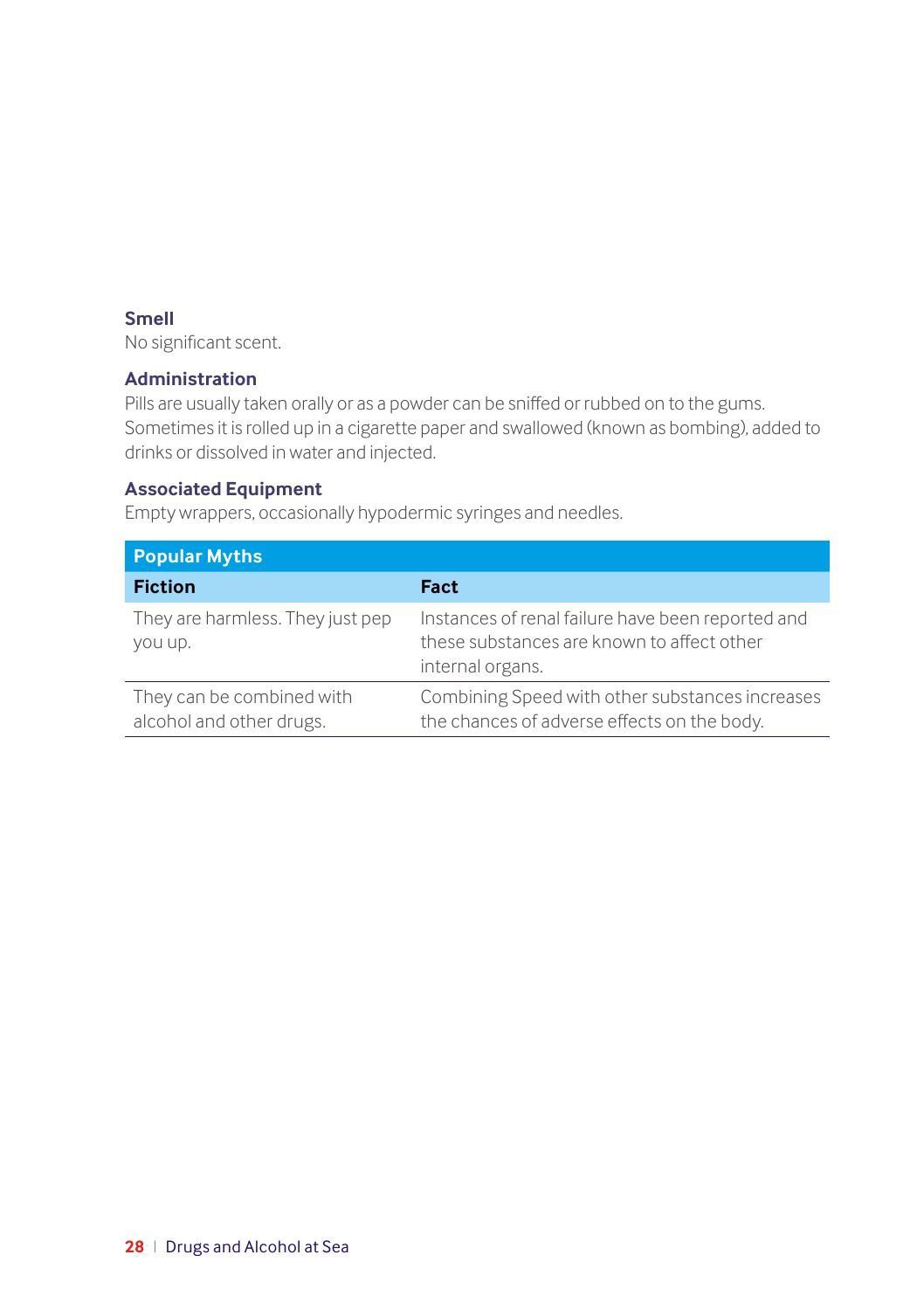### $\blacktriangleright$  Cannabis



### **Description**

Cannabis is a sedating and hallucinogenic drug the effects of which can be pleasant or unpleasant. Users may appear to be relaxed, happy and giddy or the drug may cause paranoia manifesting as anxiety, panic or suspicion. Another risk of using this drug is depression and it is also proven to have a negative effect on brain development and the ability to learn. Its use affects short term memory, the ability to concentrate and coordination thereby increasing the risk of accidents.

This substance can induce drowsy and uninhibited behaviour with the addict exhibiting markedly slow reactions. There will be a marked inability to follow reasoned argument, the pupils of the eye will dilate and the user may exhibit aggression when confronted. Cannabis may induce cravings for certain foods.

### **Appearance**

Cannabis is one of the most common illicit drugs and can be found in three forms:

*Herbal (marijuana):* This is found as a green, yellow or brown herbal material, rough or fine in texture depending on the grade of the sample and similar in appearance to dried stinging nettles or hay. Stalks, stems and twigs may be present as well as small white seeds. The substance smells of spicy damp earth and mild rotting vegetation. There is a noticeably acrid 'bonfire' smell when being smoked. The smell will linger in a non-ventilated environment.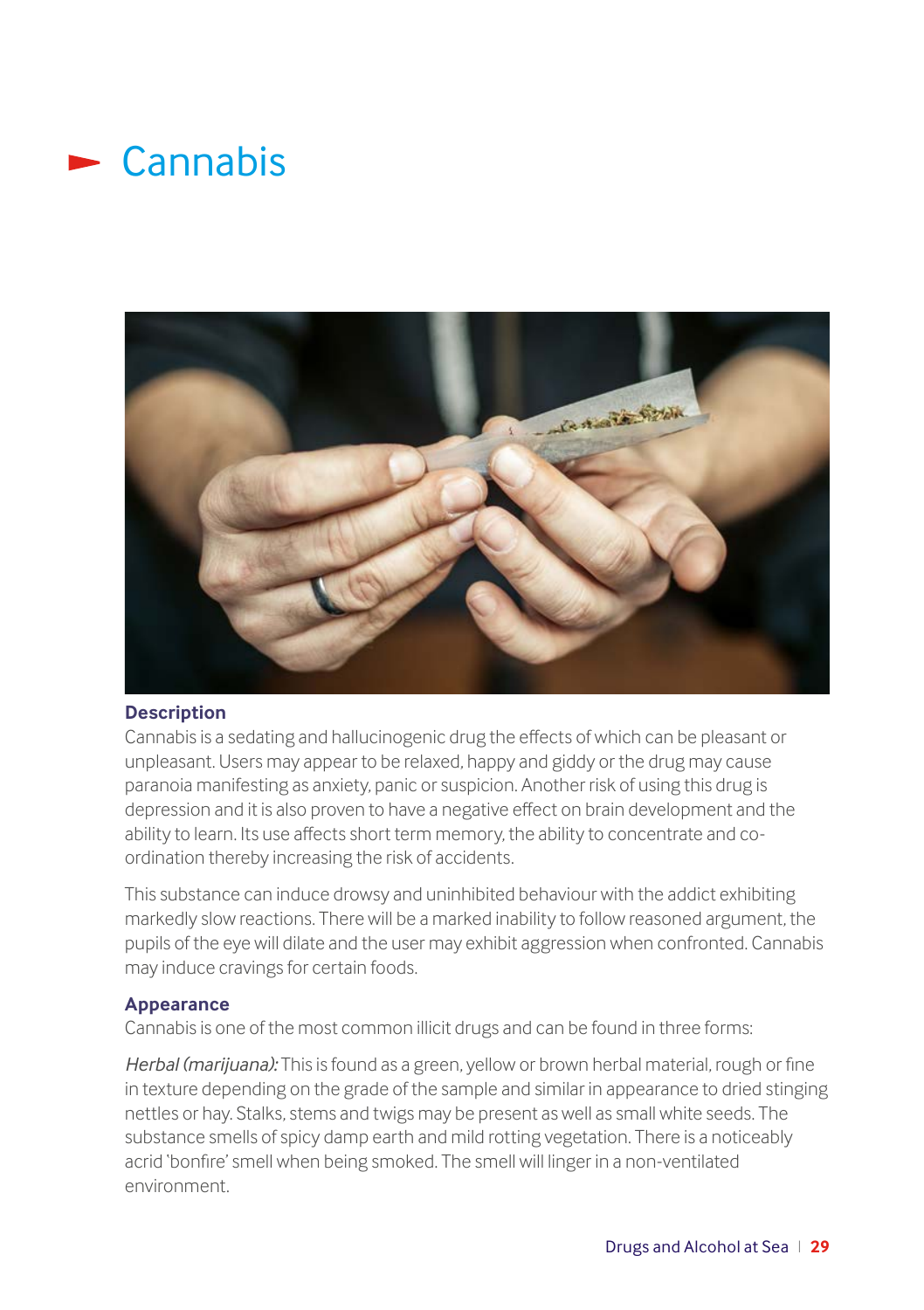*Resin:* This appears as beige to dark brown or black (occasionally with a yellowish or greenish tinge) and is normally found as slabs or small chunks, although occasionally in powdered form or moulded shapes. It is slightly sticky in texture. The substance can be moulded into various shapes such as the soles of shoes, beads, carved heads, etc.

*Oil:* This appears as a dark green to black, occasionally golden, viscous oily liquid, and has a smell similar to herbal cannabis but stronger.

### **Smell**

In general, all forms of cannabis have a spicy smell reminiscent of damp earth and rotting vegetation. It is likely to cause nausea where exposure is prolonged. The smell varies with the age of the sample but is more noticeable in oil than in resin, which is itself stronger smelling than the herbal variety. The smell of the drug lingers in the clothing and the atmosphere where it has been smoked.

### **Administration**

The herbal and resin forms of cannabis are usually smoked, but they may be eaten or chewed. In its oil form it can be painted on cigarettes. Cooking with and eating it makes the effects more intense and hard to control.

### **Associated Equipment**

Cigarette papers, often several layers, small earthenware bowls, wood pipes or any wide-bored article such as animal horns, water pipes, plastic bottles or crude cardboard tubes or filters are used – all designed to cool the temperature of the smoke. Commercial cigarettes may also be found with a line of oil 'painted' around them.

| <b>Popular Myths</b>        |                                                                                                                   |
|-----------------------------|-------------------------------------------------------------------------------------------------------------------|
| <b>Fiction</b>              | Fact                                                                                                              |
| Cannabis is an aphrodisiac. | The drug can reduce sperm count and fertility.                                                                    |
| It is harmless.             | Some experts believe it is stored in the brain and<br>lowers the intelligence rating. It is also<br>carcinogenic. |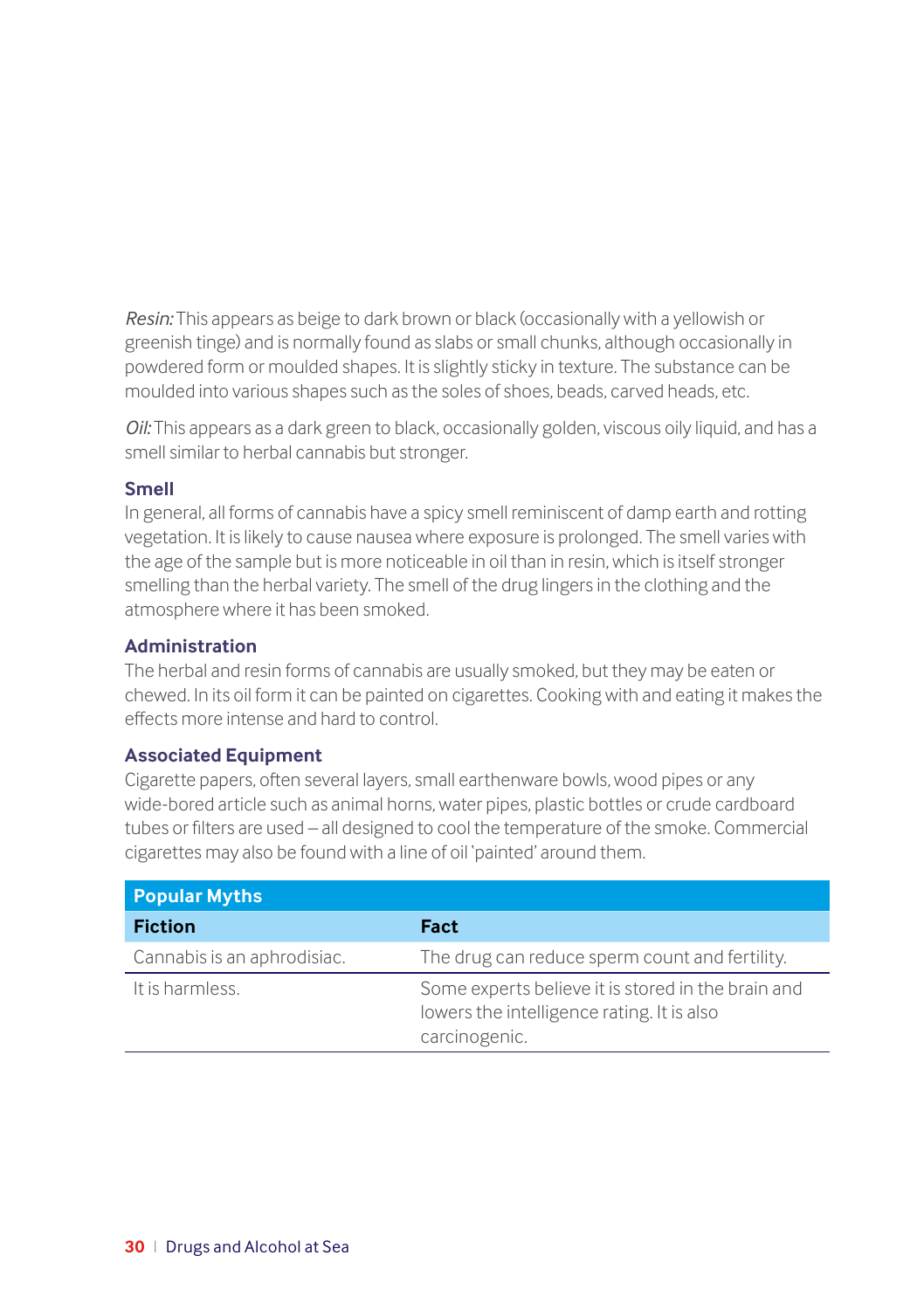### <span id="page-32-0"></span> $\blacktriangleright$  Cocaine



### **Description**

Like an amphetamine, cocaine produces psychological arousal accompanied by exhilaration, decreased hunger, indifference to pain and fatigue and feelings of great strength and mental capacity. Users will exhibit pinpoint pupils and suffer from a highly excitable state and erratic behaviour. They will be talkative and may have an increased heart rate and respiration.

Repeated doses over a short period of time can lead to an extreme state of agitation, anxiety, paranoia and perhaps hallucination. Continued use can also cause heart problems and chest pain. Heavy use can cause convulsions and can also damage the lungs.

When sniffed, the physical effects peak after about 15-30 minutes and then diminish. The after effects will include fatigue and depression. This means that the dose may have to be repeated every 20 minutes or so to maintain the effect. Withdrawal symptoms include depression, anxiety for another dosage and feelings of victimisation.

The physical signs of abuse include injection marks, abscesses on gums, running nose, sniffing and streaming eyes.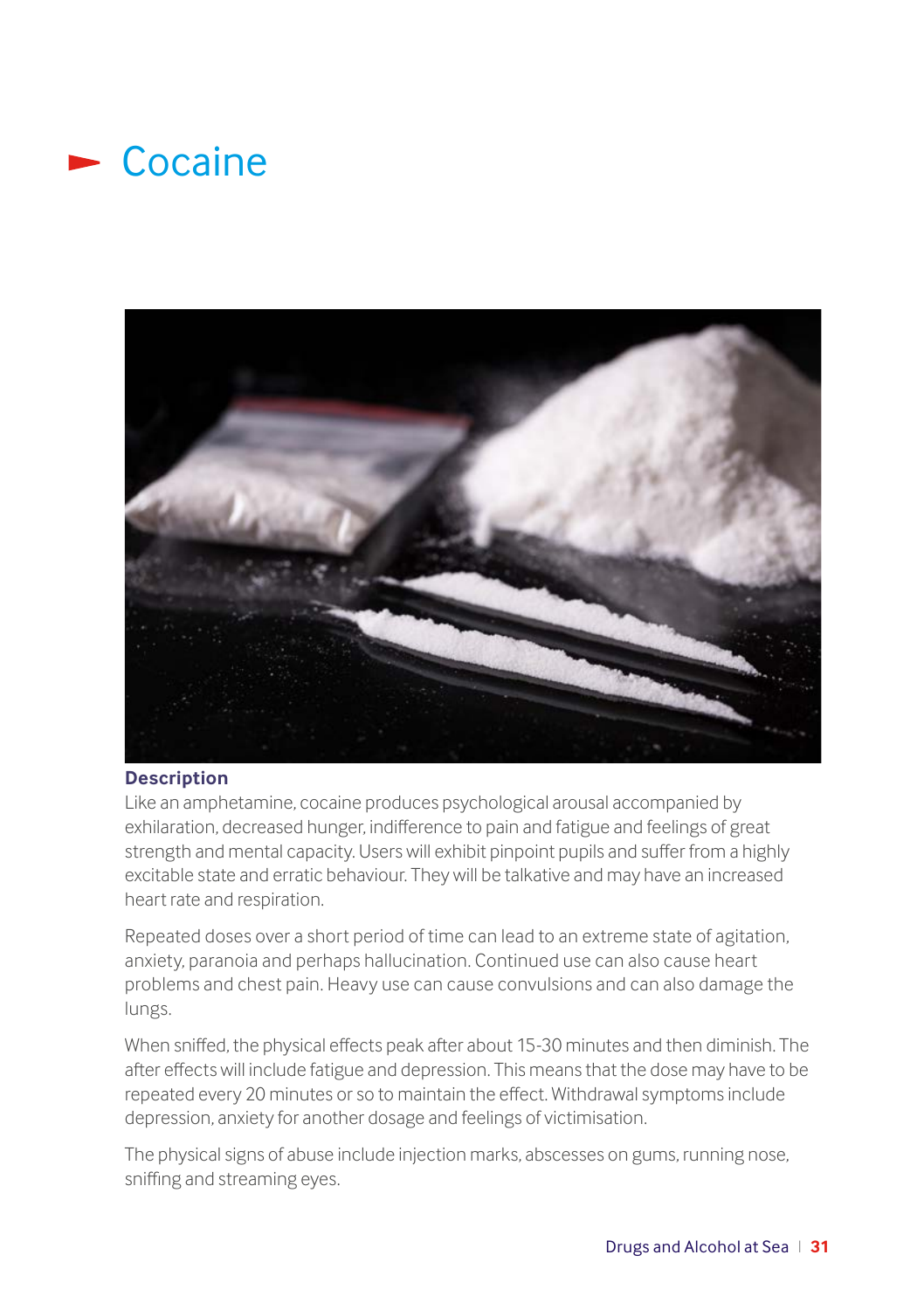### **Appearance and smell**

Cocaine comes in three forms: coca leaf, coca paste and cocaine.

*Coca Leaf:* This appears as an elliptical leaf, greenish brown to red in colour, similar to large bay leaves in appearance, usually dried. It is odourless.

*Coca Paste:* This appears as a white to off-white or creamy coloured putty-like substance. It has a strong chemical odour, rather like linseed oil.

*Cocaine:* This appears as a fluffy white crystalline powder (powder cocaine) or in crystal form (crack cocaine), though occasionally transported as a colourless solution. It is odourless.

### **Administration**

The substance can be inhaled, injected or rubbed into gums, genitals or the anus. Regular users with sufficient supplies (and funds) might consume 1-2 grams a day. Injection carries with it the added risk of contracting HIV or hepatitis C if needles etc. are shared.

### **Associated Equipment**

Equipment consists of hypodermic syringes, needles, eye-droppers, snuff spoons, razor blades, mirrors, fancy phials or pill boxes, straws, etc. The 'sniffing' paraphernalia can be antique or expensive metal tubes encrusted with precious stones worn as ornaments. Less wealthy addicts use plastic spoons, straws, empty ball point pen pens, etc.

| <b>Popular Myths</b>                           |                                                                                                                                                                                                                       |
|------------------------------------------------|-----------------------------------------------------------------------------------------------------------------------------------------------------------------------------------------------------------------------|
| <b>Fiction</b>                                 | Fact                                                                                                                                                                                                                  |
| It is not physically addictive like<br>heroin. | Although there are no physical withdrawal<br>symptoms there is a very strong psychological<br>addiction. The drug can also damage the<br>membranes lining the nose and also the structure<br>separating the nostrils. |
| It does not do any real harm.                  | HIV has commonly been transmitted by<br>contaminated needles or syringes. There is no<br>known cure for HIV.                                                                                                          |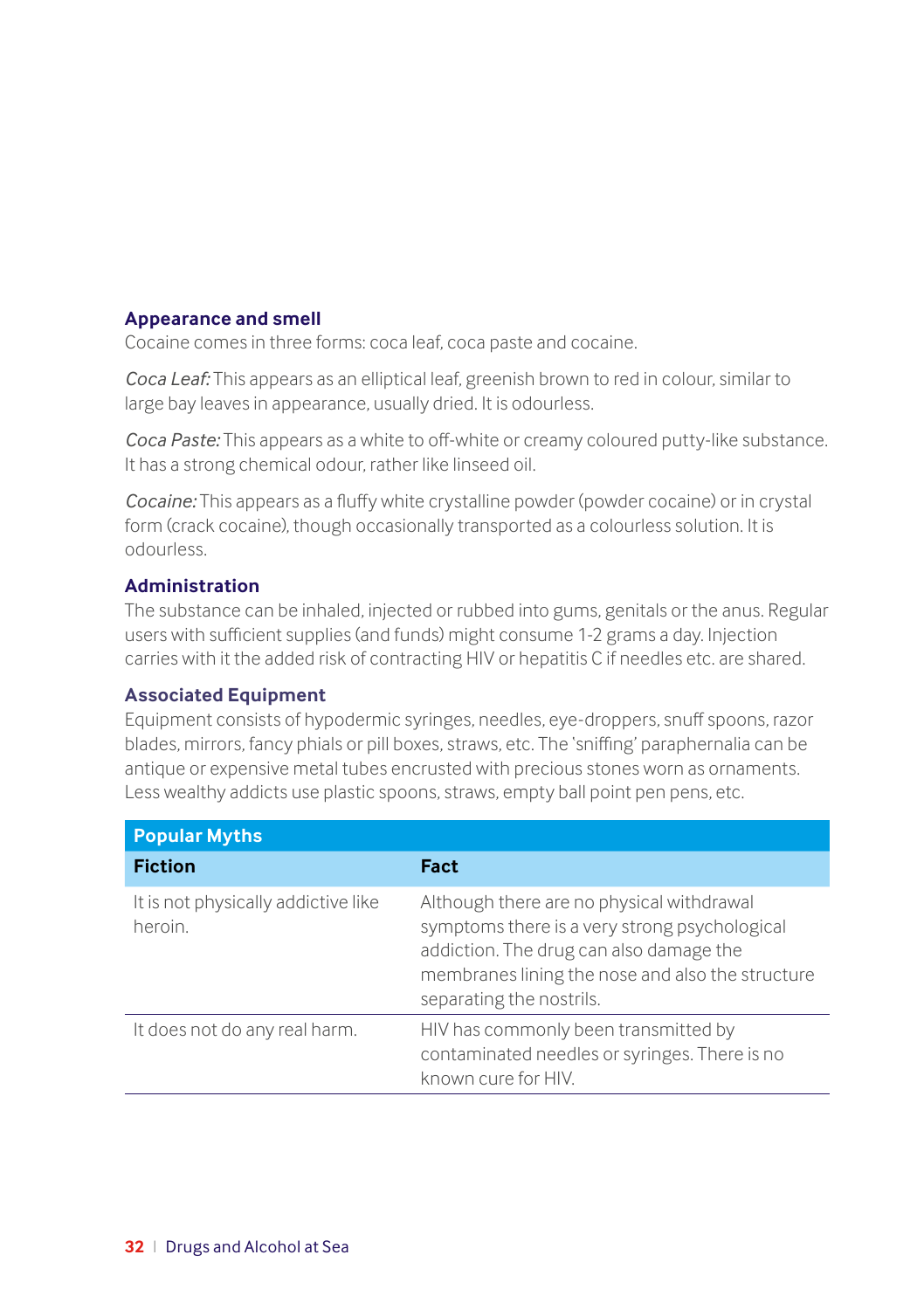<span id="page-34-0"></span>



### **Description**

Ecstasy is a drug called MDMA (methylene dioxymthylamphetamine), a natural version of which is found in nutmeg and oil of sassafras. Ecstasy is a stimulant drug with some of the properties of LSD but it does not cause hallucinations.

The effects of ecstasy depend on the amount taken and the surroundings in which the drug is taken. These include alertness, sweating, dry mouth, increased heart rate and loss of appetite. This may be followed by feelings of serenity and calm, emotional closeness and understanding with the people around the user. There is often an increase in the sensitivity of both touch and hearing. Ecstasy is not a truly hallucinogenic drug but some visions are sometimes seen when high doses are used. The effects usually peak for about two hours although they may persist for several hours in total.

Ecstasy can leave users feeling tired and depressed for days and has been linked to liver and kidney problems. Other side effects include nausea, dizziness and jaw tension. When taken in larger doses users may suffer anxiety and panic attacks, insomnia and confusion.

### **Appearance**

Ecstasy is a white powder but usually comes in tablet or capsule form which varies widely in colour and size. These different 'brands' of ecstasy are sold under different names. Tablets change from week to week and counterfeit tablets are sold widely so descriptions and brand names are pointless. However many are based on cartoon characters, animals,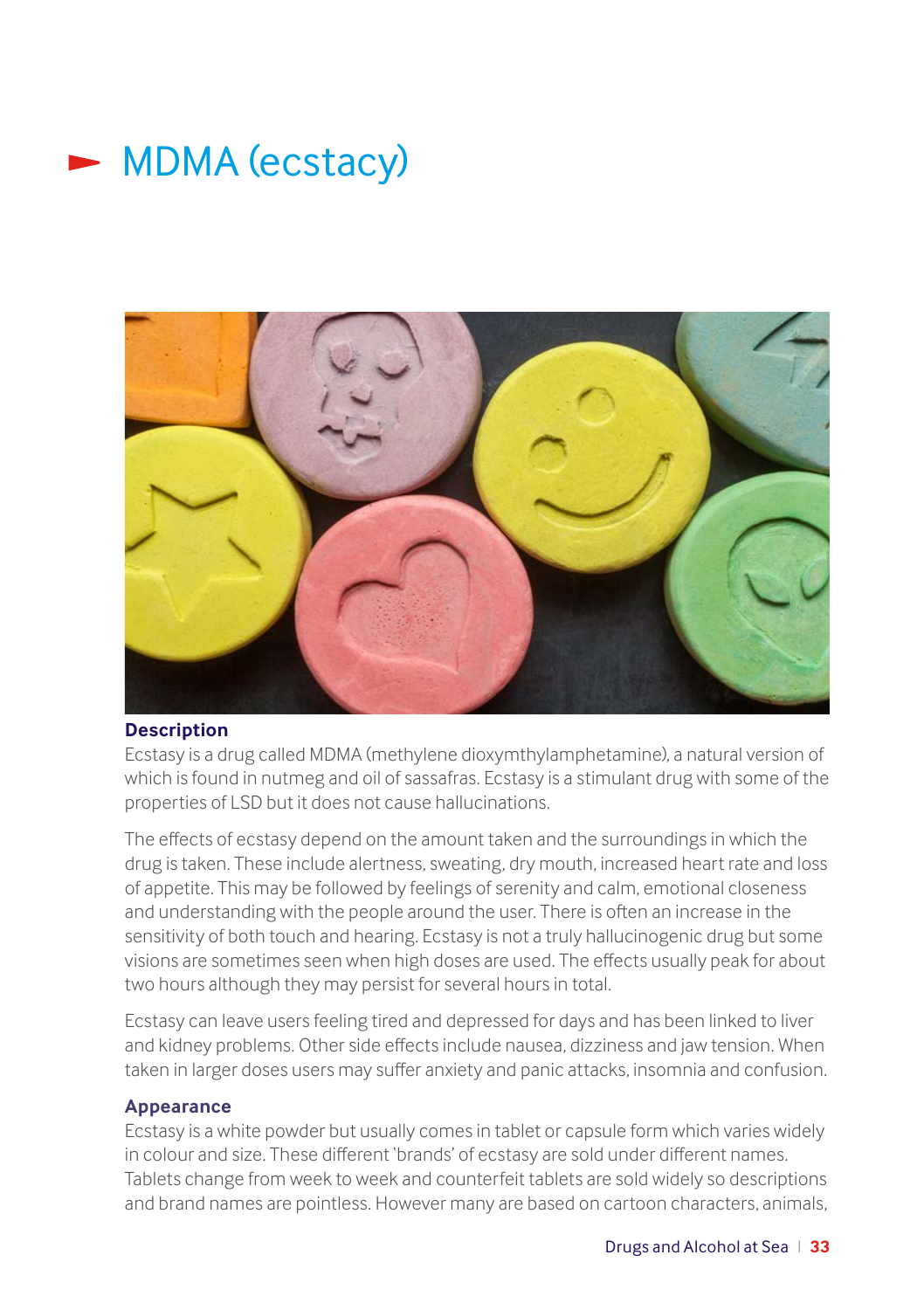<span id="page-35-0"></span>cars or other symbols and an impression is shown on the face of the tablet. Tablets can contain other substances like para-Methoxyamphetamine (PMA) which can be fatal. Similar to ecstacy, PMA takes longer to take affect which leads to users to take more/ larger doses and therefore inadvertently overdosing.

### **Smell**

There is no distinctive smell associated with ecstasy.

### **Administration**

Tablets are swallowed.

### **Associated Equipment**

None.

| <b>Popular Myths</b> |                                                                                                                                                                                                            |
|----------------------|------------------------------------------------------------------------------------------------------------------------------------------------------------------------------------------------------------|
| <b>Fiction</b>       | Fact                                                                                                                                                                                                       |
| Ecstasy is harmless. | Because ecstasy increases heart rate and blood<br>pressure there is a risk for anyone with heart<br>problems or high blood pressure. Many experts<br>now believe that ecstasy can lead to brain<br>damage. |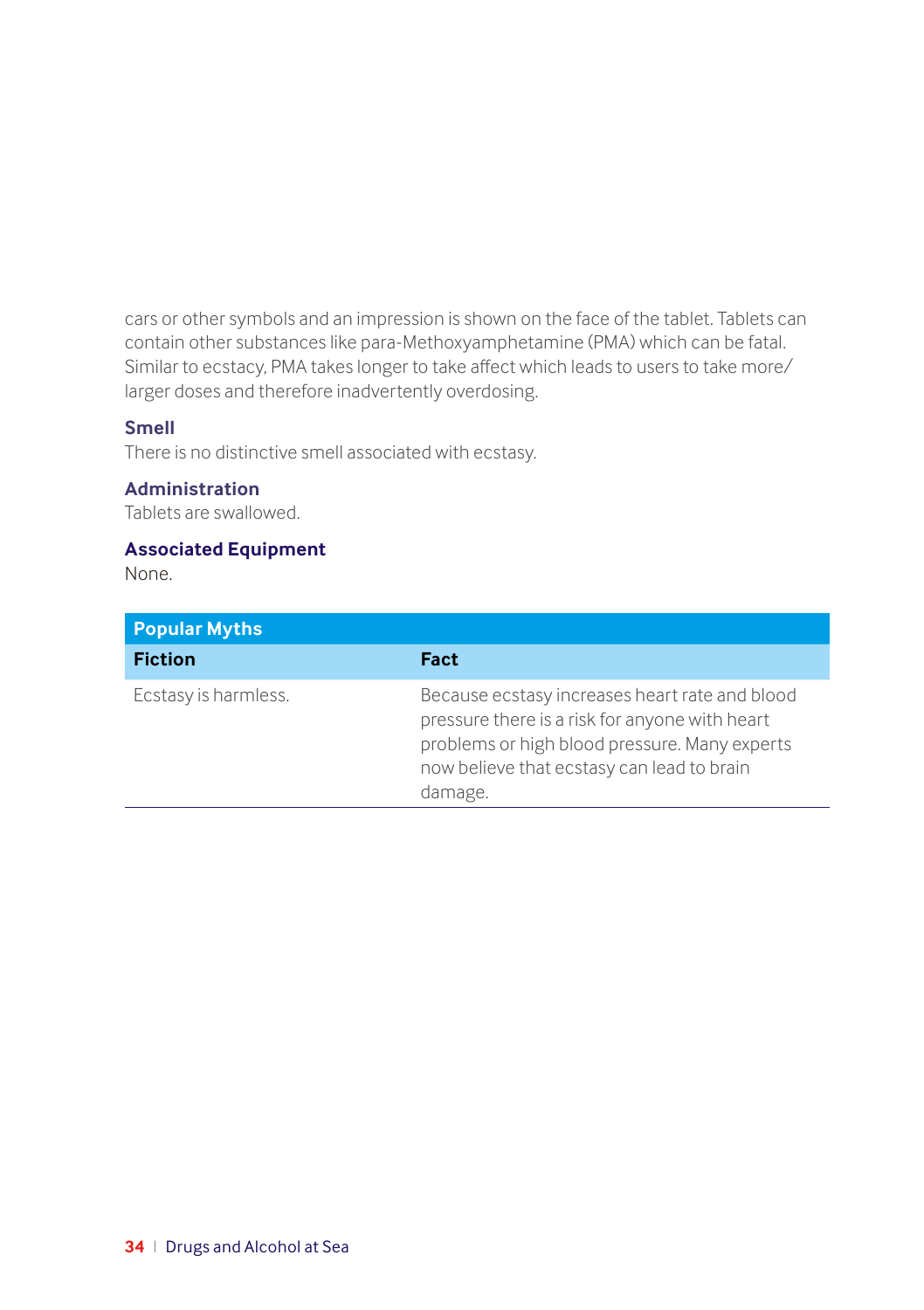# Gases, glues and aerosols (solvents)



### **Description**

Solvents are substances that are inhaled to get 'high'. They include glue, lighter fuel, petrol, gas canisters (including laughing gas) and aerosols. The product used is often determined by availability and some products also contain more dangerous chemicals.

They are depressants with the effects similar to those of alcohol and may bring on light-headedness, giddiness and a sense of adventure and in larger doses unsteadiness, confusion and drowsiness increasing the likelihood of accidents. The effects do not usually last longer than half an hour.

Inhaling solvents can cause vomiting, blackouts, headaches, mood swings, aggressive behaviour and heart problems that can be fatal. Squirting gas products down the throat can cause the throat to swell, obstructing the airway and may cause the body to release fluids that floods the lungs, causing instant death. The user may develop a rash around the mouth.

Long term abuse can damage the brain, liver, kidneys and muscles. The slowing effect on the heart can cause sudden death, known as 'Sudden Sniffing Death'.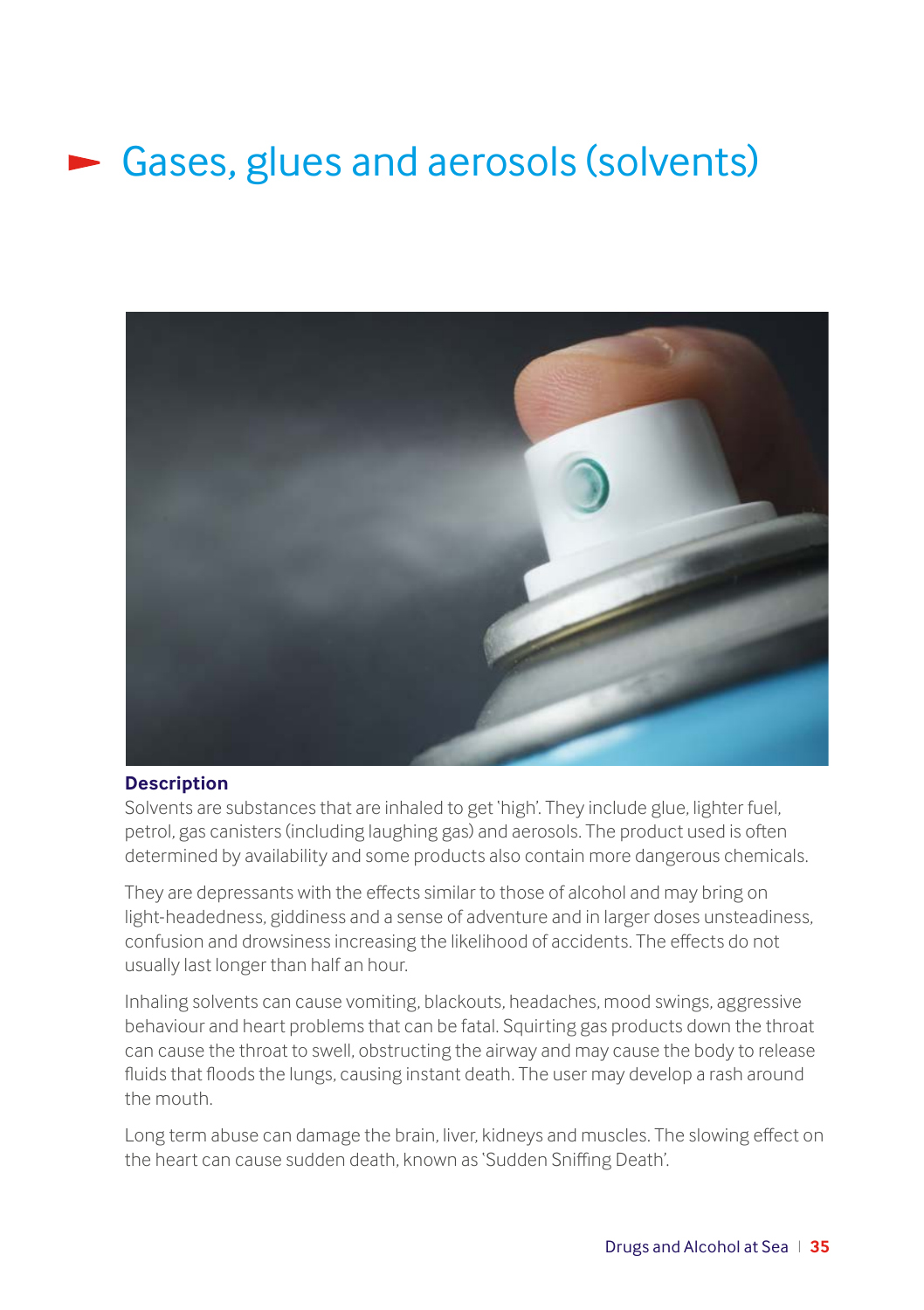<span id="page-37-0"></span>Due to the chemical and flammable nature of the products used these substances also pose a fire risk when built up in enclosed spaces such as cabins.

### **Administration**

Sniffed or breathed into the lungs from a cloth, sleeve or bag. Gas products are sometimes squirted directly into the back of the throat.

### **Associated Equipment**

None.

| <b>Popular Myths</b>                   |                                                             |
|----------------------------------------|-------------------------------------------------------------|
| <b>Fiction</b>                         | Fact                                                        |
| Solvents are no worse than<br>alcohol. | Long term abuse can damage the brain, liver and<br>kidneys. |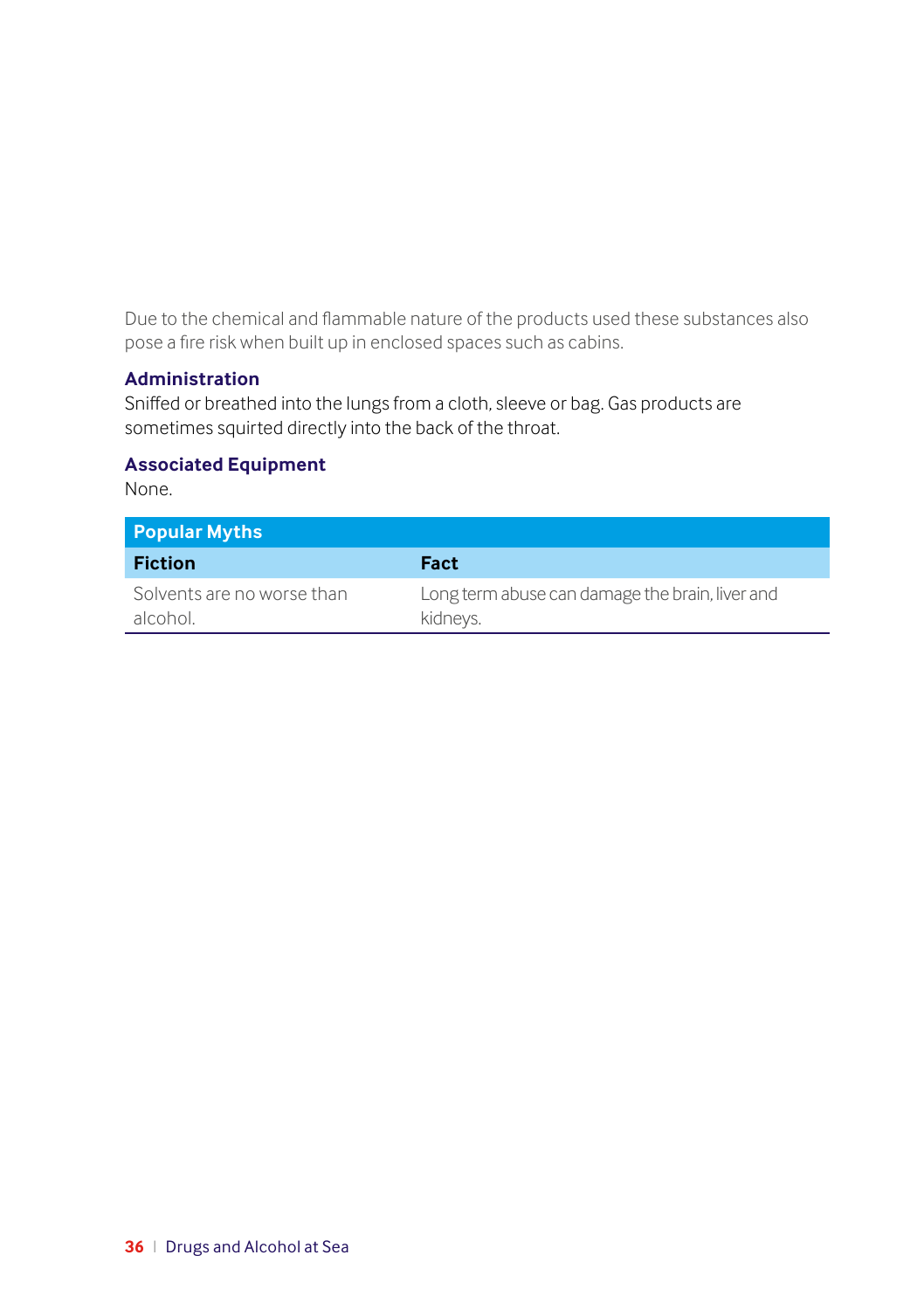### <span id="page-38-0"></span> $\blacktriangleright$  GHB

### **Description**

GHB is short for gamahydroxybutyrate. GHB has sedative properties and can produce feelings of euphoria also known to reduce inhibition. The effects have been known to last for up to seven hours.

Abuse of GHB can lead to sickness, stiff muscles, fits and collapse. It is very dangerous and can be fatal when mixed with alcohol or other drugs and alcohol. When the substance is improperly mixed it may burn the mouth. GHB is a very strong substance and even experienced users are at risk of unconsciousness, coma and death. Due to its potency it has been known to be used in assisting sexual assaults in order to subdue the victim.

### **Appearance**

It is a colourless liquid which normally comes in small bottles or capsules.

### **Smell**

Odourless.

### **Administration**

The liquid is swallowed, usually by the capful.

### **Associated Equipment**

None.

| <b>Popular Myths</b>            |                                                                                                       |
|---------------------------------|-------------------------------------------------------------------------------------------------------|
| <b>Fiction</b>                  | Fact                                                                                                  |
| It can be used to build muscle. | There is no evidence to suggest that GHB helps<br>build muscle in the body.                           |
| GHB isn't addictive.            | It is highly addictive, and frequent use can lead to<br>a withdrawal syndrome known as GHB psychosis. |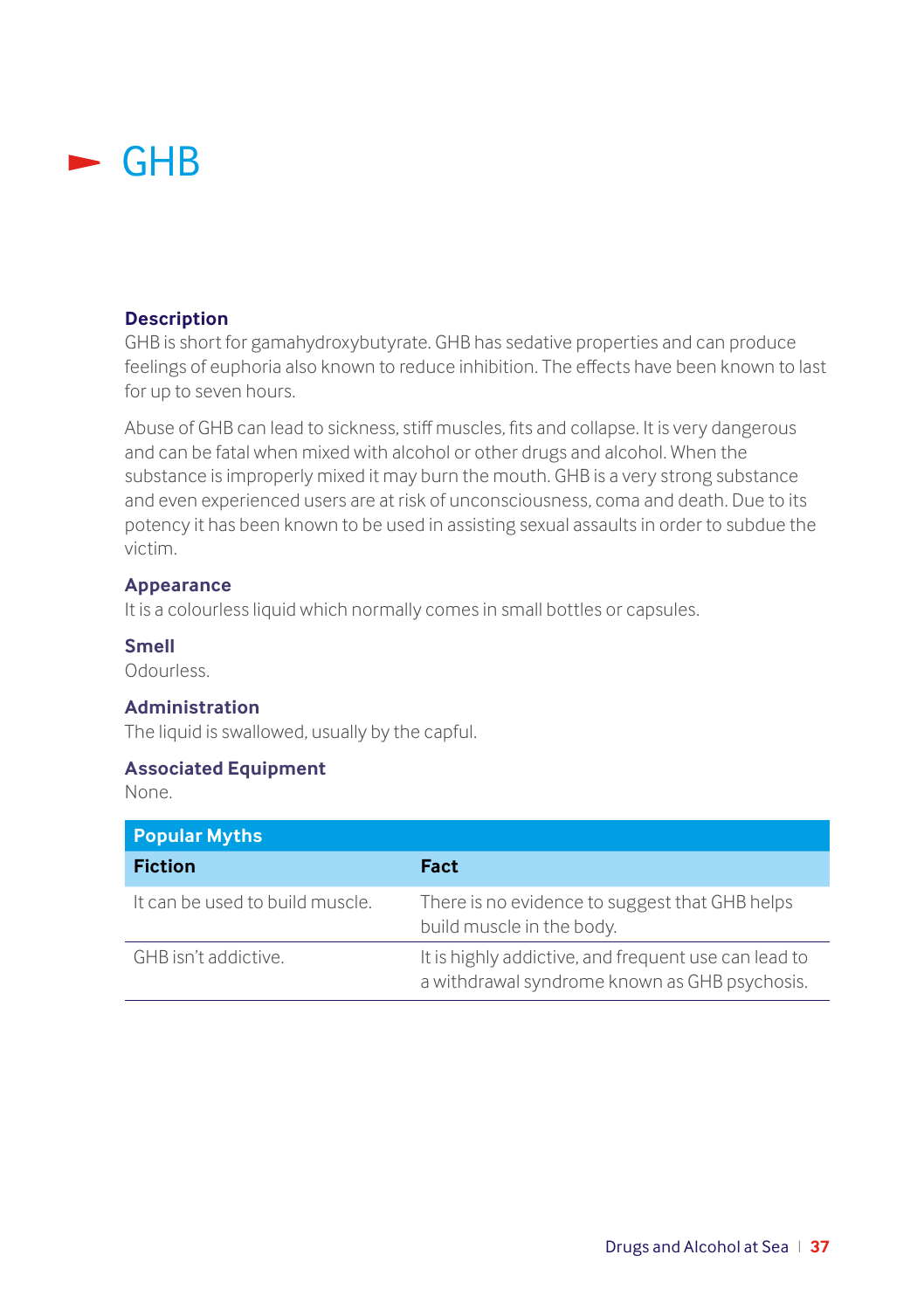## <span id="page-39-0"></span> $\blacktriangleright$  Heroin (opioids)



### **Description**

Heroin is a chemical derived from opium similar to morphine. Like sedatives heroin depresses the nervous system activity including reflex functions such as coughing, respiration and heart rate. It also dilates blood vessels, giving a feeling of warmth and depresses bowel activity, resulting in constipation. Those who start by smoking or snorting heroin sometimes switch to injecting it to maximise the high. Needle marks may be present on a user.

When morphine is made into heroin for medicinal purposes it is called diamorphine and is stronger than morphine and opium.

Immediately after taking the drug the user's eyes will become constricted. Subsequently the pupils will dilate and the drug will induce a drowsy torpid state in the addict, with dilated pupils, constipation and a slow response to stimuli. Heroin is very addictive and can dominate a user's life, resulting in them taking the drug just to feel normal. In the longer term loss of appetite and general apathy may result in the addict becoming emaciated and in poor health with poor hygiene. Symptoms are similar to influenza or malaria but longer lasting effects will appear if the drug is withdrawn. Excessive use can result in overdose, coma and possibly death. Injecting adds the risk of dangerous infections being spread such as HIV and hepatitis B or C if equipment is shared.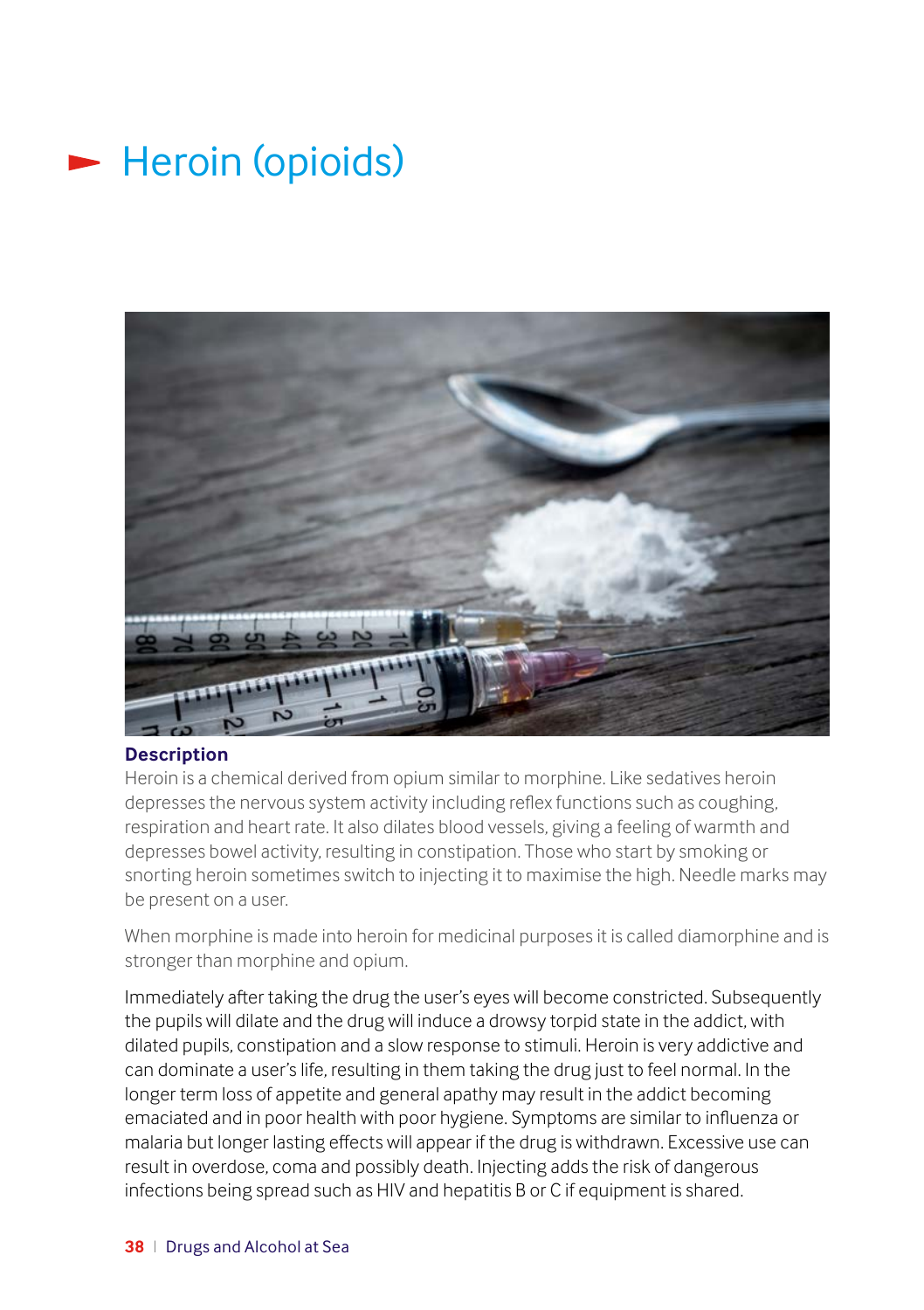### <span id="page-40-0"></span>**Appearance**

Heroin comes as a white powder when pure but street heroin is usually cream to brown in colour.

### **Smell**

Generally odourless but may have a faint vinegary smell.

### **Administration**

Heroin may be smoked, inhaled or injected.

### **Associated Equipment**

This may consist of pipes, porcelain bowls, skewers, small peanut oil lamps, rags, charred silver foil, matchbox covers, hypodermic needles and eye droppers. Possession of opium based drug utensils is in itself an offence in many countries.

| <b>Popular Myths</b>                                      |                                                                                                                                                        |
|-----------------------------------------------------------|--------------------------------------------------------------------------------------------------------------------------------------------------------|
| <b>Fiction</b>                                            | Fact                                                                                                                                                   |
| The high purity of black market<br>opiates is guaranteed. | Purity at street level varies greatly. Substances are<br>frequently cut with sugar, caffeine, milk powder,<br>benzocaine, diazepam and phenobarbitone. |
| Addiction to heroin is easily cured.                      | Recovery from addiction is a physically and<br>psychologically painful process.                                                                        |
| The substance is not really<br>dangerous.                 | HIV can be transmitted by using infected needles<br>or syringes.                                                                                       |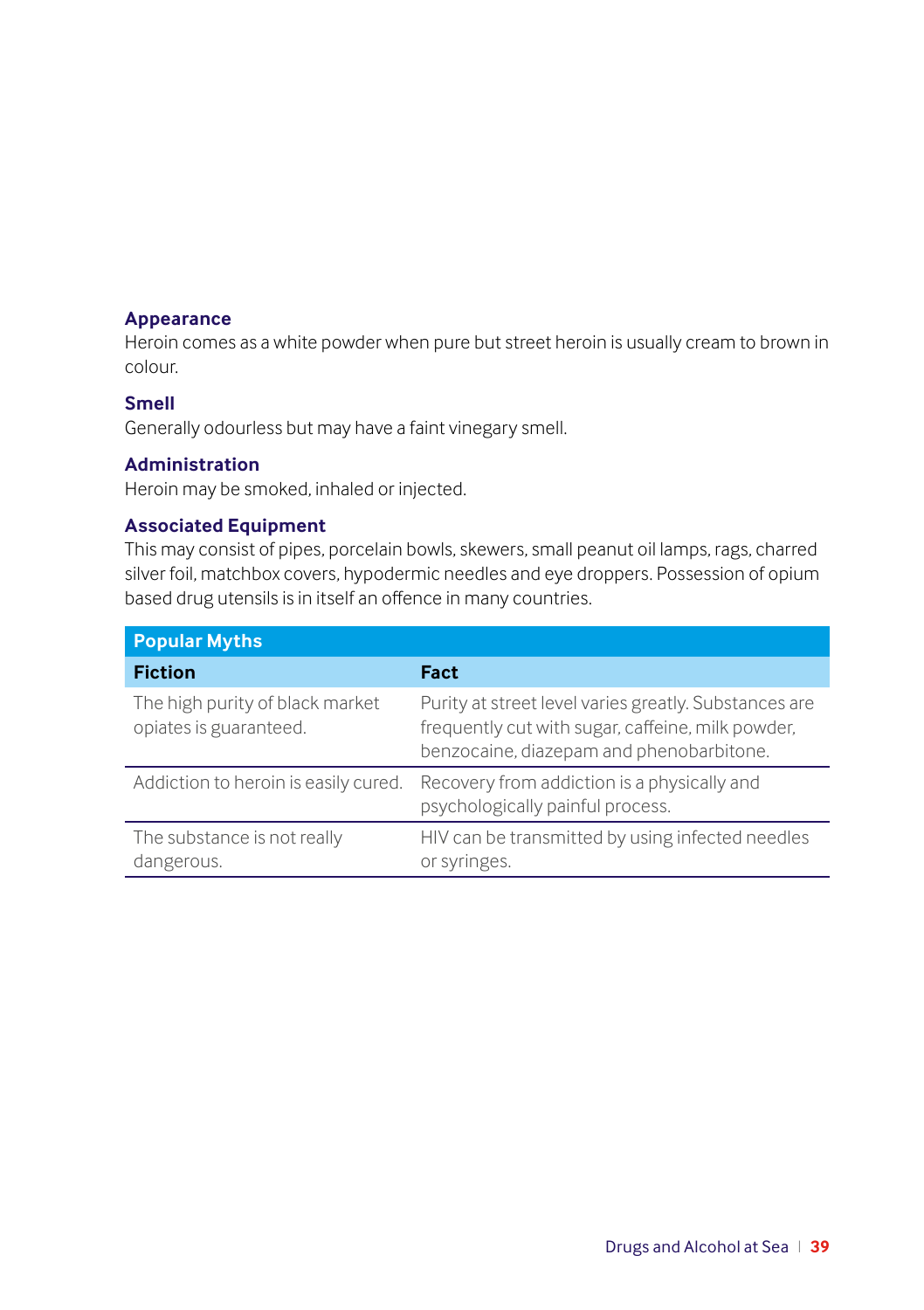## Ketamine (special K, vitamin K, K)



#### **Description**

Ketamine is an anaesthetic drug with painkilling and psychedelic properties. It is very similar to the anaesthetic drugs used by vets when they operate on animals.

Ketamine is a hallucinogenic that makes users feel that their mind has been separated from their body. These out of body and hallucinatory experiences can last for several hours, during which time the user may be unable to move much, if at all, and can feel dizzy. Like LSD the drug's effects are influenced by the user's mood and environment. Experiences can be very alarming.

Because the drug numbs pain, users can seriously injure themselves without realising it. The drug carries a risk of heart failure and breathing problems and is extremely dangerous if mixed with alcohol and other drugs. Injecting adds the risk of dangerous infections being spread such as HIV and hepatitis B or C if equipment is shared.

#### **Appearace**

Ketamine is a grainy, white powder which is often pressed into tablets.

### **Smell**

No distinctive smell.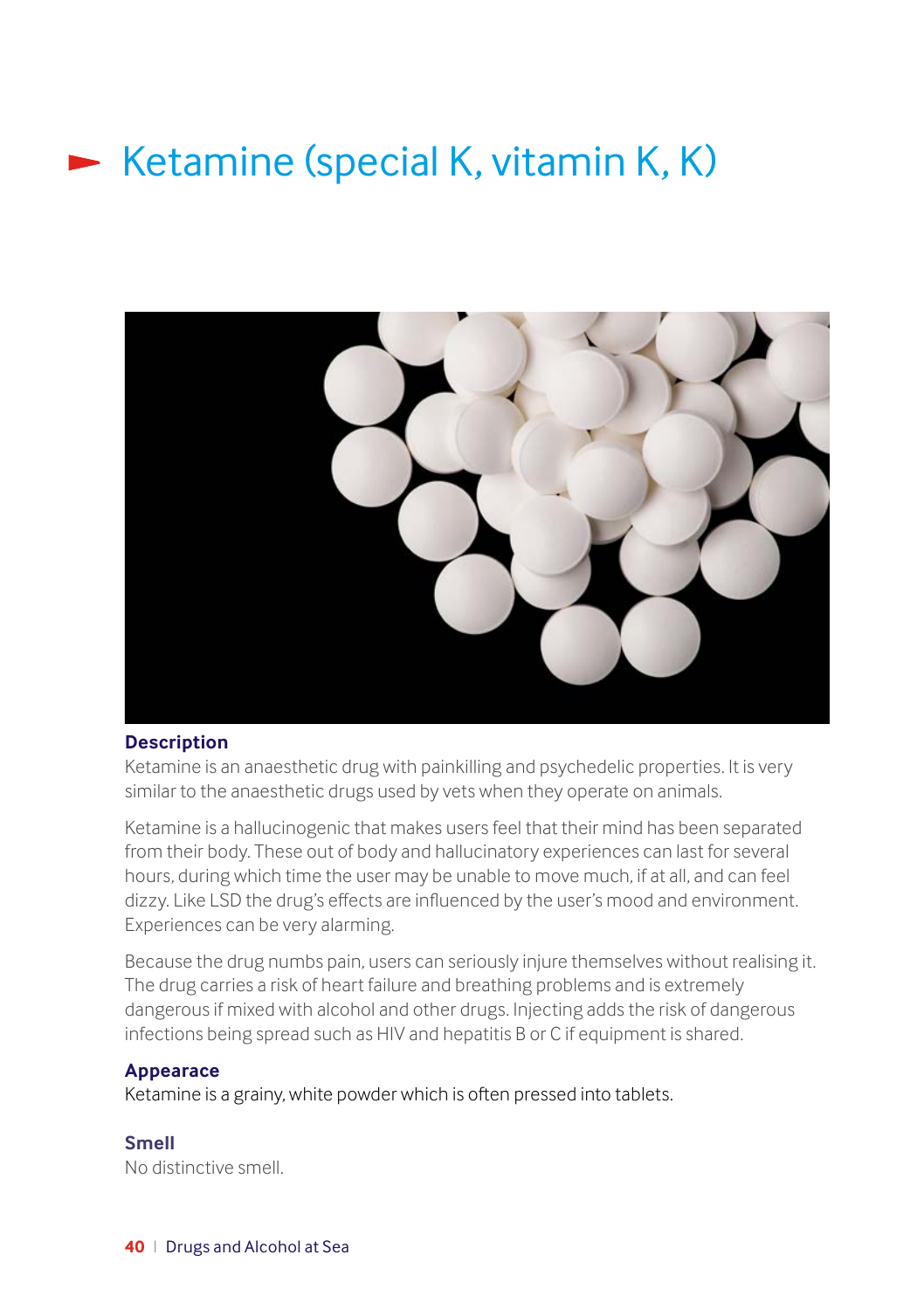### **Administration**

In powder form ketamine is inhaled up the nose. Tablets are ingested and when the substance is dissolved it can be injected.

### **Associated Equipment**

The powder form is normally inhaled through a tube which may be purpose designed. Alternatively straws and empty ballpoint pens may be used. Needles and syringes will be present if the user is injecting.

| <b>Popular Myths</b>                         |                                                                                                                                      |
|----------------------------------------------|--------------------------------------------------------------------------------------------------------------------------------------|
| <b>Fiction</b>                               | Fact                                                                                                                                 |
| Ketamine is not addictive.                   | Although ketamine is not physically addictive it is<br>psychologically addictive; addiction which is still<br>difficult to overcome. |
| Ketamine and alcohol can be<br>mixed safely. | Alcohol intake can increase the negative affects of<br>Ketamine.                                                                     |
| Ketamine causes psychosis.                   | Ketamine does not cause psychosis but may make<br>psychosis, which already exists, more apparent.                                    |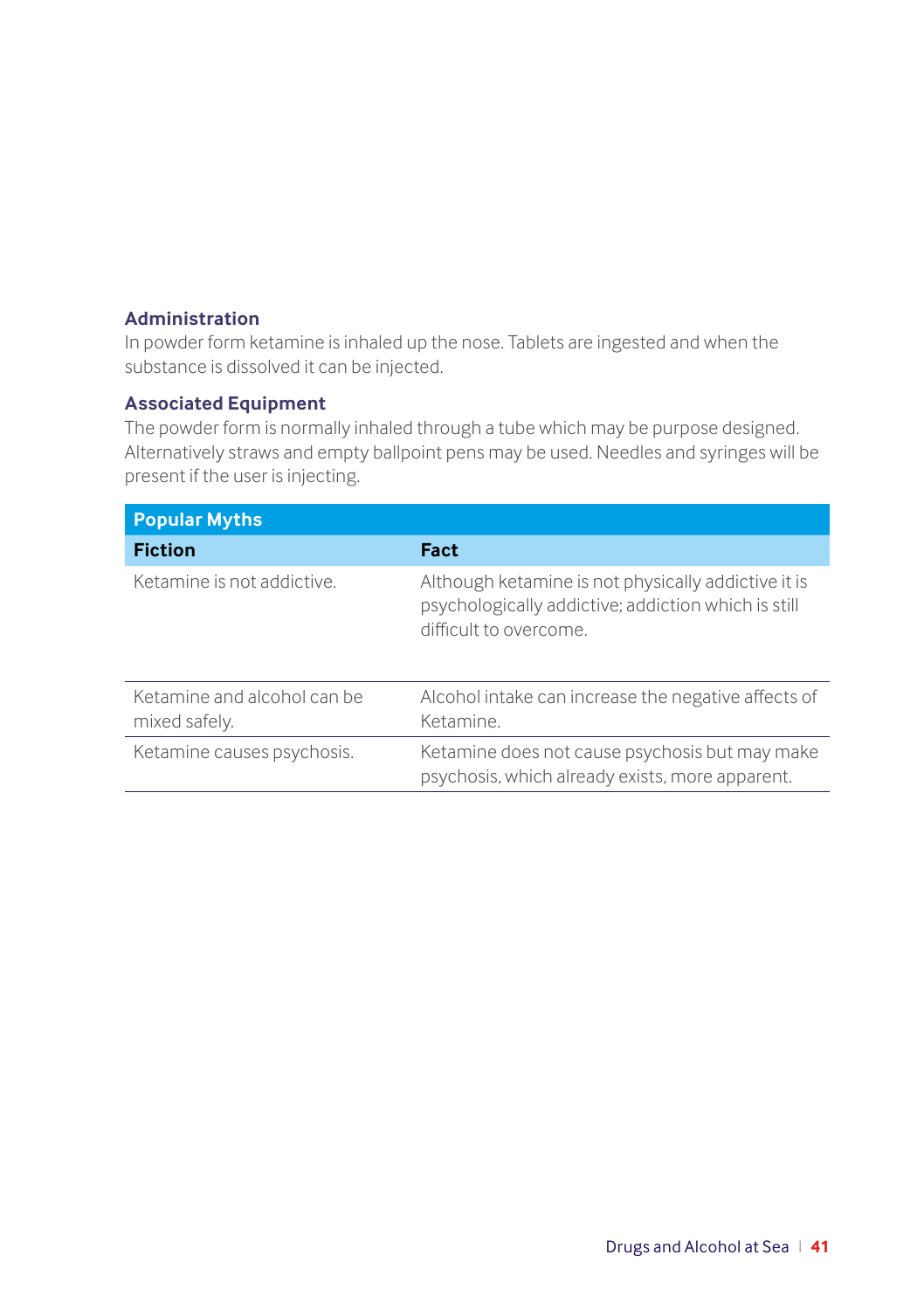## $\blacktriangleright$  LSD (acid)



### **Description**

Lysergic Acid Diethylamide (LSD) is a synthetic substance which is a hallucinogenic drug and has a powerful effect on the mind. The effects are known as a 'trip' and can last anything between 5 and 24 hours although 6 to 12 is more usual.

While under the influence of the drug the user will experience their surroundings in a very different way and the user's mood and environment influence the effects. Their sense of movement and time may speed up or slow down, and objects colour and sound may become distorted. The experience differs every time the drug is used. Once the effects have begun there is no way of stopping them, and the experience may be terrifying.

Users may feel very threatened, agitated or confused and can even forget that the drug is responsible. Feeling paranoid or out of control can leave users shaken for a long time afterwards. Users may experience flashbacks where parts of a trip are briefly relived some time after the event. LSD can complicate mental problems such as depression, anxiety and schizophrenia.

### **Appearance**

LSD is usually sold as 'tabs' or 'blotters' which are pieces of paper, smaller than a postage stamp, which have been soaked in the substance. Often these tabs will be noticeable with mystic signs, cartoon characters or miniature pictures printed on them. LSD can also come in the form of liquid, pills or tiny pellets.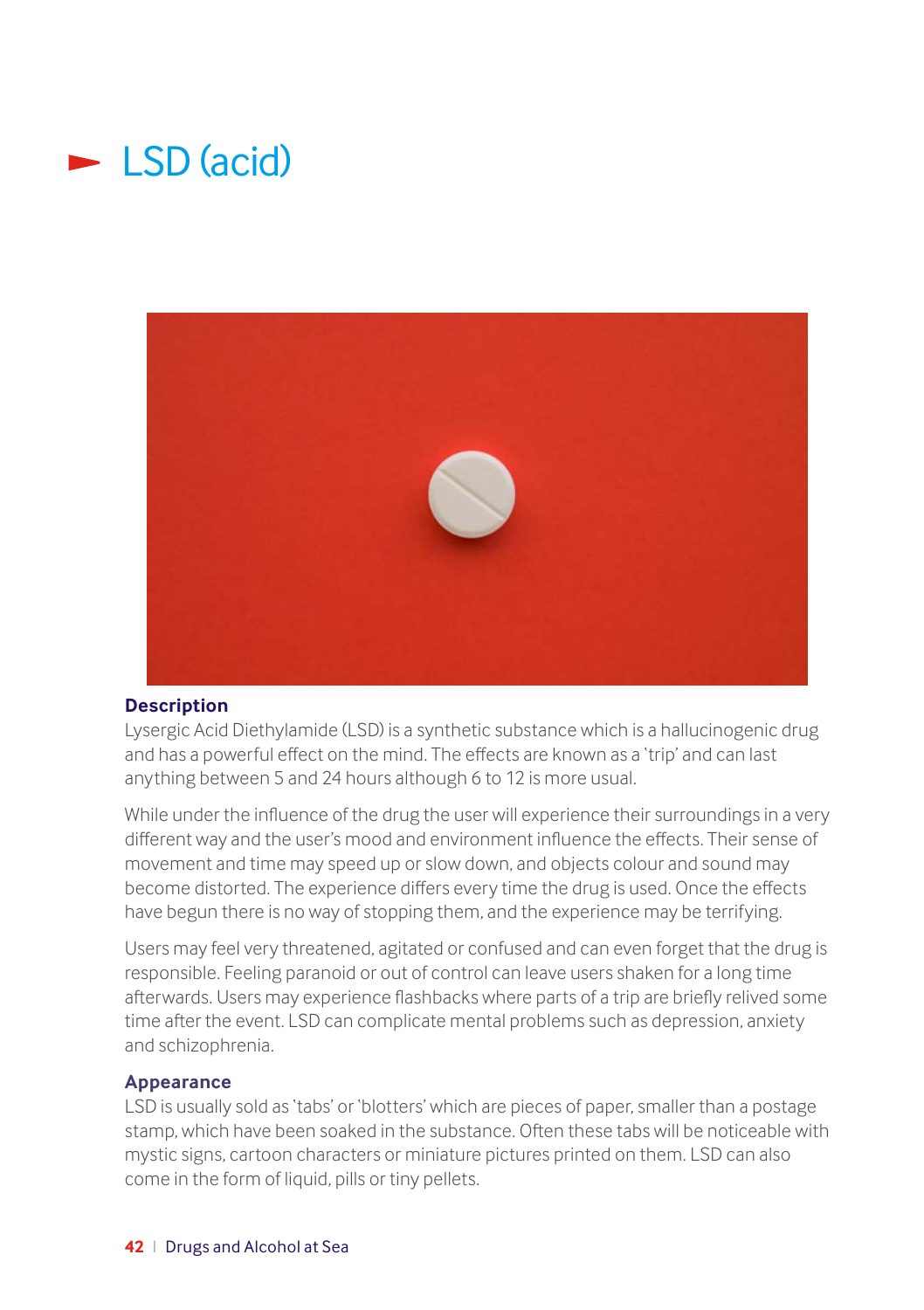### **Smell**

All forms of the drug are odourless.

### **Administration**

This can be by eating or by rubbing into gums, genitals or anus.

### **Associated Equipment**

This may include silver foil wrappings or photographic paper (LSD degenerates in daylight). Clear gelatine capsules may also be found.

| <b>Popular Myths</b>                      |                                                                                                            |
|-------------------------------------------|------------------------------------------------------------------------------------------------------------|
| <b>Fiction</b>                            | Fact                                                                                                       |
| with God, the Universe and<br>Nature etc. | Good 'trips' bring you into contact Sometimes the 'trips' are bad and permanently<br>scar the personality. |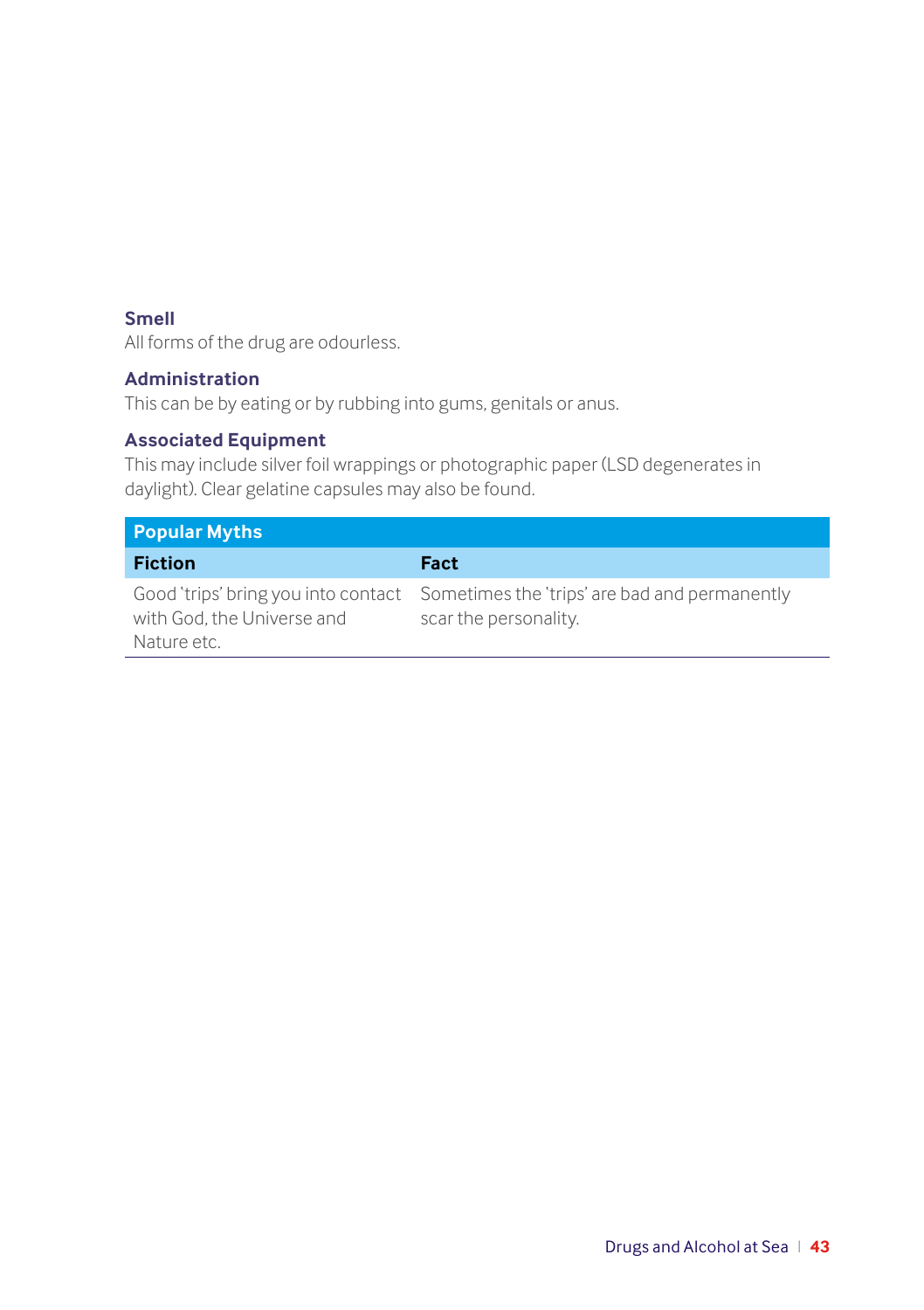# **Methadone (linctus, physeptone)**



### **Description**

Methadone is an opiate. This means that it falls into the same group of drugs as heroin and morphine which are derived from the opium poppy. Methadone however is artificially produced. The brand name for methadone is physeptone and is prescribed to people who take heroin or other opiates to help reduce the risk of their illicit drug use.

Like heroin methadone is a painkiller, making the user feel drowsy and giving a feeling of warmth. The sense of wellbeing and absence of stress produced is much less intense but much longer acting and lasting than that produced by heroin therefore it is not usually necessary to take it more than once every 24 hours. As with heroin if injecting equipment is shared there is the added risk of dangerous infections being spread such as HIV and hepatitis B or C.

### **Appearance**

Methadone usually comes in the form of a green liquid (colours may vary) but it also comes in ampoules and tablet forms.

### **Administration**

Methadone can be ingested or injected. Methadone syrup/linctus contains a substance that makes it painful and potentially dangerous to inject.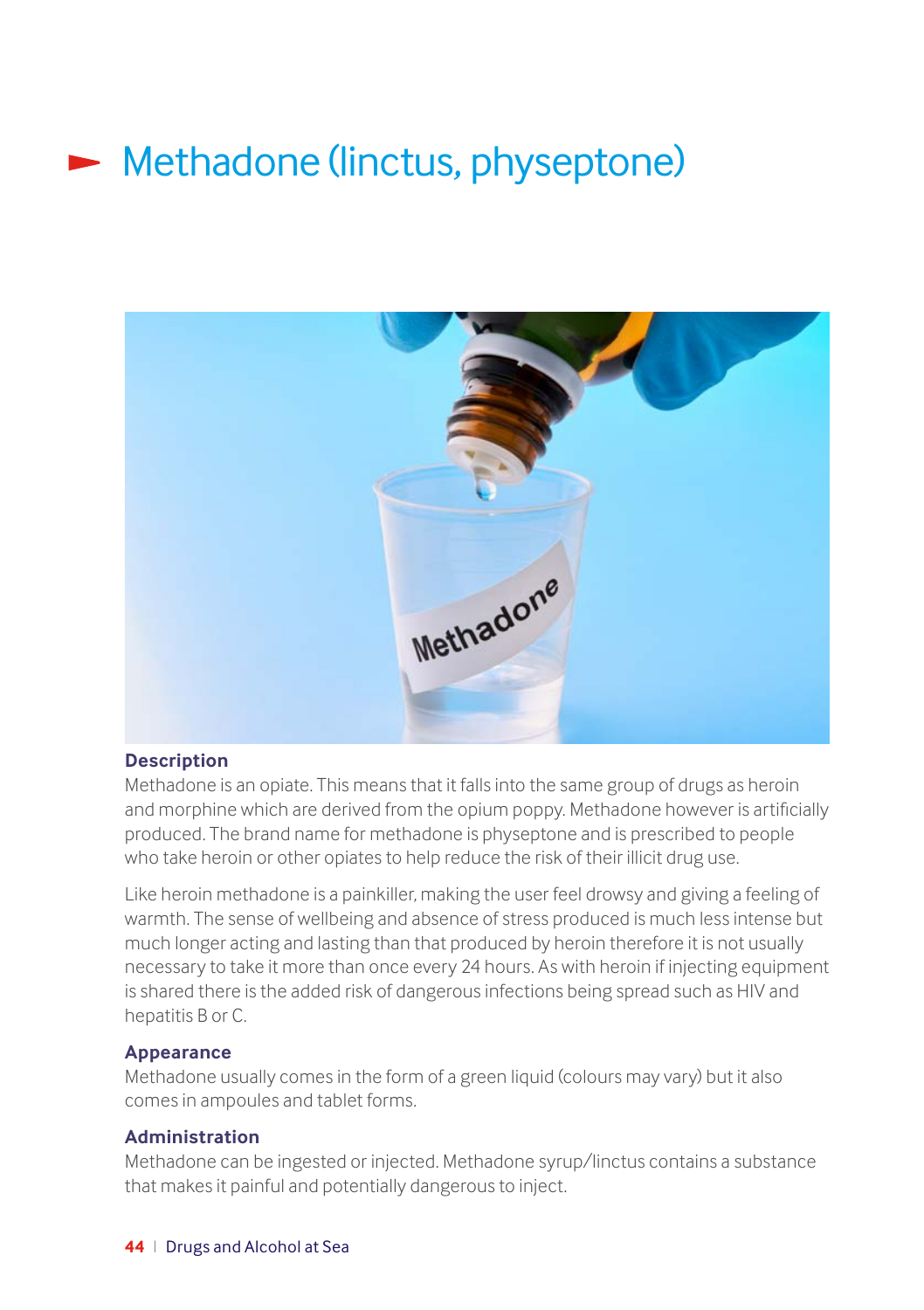### **Associated Equipment**

Equipment may consist of hypodermic syringes and needles.

| <b>Popular Myths</b>              |                                                                                                                                     |
|-----------------------------------|-------------------------------------------------------------------------------------------------------------------------------------|
| <b>Fiction</b>                    | Fact                                                                                                                                |
| It is not as addictive as heroin. | Methadone is no less addictive than heroin. Some<br>users feel that it is more addictive and report that<br>withdrawals are longer. |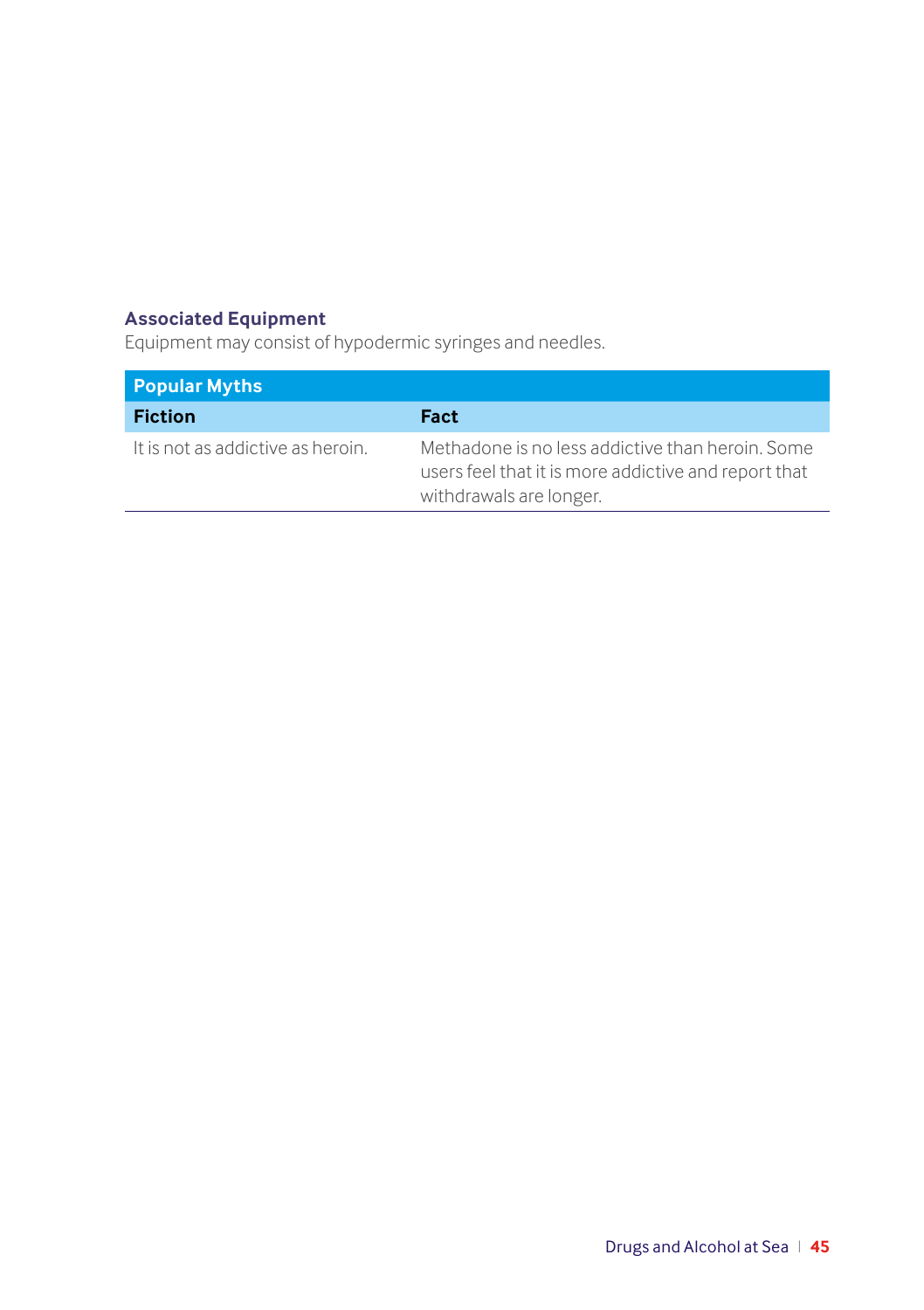# New psychoactive substances (legal highs, plant food, MDAT, bath salts, etc.)

### **Description**

Psychoactive substances are normally incorrectly referred to as legal highs. They are manmade mixtures of several chemicals to form substances which give an effect similar to that experienced from cocaine, cannabis and ecstasy. New psychoactive substances are usually imported under the pretence that they will be used for something other than human consumption. Due to the large variety of these substances available, there is not much known about the effect of the individual drugs. Ingredients are normally listed on the packaging but this tends not to reflect the true contents, so users don't usually know what they are consuming.

### **Appearance**

There is a large variety of substances available and so the appearance will differ.

### **Smell**

Odour will vary depending on the substance and some will be odourless.

### **Associated Equipment**

Where the substance has been inhaled there may be tubes, which may be purpose, designed. Alternatively straws and empty ballpoint pens may be used.

| <b>Popular Myths</b>                                                   |                                                                                                                                                                                                                                                                                                                                                                                                           |
|------------------------------------------------------------------------|-----------------------------------------------------------------------------------------------------------------------------------------------------------------------------------------------------------------------------------------------------------------------------------------------------------------------------------------------------------------------------------------------------------|
| <b>Fiction</b>                                                         | <b>Fact</b>                                                                                                                                                                                                                                                                                                                                                                                               |
| Psychoactive drugs are known as<br>legal highs because they are legal. | Although some of the so-called 'legal highs' have<br>been legal in the past, many are currently illegal. In<br>2016 the United Kingdom brought in to affect the<br>Psychoactive Substances Act 2016, which makes<br>it illegal to produce, supply or import these drugs<br>for human consumption, even personal use.<br>Similar legislation has been enforced in other<br>jurisdictions around the world. |
| Psychoactive drugs are safer than<br>other illegal drugs.              | There are many confirmed cases of death from<br>users of various new psychoactive drugs.                                                                                                                                                                                                                                                                                                                  |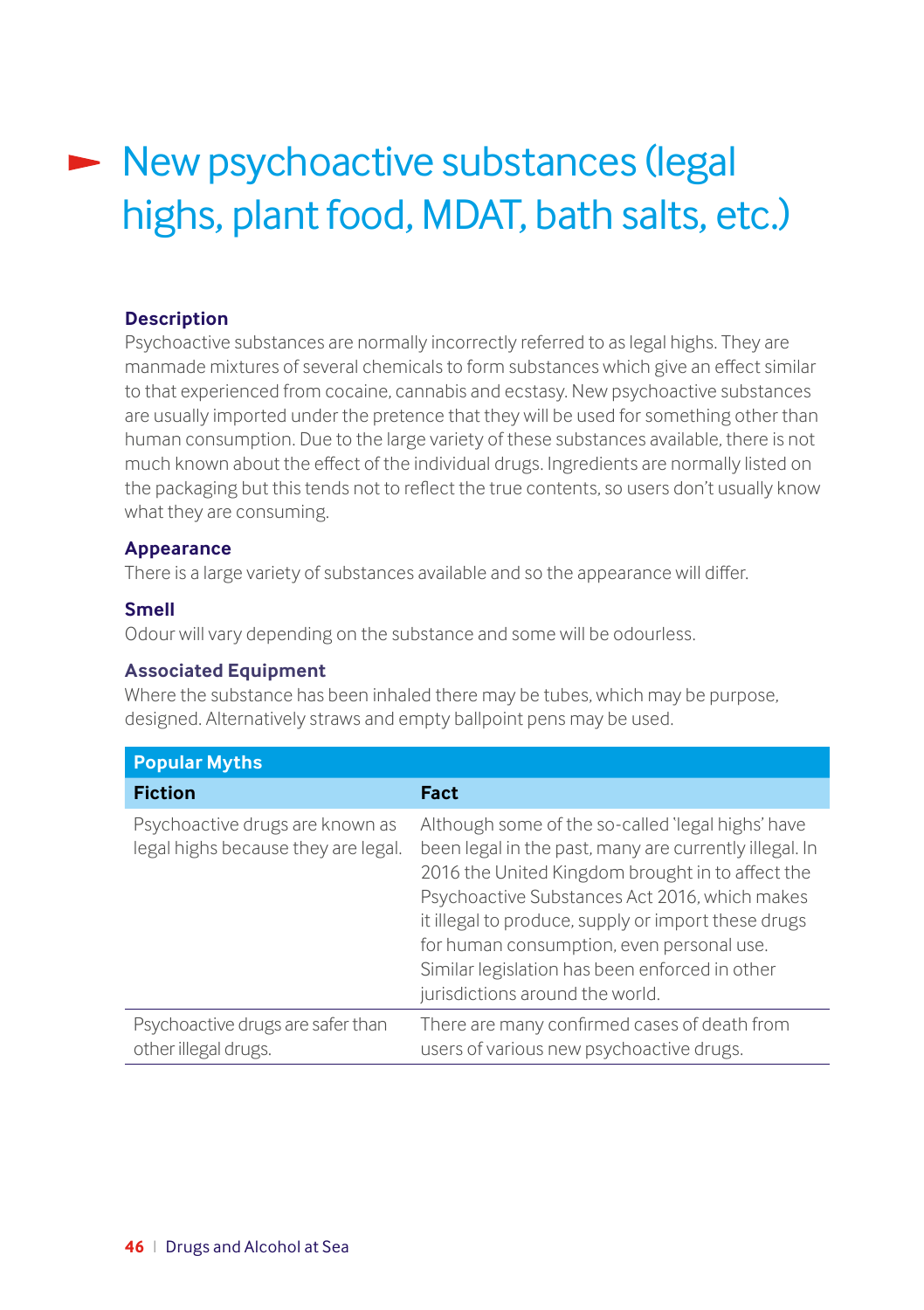# **Sedatives (tranquillisers and sleeping** tablets)

### **Description**

Sedatives depress the nervous system in the same way as alcohol and produces similar effects. There are many hundreds of brand names on the market containing a variety of active ingredients including barbiturates, methaqualone and benzodiazepines. Sedatives are sometimes used to offset the effects of stimulant drugs or with other downer drugs such as alcohol and heroin.

The user may exhibit dilated pupils; have a drowsy appearance and slurred speech. Side effects include forgetfulness, confusion, depression and digestive problems. Some users may become over-excited and occasionally violent. Large doses can produce unconsciousness, eventual respiratory failure and death.

Withdrawal symptoms may include anxiety, sleeping problems, panic attacks, nausea, fits and occasionally hallucinations. The drugs stay in the body for a long time and withdrawal symptoms can last for months or longer after stopping the tablets.

Some users inject them, which carry the added risk of contracting HIV and hepatitis B, or C and can also damage veins.

### **Appearance**

In their pure form all are white powders but they are normally found as pills, tablets and capsules and may be coloured.

### **Smell**

All forms are normally odourless.

### **Associated Equipment**

Usually none except empty wrappings.

| <b>Popular Myths</b>                                                               |                                                                                                                                                                  |
|------------------------------------------------------------------------------------|------------------------------------------------------------------------------------------------------------------------------------------------------------------|
| <b>Fiction</b>                                                                     | Fact                                                                                                                                                             |
| It is not a dangerous drug. Easy to<br>get hold of and cheaper than hard<br>drugs. | It is easily overdosed and is extremely dangerous<br>when mixed with alcohol or if the contents of<br>capsules are injected. Black market prices can be<br>high. |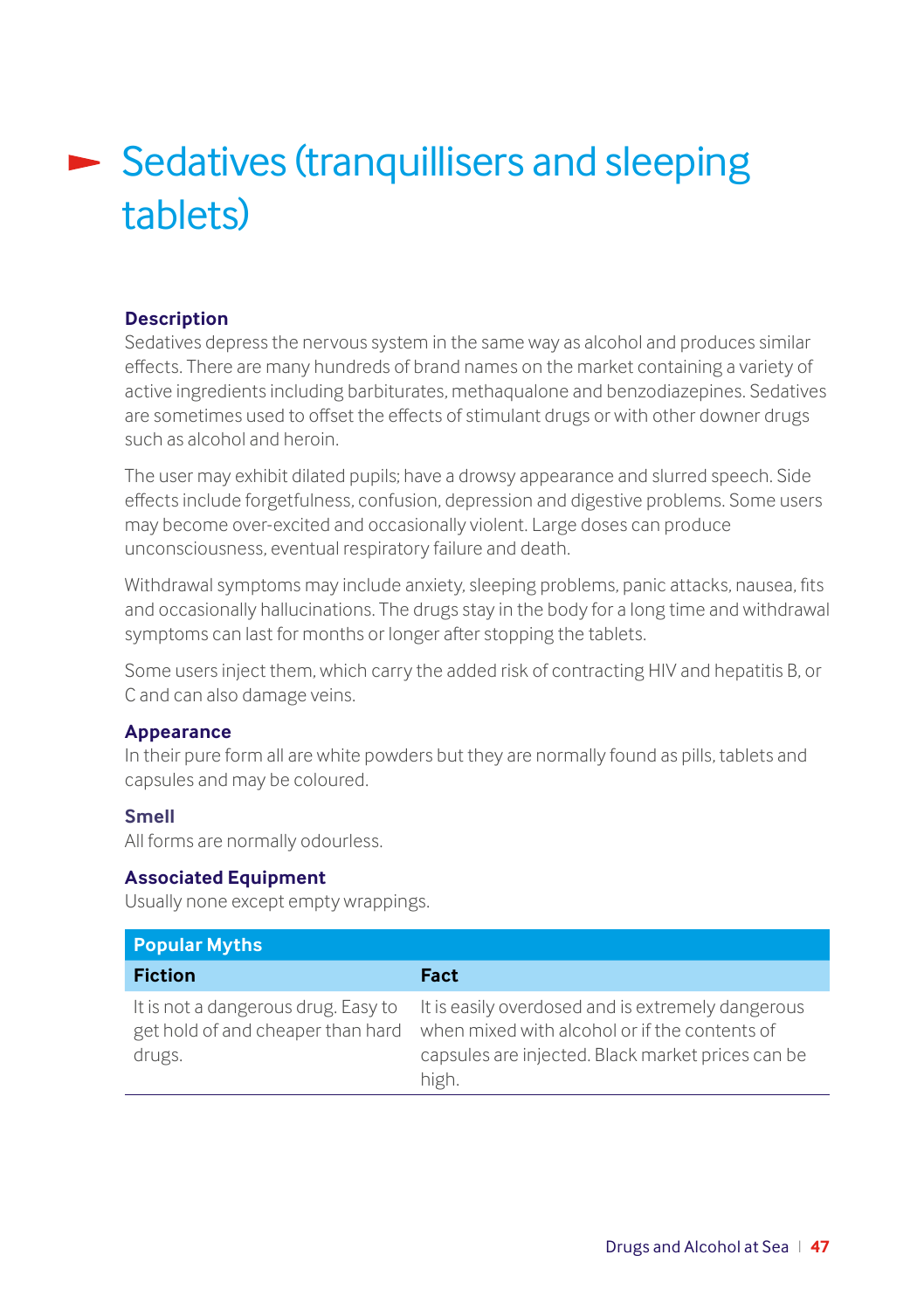## Prescription and over-the-counter medications

There is a risk of individuals becoming dependent upon drugs which have been prescribed by a doctor for pain management, sleep depravity or to stabilise mental health. These drugs tend to have psychoactive properties and may sometimes be sold on the drug market to those who do not require them for medical purposes. There is an incorrect presumption that prescription drugs are less dangerous than illegal substances.

Dependency often develops and strengthens over time with individuals increasing their dosage to manage pain without consulting their doctor. The types of prescription and over the counter drugs abused are often tablets taken orally. Some users may ingest the drug in a manner other than which it has been prescribed to alter the intensity/affect on the human body for example, crushing tablets and inhaling or injecting the substance.

Over the counter or prescription drugs may also be abused when users are seeking to reach a higher physical or mental performance, for example exercising and fitness or students studying for an exam.

Prescription drugs are distributed under many different trade names and there affects on the brain are very much dependent upon the purpose for which they were developed. For example, stimulants may have affects similar to that of cocaine whilst pain relievers, such as codeine in large doses, may have a comparable affect to that of heroin. Where a drug designed to treat a particular health concern is taken by a non-sufferer of that health concern, the individual in question experiences stronger affects which contributes to the inevitable addiction to the drug.

Common over the counter drugs users commonly become addicted to are analgestics (pain relievers) such as ibruprofen and paracetemol which may also be combined with codeine and sold under brand names such as 'Nurofen Plus'. Cough medicines which also contain codeine may also be a source of abuse for users. Abuse of drugs of this nature may result in physical dependence and withdrawal symptoms may be experienced if consumption is ceased.

Just as with the consumption of illegal drugs, there are many physical and mental health related problems which users are at risk of developing with continued abuse and in some cases 'one off' use.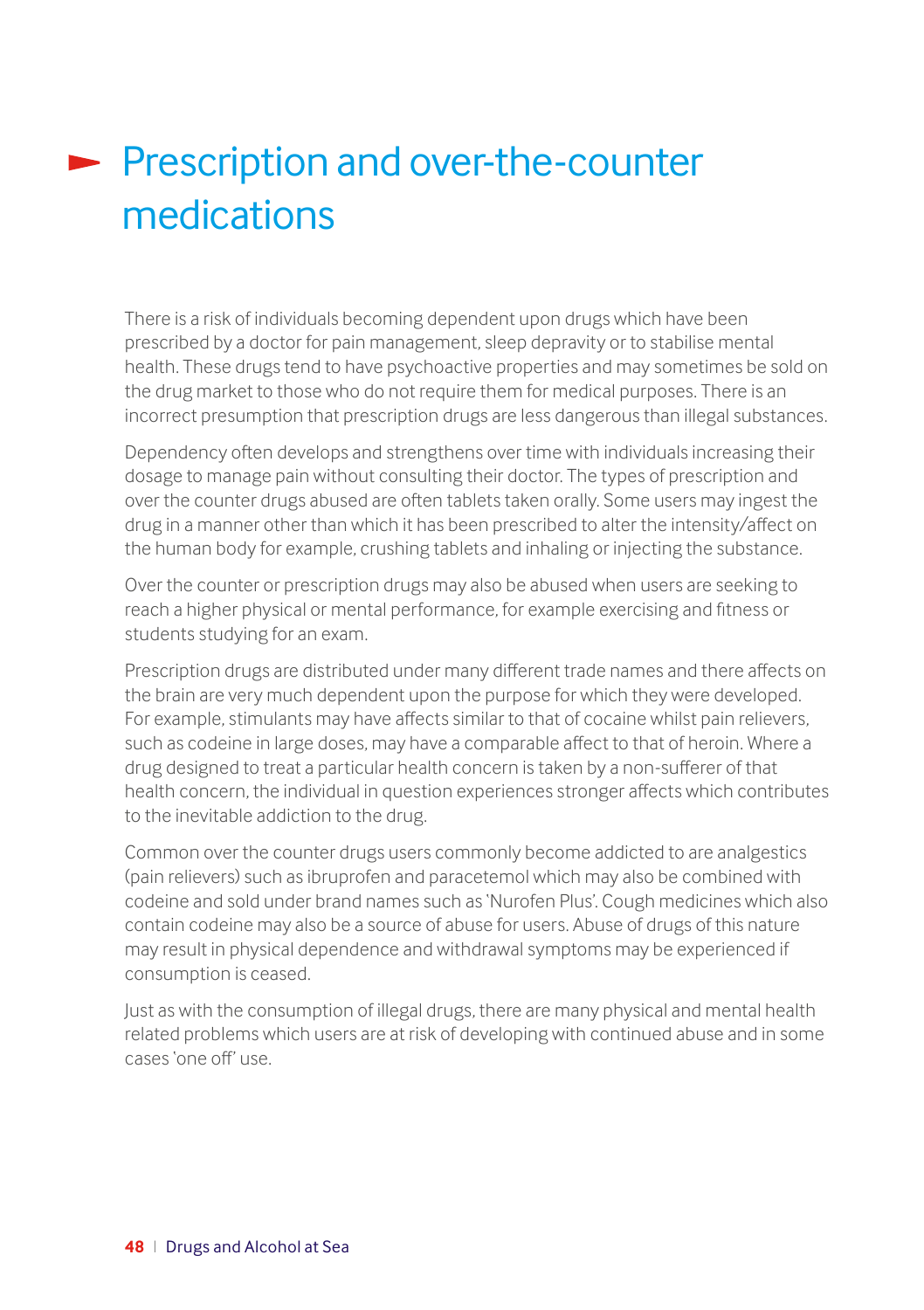## Alcohol (wines, spirits and beers)

### **Signs of Alcohol Dependency**

Continued or frequent alcohol consumption can lead to liver disease or high blood pressure, which may be attributed to heart failure. High alcohol intake increases an individuals risk of experiencing a stroke and has also been linked to forms of cancer. Long term affects can include deterioration of other internal organs.

Alcohol dependants:

- Will likely produce a higher amount of waste, specifically glass or metal bottles and cans, which contained alcohol.
- May experience symptoms of Delirium Tremens (DTs) which presents as rapid onset of confusion and/or shaking, shivering, irregular heart rate, nausea and sweating.
- Have an urge to consume alcohol soon after waking up.
- Worry about where their next drink will come from and when they can consume it.

### **Description**

Alcohol suitable for human consumption is ethanol based. Stronger forms of alcohol are produced but are extremely dangerous when consumed by humans. Ethanol based alcohols such as beer, wine and spirits are widely available for purchase in licensed shops in most jurisdictions worldwide, by those over the permitted age.

Acting as a depressant, alcohol consumption slows down the reaction time of an individual's responses, including speech, and also hampers cognitive processes and decision making ability. Whilst a certain amount of alcohol may increase 'sociability' of an individual, too much may alter behaviour causing individuals to become angered, anxious or depressed. There is also a possibility that consumers of excessive amounts of alcohol may experience memory loss of the time during which they were under the influence. Too much alcohol intake during one session may result in alcohol poisoning.

People who are drunk on alcohol are more inclined to take risks they would not ordinarily take if sober, due to the alcohol's effect of relaxing inhibitions and judgement.

### **Appearance**

A liquid substance, alcohol comes in a variety of colours.

### **Smell**

Odour will vary depending on the type of alcohol but can have a range from liquids with weak scent to those with a very strong alcoholic smell.

### **Associated Equipment**

None.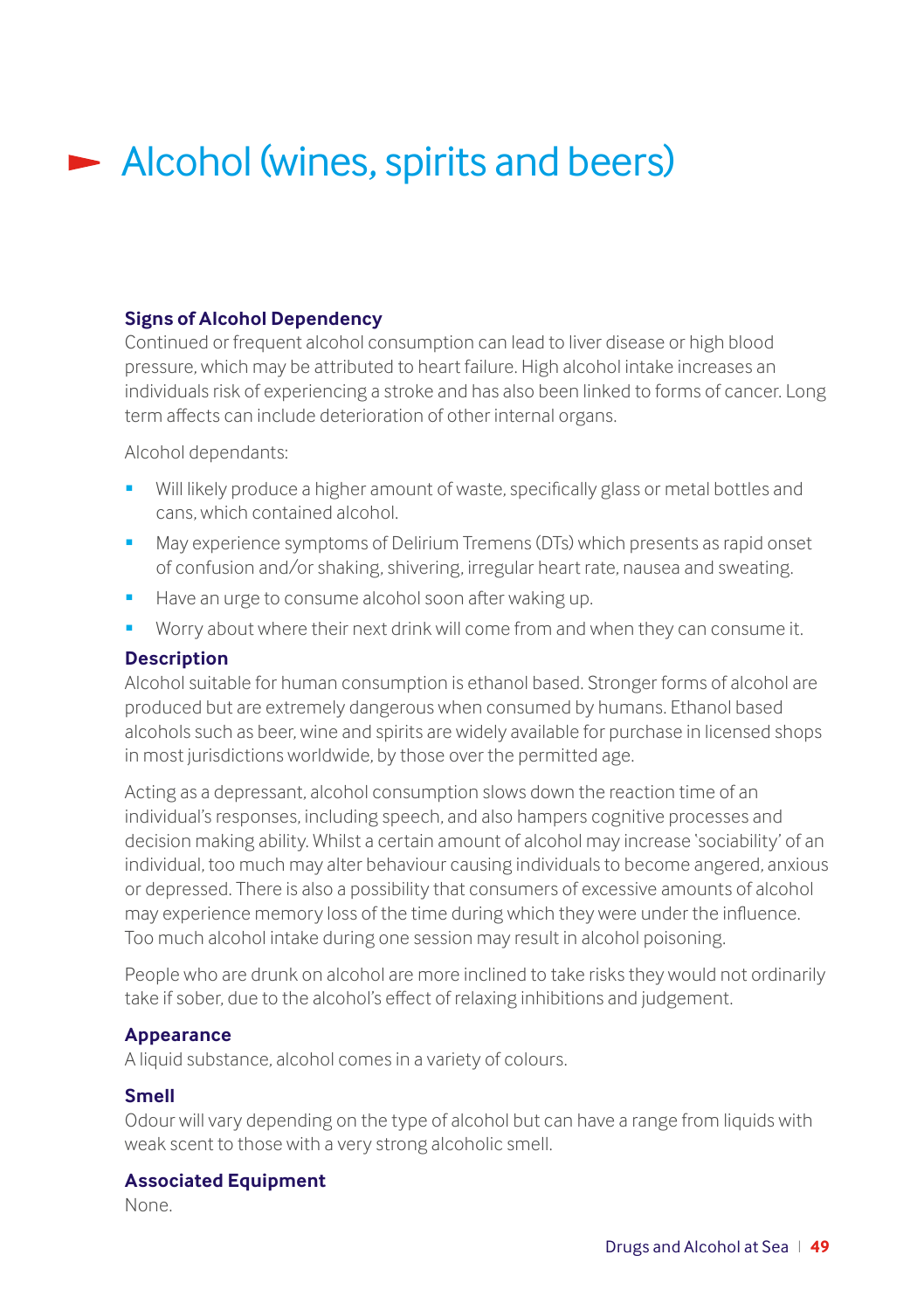| <b>Popular Myths</b>                                                                                           |                                                                                                           |
|----------------------------------------------------------------------------------------------------------------|-----------------------------------------------------------------------------------------------------------|
| <b>Fiction</b>                                                                                                 | Fact                                                                                                      |
| You don't have an alcohol<br>dependency if you drink all<br>recommended units during one<br>night of the week. | You may have an alcohol depdency if you need to<br>rountinely consume alcohol, whatever the<br>frequency. |
| It is safer to save up all<br>recommended alcohol units for<br>the week and binge drink during<br>one evening. | Binge drinking is not healthy and can lead to<br>fighting, depression and health concerns.                |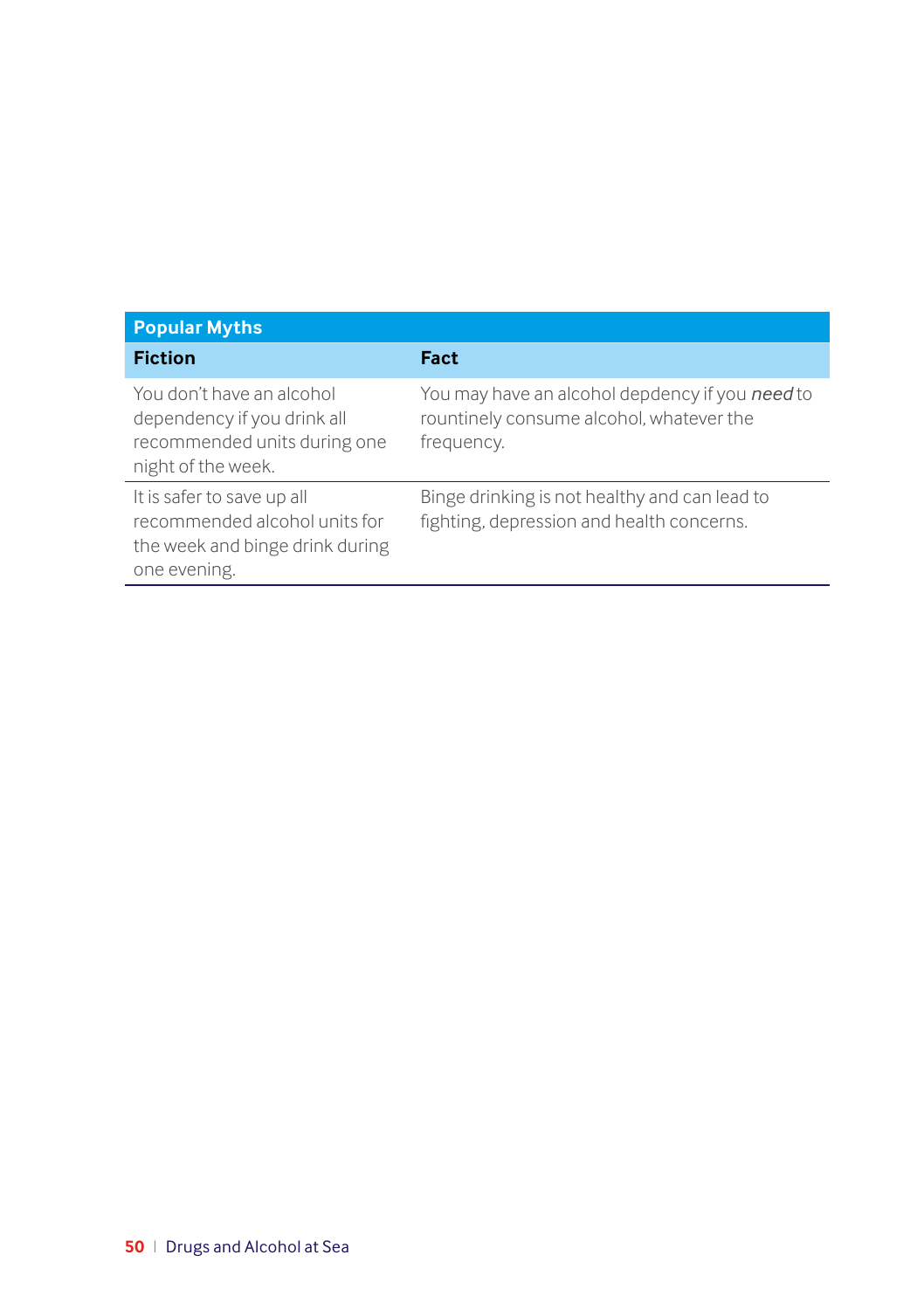### $\blacktriangleright$  Educational links and advice

Below is a selection of educational links and advice. This list is non-exhaustive and other sources of information may be available which give advice specific to flag State requirements or particular jurisdiction laws.

Drink Aware [www.drinkaware.co.uk](http://www.drinkaware.co.uk)

Drug Wise [www.drugwise.org.uk](http://www.drugwise.org.uk)

Mind

[www.mind.org.uk/information-support/guides-to-support-and-services/addiction-and](http://www.mind.org.uk/information-support/guides-to-support-and-services/addiction-and-dependency/#.W5EQO8)[dependency/#.W5EQO85KiUk](http://www.mind.org.uk/information-support/guides-to-support-and-services/addiction-and-dependency/#.W5EQO8) 

Seafarer Help [www.seafarerhelp.org/en/seafarers-directory](http://www.seafarerhelp.org/en/seafarers-directory )

Talk to Frank [www.talktofrank.com](http://www.talktofrank.com)

The International Labour Organization (ILO) [www.ilo.org/safework/info/standards-and-instruments/codes/WCMS\\_107799/](http://www.ilo.org/safework/info/standards-and-instruments/codes/WCMS_107799/lang--en/index.htm) [lang--en/index.htm](http://www.ilo.org/safework/info/standards-and-instruments/codes/WCMS_107799/lang--en/index.htm)

The International Marine Contractors Association (IMCA) [www.imca-int.com/news/2016/06/21/guidance-on-drug-alcohol-policies-and-testing](http://www.imca-int.com/news/2016/06/21/guidance-on-drug-alcohol-policies-and-testing-from-imca)[from-imca](http://www.imca-int.com/news/2016/06/21/guidance-on-drug-alcohol-policies-and-testing-from-imca)

The Oil Companies International Marine Forum (OCIMF) [www.ocimf.org/media/8922/b939e650-b0e8-4d0c-9621-a68bed2e3465.pdf](http://www.ocimf.org/media/8922/b939e650-b0e8-4d0c-9621-a68bed2e3465.pdf )

United Office on Drugs and Crime (UNODC) [www.unodc.org/unodc/en/drug-prevention-and-treatment/index.html](http://www.unodc.org/unodc/en/drug-prevention-and-treatment/index.html )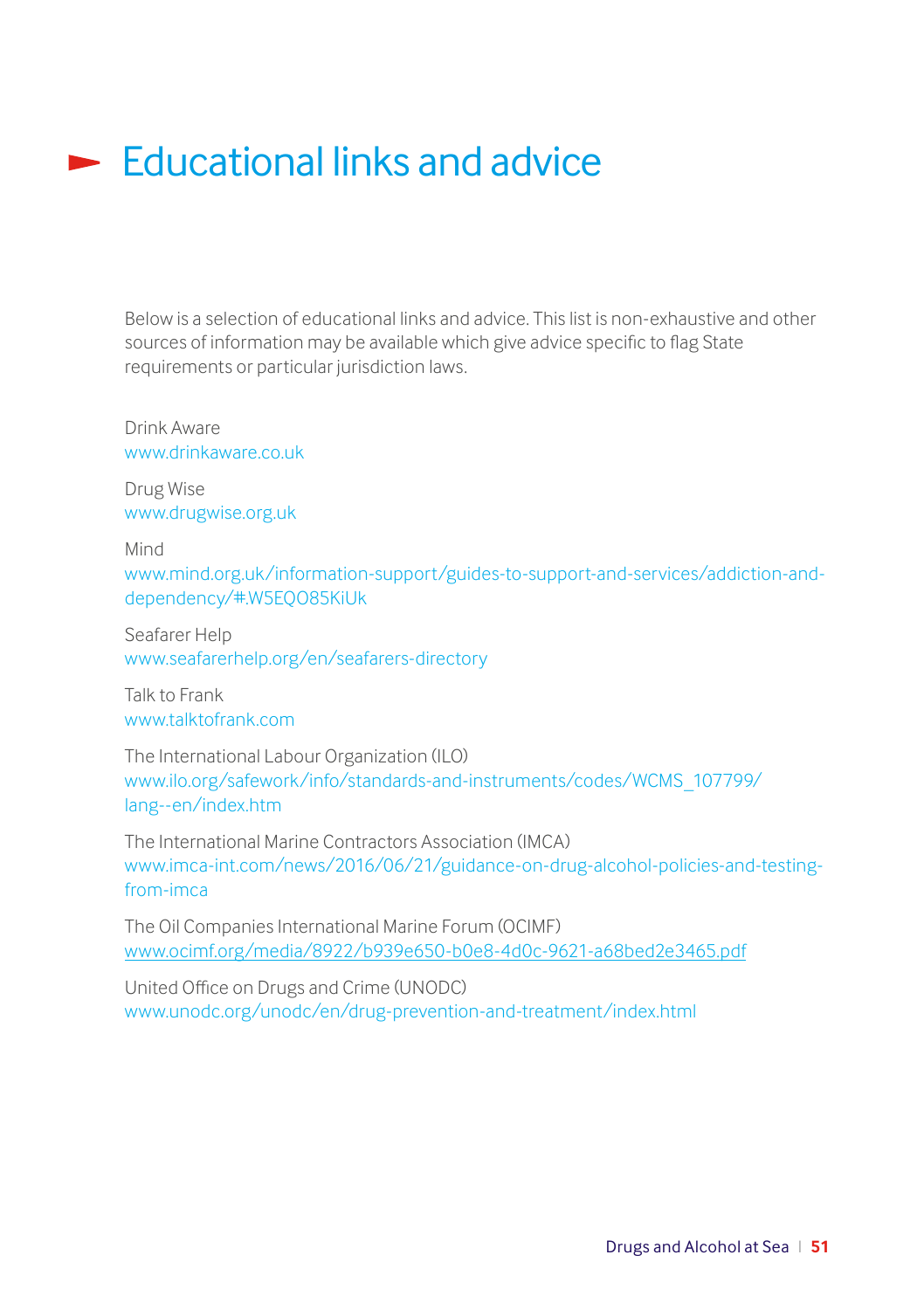